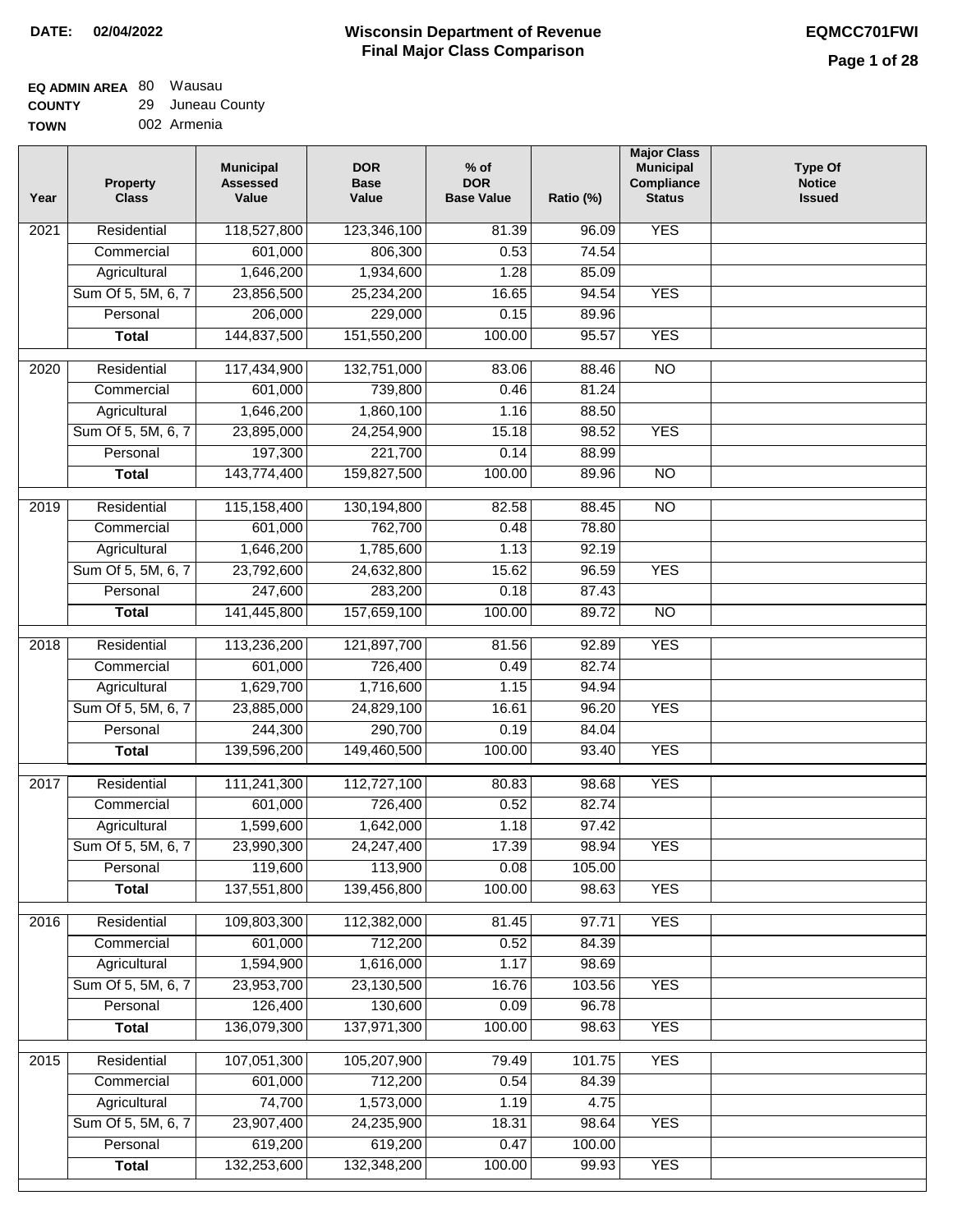#### **EQ ADMIN AREA** 80 Wausau **COUNTY** 29 Juneau County

**TOWN** 004 Clearfield

| Year | <b>Property</b><br><b>Class</b> | <b>Municipal</b><br><b>Assessed</b><br>Value | <b>DOR</b><br><b>Base</b><br>Value | $%$ of<br><b>DOR</b><br><b>Base Value</b> | Ratio (%)       | <b>Major Class</b><br><b>Municipal</b><br>Compliance<br><b>Status</b> | <b>Type Of</b><br><b>Notice</b><br><b>Issued</b> |
|------|---------------------------------|----------------------------------------------|------------------------------------|-------------------------------------------|-----------------|-----------------------------------------------------------------------|--------------------------------------------------|
| 2021 | Residential                     | 50,053,100                                   | 63,978,700                         | 75.92                                     | 78.23           | <b>NO</b>                                                             |                                                  |
|      | Commercial                      | 4,015,600                                    | 4,866,100                          | 5.77                                      | 82.52           |                                                                       |                                                  |
|      | Agricultural                    | 383,100                                      | 382,800                            | 0.45                                      | 100.08          |                                                                       |                                                  |
|      | Sum Of 5, 5M, 6, 7              | 14, 187, 200                                 | 14,727,600                         | 17.48                                     | 96.33           | <b>YES</b>                                                            |                                                  |
|      | Personal                        | 261,746                                      | 321,400                            | 0.38                                      | 81.44           |                                                                       |                                                  |
|      | <b>Total</b>                    | 68,900,746                                   | 84,276,600                         | 100.00                                    | 81.76           | $\overline{NO}$                                                       |                                                  |
| 2020 | Residential                     | 49,361,500                                   | 64,677,400                         | 77.47                                     | 76.32           | $\overline{NO}$                                                       |                                                  |
|      | Commercial                      | 3,924,700                                    | 4,325,100                          | 5.18                                      | 90.74           |                                                                       |                                                  |
|      | Agricultural                    | 368,000                                      | 365,200                            | 0.44                                      | 100.77          |                                                                       |                                                  |
|      | Sum Of 5, 5M, 6, 7              | 14,052,900                                   | 13,837,400                         | 16.58                                     | 101.56          | <b>YES</b>                                                            |                                                  |
|      | Personal                        | 277,585                                      | 277,500                            | 0.33                                      | 100.03          |                                                                       |                                                  |
|      | <b>Total</b>                    | 67,984,685                                   | 83,482,600                         | 100.00                                    | 81.44           | $\overline{NO}$                                                       |                                                  |
|      |                                 |                                              |                                    |                                           |                 |                                                                       |                                                  |
| 2019 | Residential                     | 49,041,600                                   | 59,693,100                         | 76.10                                     | 82.16           | $\overline{3}$                                                        |                                                  |
|      | Commercial                      | 3,610,900                                    | 4,115,900                          | 5.25                                      | 87.73           |                                                                       |                                                  |
|      | Agricultural                    | 333,800                                      | 344,600                            | 0.44                                      | 96.87           |                                                                       |                                                  |
|      | Sum Of 5, 5M, 6, 7              | 14,046,500                                   | 14,170,000                         | 18.07                                     | 99.13           | <b>YES</b>                                                            |                                                  |
|      | Personal                        | 102,983                                      | 112,000                            | 0.14                                      | 91.95           |                                                                       |                                                  |
|      | <b>Total</b>                    | 67, 135, 783                                 | 78,435,600                         | 100.00                                    | 85.59           | $\overline{NO}$                                                       |                                                  |
| 2018 | Residential                     | 47,952,800                                   | 53,178,900                         | 73.67                                     | 90.17           | <b>YES</b>                                                            |                                                  |
|      | Commercial                      | 3,534,300                                    | 3,840,600                          | 5.32                                      | 92.02           |                                                                       |                                                  |
|      | Agricultural                    | 335,300                                      | 335,400                            | 0.46                                      | 99.97           |                                                                       |                                                  |
|      | Sum Of 5, 5M, 6, 7              | 14,225,200                                   | 14,717,900                         | 20.39                                     | 96.65           | <b>YES</b>                                                            |                                                  |
|      | Personal                        | 110,276                                      | 110,300                            | 0.15                                      | 99.98           |                                                                       |                                                  |
|      | <b>Total</b>                    | 66, 157, 876                                 | 72,183,100                         | 100.00                                    | 91.65           | <b>YES</b>                                                            |                                                  |
| 2017 | Residential                     | 47,543,200                                   | 50,291,100                         | 71.97                                     | 94.54           | <b>YES</b>                                                            |                                                  |
|      | Commercial                      | 3,534,300                                    | 3,795,000                          | 5.43                                      | 93.13           |                                                                       |                                                  |
|      | Agricultural                    | 320,300                                      | 323,000                            | 0.46                                      | 99.16           |                                                                       |                                                  |
|      | Sum Of 5, 5M, 6, 7              | 14,441,200                                   | 15,281,600                         | 21.87                                     | 94.50           | <b>YES</b>                                                            |                                                  |
|      | Personal                        | 186,072                                      | 186,100                            | 0.27                                      | 99.98           |                                                                       |                                                  |
|      | <b>Total</b>                    | 66,025,072                                   | 69,876,800                         | 100.00                                    | 94.49           | <b>YES</b>                                                            |                                                  |
| 2016 | Residential                     | 46,647,300                                   | 46,604,800                         | 69.73                                     | 100.09          | <b>YES</b>                                                            |                                                  |
|      | Commercial                      | 3,358,700                                    | 3,548,500                          | 5.31                                      | 94.65           |                                                                       |                                                  |
|      | Agricultural                    | 320,400                                      | 320,100                            | 0.48                                      | 100.09          |                                                                       |                                                  |
|      | Sum Of 5, 5M, 6, 7              | 14,353,600                                   | 16,086,600                         | 24.07                                     | 89.23           | N <sub>O</sub>                                                        |                                                  |
|      | Personal                        | 272,019                                      | 272,000                            | 0.41                                      | 100.01          |                                                                       |                                                  |
|      | <b>Total</b>                    | 64,952,019                                   | 66,832,000                         | 100.00                                    | 97.19           | N <sub>O</sub>                                                        |                                                  |
|      |                                 |                                              |                                    |                                           |                 |                                                                       |                                                  |
| 2015 | Residential                     | 46,238,400                                   | 48,122,700                         | 71.15                                     | 96.08           | <b>YES</b>                                                            |                                                  |
|      | Commercial                      | 3,151,500                                    | 3,338,900                          | 4.94                                      | 94.39           |                                                                       |                                                  |
|      | Agricultural                    | 314,200                                      | 315,300                            | 0.47                                      | 99.65           |                                                                       |                                                  |
|      | Sum Of 5, 5M, 6, 7<br>Personal  | 14,391,100                                   | 15,559,200<br>300,500              | 23.00<br>0.44                             | 92.49           | <b>YES</b>                                                            |                                                  |
|      | <b>Total</b>                    | 300,589<br>64,395,789                        | 67,636,600                         | 100.00                                    | 100.03<br>95.21 | <b>YES</b>                                                            |                                                  |
|      |                                 |                                              |                                    |                                           |                 |                                                                       |                                                  |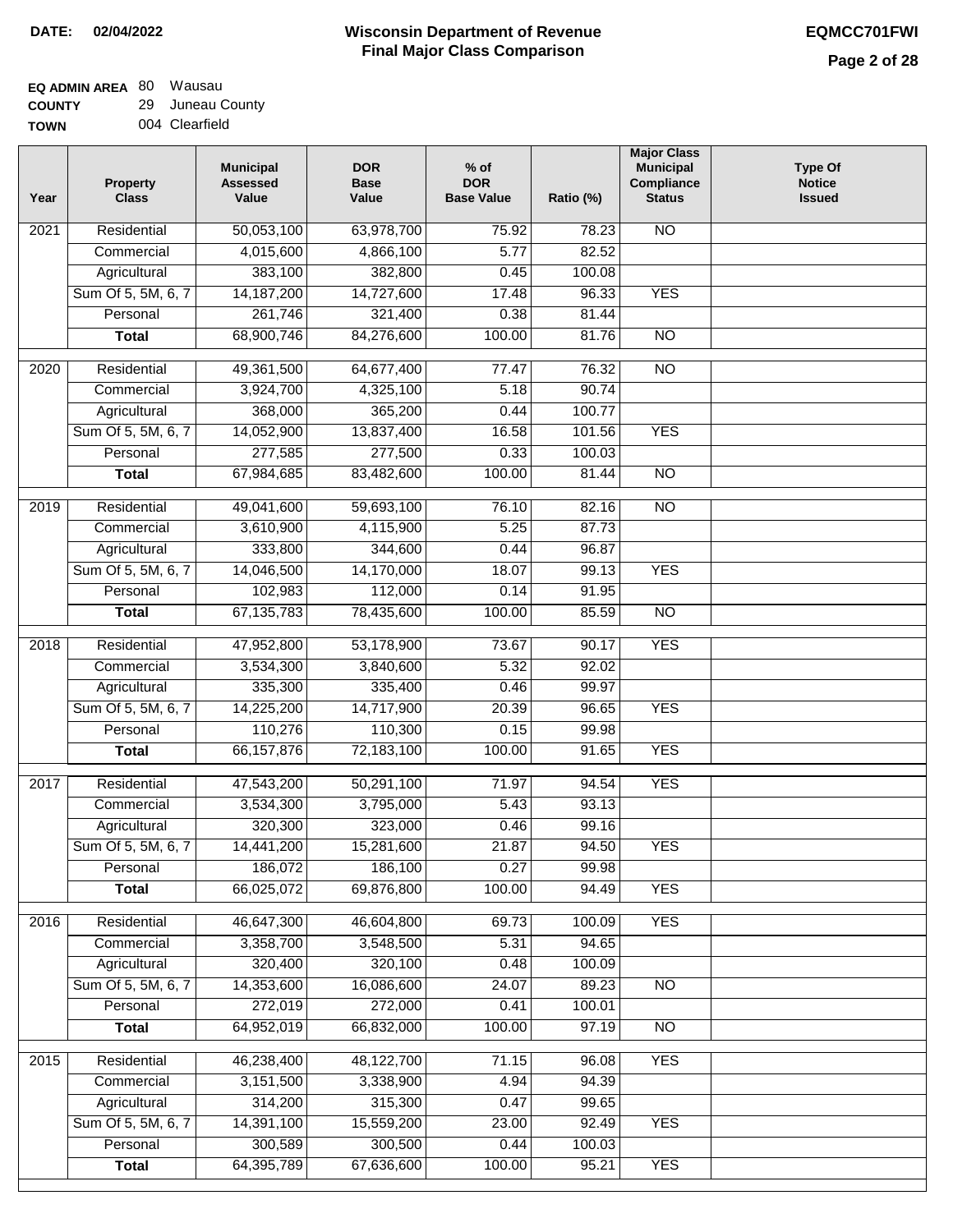| <b>TOWN</b> | 006 Cutler |
|-------------|------------|
|             |            |

| Year              | <b>Property</b><br><b>Class</b> | <b>Municipal</b><br><b>Assessed</b><br>Value | <b>DOR</b><br><b>Base</b><br>Value | $%$ of<br><b>DOR</b><br><b>Base Value</b> | Ratio (%) | <b>Major Class</b><br><b>Municipal</b><br>Compliance<br><b>Status</b> | <b>Type Of</b><br><b>Notice</b><br><b>Issued</b> |
|-------------------|---------------------------------|----------------------------------------------|------------------------------------|-------------------------------------------|-----------|-----------------------------------------------------------------------|--------------------------------------------------|
| $\overline{202}1$ | Residential                     | 12,704,800                                   | 14,013,800                         | 39.87                                     | 90.66     | <b>YES</b>                                                            |                                                  |
|                   | Commercial                      | 484,400                                      | 596,700                            | 1.70                                      | 81.18     |                                                                       |                                                  |
|                   | Agricultural                    | 465,200                                      | 464,900                            | 1.32                                      | 100.06    |                                                                       |                                                  |
|                   | Sum Of 5, 5M, 6, 7              | 18,899,200                                   | 18,928,300                         | 53.85                                     | 99.85     | <b>YES</b>                                                            |                                                  |
|                   | Personal                        | 1,149,420                                    | 1,149,400                          | 3.27                                      | 100.00    |                                                                       |                                                  |
|                   | <b>Total</b>                    | 33,703,020                                   | 35, 153, 100                       | 100.00                                    | 95.87     | <b>YES</b>                                                            |                                                  |
| $\overline{2020}$ | Residential                     | 12,442,300                                   | 13,096,500                         | 40.05                                     | 95.00     | <b>YES</b>                                                            |                                                  |
|                   | Commercial                      | 484,400                                      | 547,400                            | 1.67                                      | 88.49     |                                                                       |                                                  |
|                   | Agricultural                    | 448,900                                      | 448,600                            | 1.37                                      | 100.07    |                                                                       |                                                  |
|                   | Sum Of 5, 5M, 6, 7              | 18,575,400                                   | 17,573,600                         | 53.74                                     | 105.70    | <b>YES</b>                                                            |                                                  |
|                   | Personal                        | 1,034,641                                    | 1,034,700                          | 3.16                                      | 99.99     |                                                                       |                                                  |
|                   | <b>Total</b>                    | 32,985,641                                   | 32,700,800                         | 100.00                                    | 100.87    | <b>YES</b>                                                            |                                                  |
| 2019              | Residential                     | 12,608,300                                   | 13,022,700                         | 40.07                                     | 96.82     | <b>YES</b>                                                            |                                                  |
|                   | Commercial                      | 468,000                                      | 547,400                            | 1.68                                      | 85.50     |                                                                       |                                                  |
|                   | Agricultural                    | 435,600                                      | 436,400                            | 1.34                                      | 99.82     |                                                                       |                                                  |
|                   | Sum Of 5, 5M, 6, 7              | 18,338,300                                   | 17,622,900                         | 54.22                                     | 104.06    | <b>YES</b>                                                            |                                                  |
|                   | Personal                        | 870,700                                      | 870,700                            | 2.68                                      | 100.00    |                                                                       |                                                  |
|                   | <b>Total</b>                    | 32,720,900                                   | 32,500,100                         | 100.00                                    | 100.68    | <b>YES</b>                                                            |                                                  |
| 2018              | Residential                     | 12,583,700                                   | 12,379,800                         | 39.05                                     | 101.65    | <b>YES</b>                                                            |                                                  |
|                   | Commercial                      | 468,000                                      | 521,300                            | 1.64                                      | 89.78     |                                                                       |                                                  |
|                   | Agricultural                    | 424,900                                      | 424,200                            | 1.34                                      | 100.17    |                                                                       |                                                  |
|                   | Sum Of 5, 5M, 6, 7              | 18,698,600                                   | 17,480,100                         | 55.14                                     | 106.97    | <b>YES</b>                                                            |                                                  |
|                   | Personal                        | 898,435                                      | 898,400                            | 2.83                                      | 100.00    |                                                                       |                                                  |
|                   | <b>Total</b>                    | 33,073,635                                   | 31,703,800                         | 100.00                                    | 104.32    | <b>YES</b>                                                            |                                                  |
| $\overline{2017}$ | Residential                     | 12,115,400                                   | 11,028,800                         | 36.33                                     | 109.85    | <b>YES</b>                                                            |                                                  |
|                   | Commercial                      | 468,000                                      | 521,300                            | 1.72                                      | 89.78     |                                                                       |                                                  |
|                   | Agricultural                    | 406,700                                      | 412,500                            | 1.36                                      | 98.59     |                                                                       |                                                  |
|                   | Sum Of 5, 5M, 6, 7              | 18,709,000                                   | 17,445,800                         | 57.47                                     | 107.24    | <b>YES</b>                                                            |                                                  |
|                   | Personal                        | 948,100                                      | 948,100                            | 3.12                                      | 100.00    |                                                                       |                                                  |
|                   | <b>Total</b>                    | 32,647,200                                   | 30,356,500                         | 100.00                                    | 107.55    | <b>YES</b>                                                            |                                                  |
| 2016              | Residential                     | 11,997,800                                   | 11,487,300                         | 38.63                                     | 104.44    | <b>YES</b>                                                            |                                                  |
|                   | Commercial                      | 468,000                                      | 511,000                            | 1.72                                      | 91.59     |                                                                       |                                                  |
|                   | Agricultural                    | 404,100                                      | 403,700                            | 1.36                                      | 100.10    |                                                                       |                                                  |
|                   | Sum Of 5, 5M, 6, 7              | 18,883,500                                   | 16,388,300                         | 55.11                                     | 115.23    | $\overline{NO}$                                                       |                                                  |
|                   | Personal                        | 945,148                                      | 945,100                            | 3.18                                      | 100.01    |                                                                       |                                                  |
|                   | <b>Total</b>                    | 32,698,548                                   | 29,735,400                         | 100.00                                    | 109.97    | N <sub>O</sub>                                                        |                                                  |
| 2015              | Residential                     | 11,700,300                                   | 10,863,500                         | 35.36                                     | 107.70    | <b>YES</b>                                                            |                                                  |
|                   | Commercial                      | 468,000                                      | 511,000                            | 1.66                                      | 91.59     |                                                                       |                                                  |
|                   | Agricultural                    | 397,550                                      | 397,700                            | 1.29                                      | 99.96     |                                                                       |                                                  |
|                   | Sum Of 5, 5M, 6, 7              | 19,254,800                                   | 18,000,300                         | 58.60                                     | 106.97    | <b>YES</b>                                                            |                                                  |
|                   | Personal                        | 946,080                                      | 946,000                            | 3.08                                      | 100.01    |                                                                       |                                                  |
|                   | <b>Total</b>                    | 32,766,730                                   | 30,718,500                         | 100.00                                    | 106.67    | <b>YES</b>                                                            |                                                  |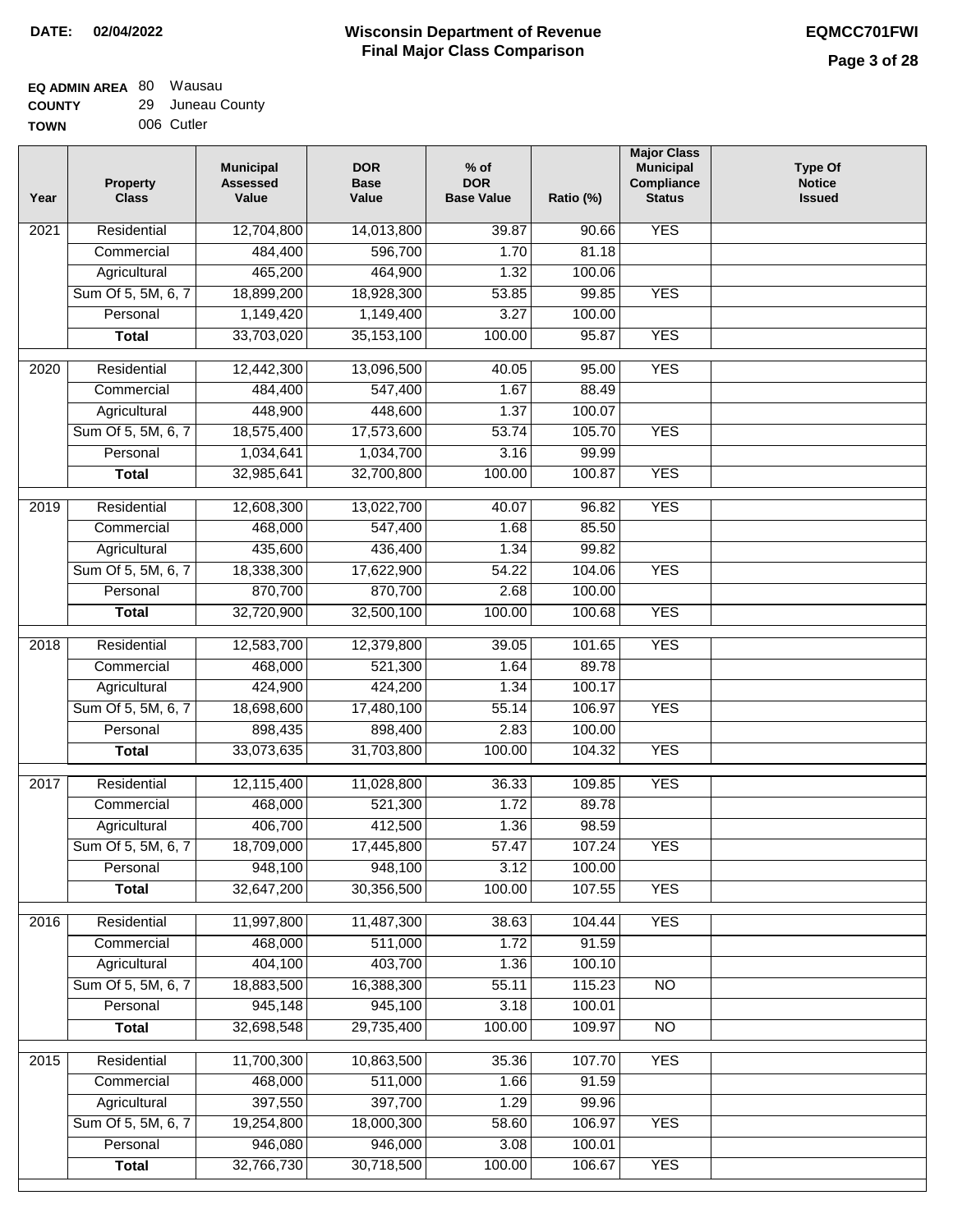| <b>TOWN</b> | 008 Finley |
|-------------|------------|
|             |            |

| Year              | <b>Property</b><br><b>Class</b> | <b>Municipal</b><br><b>Assessed</b><br>Value | <b>DOR</b><br><b>Base</b><br>Value | $%$ of<br><b>DOR</b><br><b>Base Value</b> | Ratio (%)       | <b>Major Class</b><br><b>Municipal</b><br>Compliance<br><b>Status</b> | <b>Type Of</b><br><b>Notice</b><br><b>Issued</b> |
|-------------------|---------------------------------|----------------------------------------------|------------------------------------|-------------------------------------------|-----------------|-----------------------------------------------------------------------|--------------------------------------------------|
| 2021              | Residential                     | 6,678,100                                    | 7,909,900                          | 43.75                                     | 84.43           | <b>NO</b>                                                             |                                                  |
|                   | Commercial                      | 252,800                                      | 279,500                            | 1.55                                      | 90.45           |                                                                       |                                                  |
|                   | Agricultural                    | 97,500                                       | 111,900                            | 0.62                                      | 87.13           |                                                                       |                                                  |
|                   | Sum Of 5, 5M, 6, 7              | 9,103,000                                    | 9,637,300                          | 53.31                                     | 94.46           | <b>YES</b>                                                            |                                                  |
|                   | Personal                        | 132,400                                      | 140,900                            | 0.78                                      | 93.97           |                                                                       |                                                  |
|                   | <b>Total</b>                    | 16,263,800                                   | 18,079,500                         | 100.00                                    | 89.96           | $\overline{NO}$                                                       |                                                  |
| 2020              | Residential                     | 6,534,200                                    | 7,388,500                          | 42.79                                     | 88.44           | $\overline{NO}$                                                       |                                                  |
|                   | Commercial                      | 252,800                                      | 256,400                            | 1.48                                      | 98.60           |                                                                       |                                                  |
|                   | Agricultural                    | 97,500                                       | 107,100                            | 0.62                                      | 91.04           |                                                                       |                                                  |
|                   | Sum Of 5, 5M, 6, 7              | 9,197,700                                    | 9,356,100                          | 54.19                                     | 98.31           | <b>YES</b>                                                            |                                                  |
|                   | Personal                        | 144,200                                      | 158,400                            | 0.92                                      | 91.04           |                                                                       |                                                  |
|                   | <b>Total</b>                    | 16,226,400                                   | 17,266,500                         | 100.00                                    | 93.98           | $\overline{NO}$                                                       |                                                  |
|                   |                                 |                                              |                                    |                                           |                 |                                                                       |                                                  |
| $\frac{1}{2019}$  | Residential                     | 6,511,100                                    | 7,218,700                          | 41.55                                     | 90.20           | <b>YES</b>                                                            |                                                  |
|                   | Commercial                      | 252,800                                      | 264,400                            | 1.52                                      | 95.61           |                                                                       |                                                  |
|                   | Agricultural                    | 91,200                                       | 103,000                            | 0.59<br>55.43                             | 88.54           | <b>YES</b>                                                            |                                                  |
|                   | Sum Of 5, 5M, 6, 7<br>Personal  | 9,290,000<br>144,000                         | 9,630,000<br>158,200               | 0.91                                      | 96.47<br>91.02  |                                                                       |                                                  |
|                   | <b>Total</b>                    | 16,289,100                                   | 17,374,300                         | 100.00                                    | 93.75           | <b>YES</b>                                                            |                                                  |
|                   |                                 |                                              |                                    |                                           |                 |                                                                       |                                                  |
| 2018              | Residential                     | 6,247,700                                    | 6,748,000                          | 38.76                                     | 92.59           | <b>YES</b>                                                            |                                                  |
|                   | Commercial                      | 245,700                                      | 251,800                            | 1.45                                      | 97.58           |                                                                       |                                                  |
|                   | Agricultural                    | 99,800                                       | 110,200                            | 0.63                                      | 90.56           |                                                                       |                                                  |
|                   | Sum Of 5, 5M, 6, 7              | 9,160,300                                    | 10,145,300                         | 58.27                                     | 90.29           | <b>YES</b>                                                            |                                                  |
|                   | Personal                        | 141,800                                      | 155,800                            | 0.89                                      | 91.01           |                                                                       |                                                  |
|                   | <b>Total</b>                    | 15,895,300                                   | 17,411,100                         | 100.00                                    | 91.29           | <b>YES</b>                                                            |                                                  |
| $\overline{2017}$ | Residential                     | 6,208,200                                    | 6,217,000                          | 36.54                                     | 99.86           | <b>YES</b>                                                            |                                                  |
|                   | Commercial                      | 245,700                                      | 251,800                            | 1.48                                      | 97.58           |                                                                       |                                                  |
|                   | Agricultural                    | 101,100                                      | 103,200                            | 0.61                                      | 97.97           |                                                                       |                                                  |
|                   | Sum Of 5, 5M, 6, 7              | 9,319,500                                    | 10,287,900                         | 60.46                                     | 90.59           | <b>YES</b>                                                            |                                                  |
|                   | Personal                        | 141,100                                      | 155,000                            | 0.91                                      | 91.03           |                                                                       |                                                  |
|                   | <b>Total</b>                    | 16,015,600                                   | 17,014,900                         | 100.00                                    | 94.13           | <b>YES</b>                                                            |                                                  |
| 2016              | Residential                     | 6,206,800                                    | 6,278,300                          | 37.51                                     | 98.86           | <b>YES</b>                                                            |                                                  |
|                   | Commercial                      | 245,700                                      | 246,900                            | 1.48                                      | 99.51           |                                                                       |                                                  |
|                   | Agricultural                    | 101,100                                      | 101,500                            | 0.61                                      | 99.61           |                                                                       |                                                  |
|                   | Sum Of 5, 5M, 6, 7              | 9,617,400                                    | 9,953,800                          | 59.47                                     | 96.62           | <b>YES</b>                                                            |                                                  |
|                   | Personal                        | 142,000                                      | 156,000                            | 0.93                                      | 91.03           |                                                                       |                                                  |
|                   | <b>Total</b>                    | 16,313,000                                   | 16,736,500                         | 100.00                                    | 97.47           | <b>YES</b>                                                            |                                                  |
|                   | Residential                     |                                              |                                    |                                           |                 | <b>YES</b>                                                            |                                                  |
| 2015              | Commercial                      | 6,171,500<br>245,700                         | 6,055,700<br>246,900               | 34.98<br>1.43                             | 101.91<br>99.51 |                                                                       |                                                  |
|                   | Agricultural                    | 101,100                                      | 100,800                            | 0.58                                      | 100.30          |                                                                       |                                                  |
|                   | Sum Of 5, 5M, 6, 7              | 9,726,000                                    | 10,753,800                         | 62.11                                     | 90.44           | <b>YES</b>                                                            |                                                  |
|                   | Personal                        | 142,900                                      | 157,000                            | 0.91                                      | 91.02           |                                                                       |                                                  |
|                   | <b>Total</b>                    | 16,387,200                                   | 17,314,200                         | 100.00                                    | 94.65           | <b>YES</b>                                                            |                                                  |
|                   |                                 |                                              |                                    |                                           |                 |                                                                       |                                                  |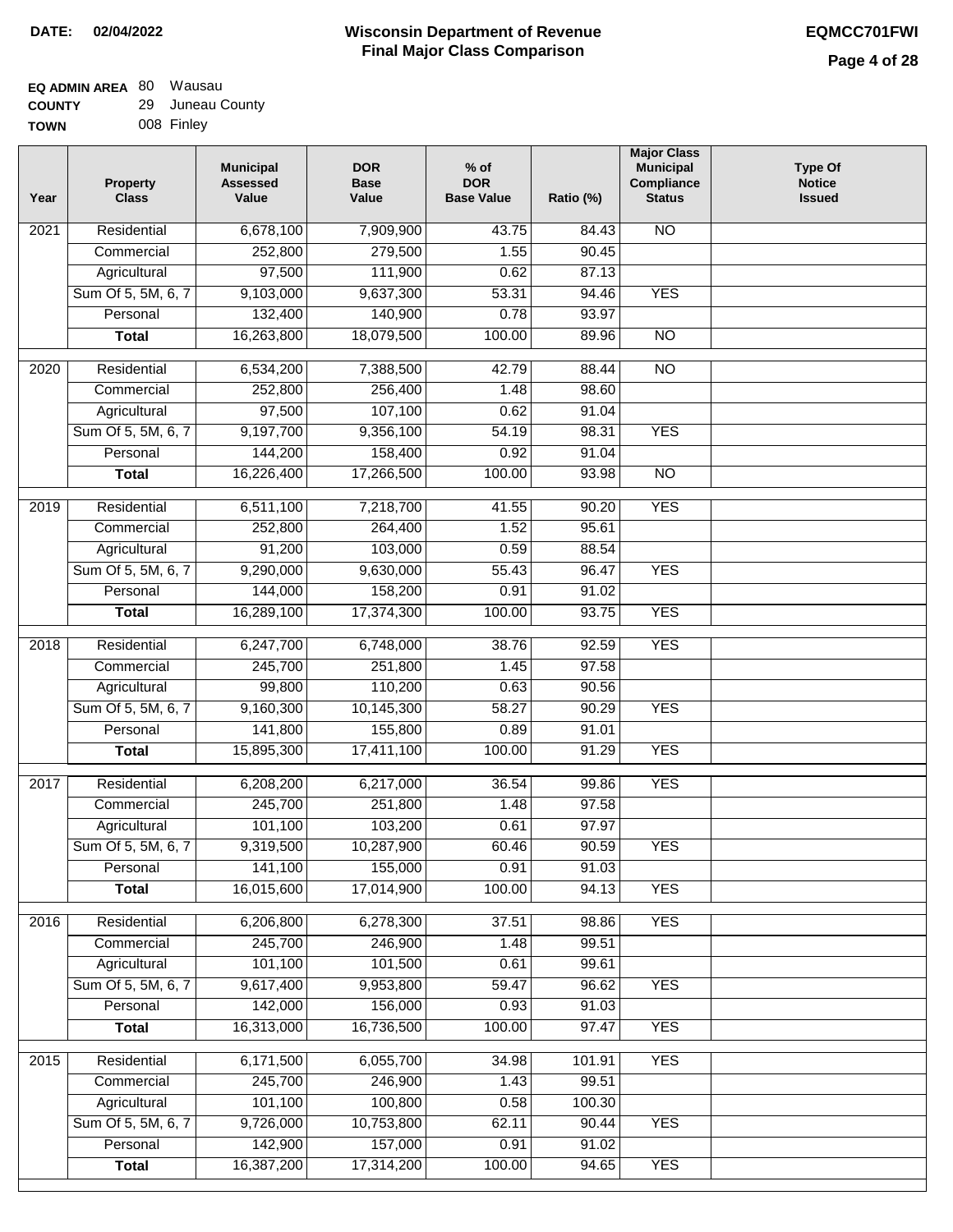#### **Wisconsin Department of Revenue Final Major Class Comparison DATE: 02/04/2022 EQMCC701FWI**

## **EQ ADMIN AREA** 80 Wausau **COUNTY**

| <b>COUNTY</b> | 29 Juneau County |
|---------------|------------------|
| <b>TOWN</b>   | 010 Fountain     |

| Year             | <b>Property</b><br><b>Class</b> | <b>Municipal</b><br><b>Assessed</b><br>Value | <b>DOR</b><br><b>Base</b><br>Value | $%$ of<br><b>DOR</b><br><b>Base Value</b> | Ratio (%) | <b>Major Class</b><br><b>Municipal</b><br>Compliance<br><b>Status</b> | <b>Type Of</b><br><b>Notice</b><br><b>Issued</b> |
|------------------|---------------------------------|----------------------------------------------|------------------------------------|-------------------------------------------|-----------|-----------------------------------------------------------------------|--------------------------------------------------|
| 2021             | Residential                     | 22,661,000                                   | 35,517,900                         | 62.87                                     | 63.80     | <b>NO</b>                                                             |                                                  |
|                  | Commercial                      | 456,200                                      | 559,500                            | 0.99                                      | 81.54     |                                                                       |                                                  |
|                  | Agricultural                    | 1,536,600                                    | 1,536,000                          | 2.72                                      | 100.04    |                                                                       |                                                  |
|                  | Sum Of 5, 5M, 6, 7              | 15,804,800                                   | 18,694,400                         | 33.09                                     | 84.54     | $\overline{NO}$                                                       |                                                  |
|                  | Personal                        | 151,072                                      | 183,600                            | 0.33                                      | 82.28     |                                                                       |                                                  |
|                  | <b>Total</b>                    | 40,609,672                                   | 56,491,400                         | 100.00                                    | 71.89     | $\overline{NO}$                                                       | 1st Notice of Non-Compliance                     |
| $\frac{1}{2020}$ | Residential                     | 22,215,700                                   | 28,935,300                         | 59.18                                     | 76.78     | $\overline{NO}$                                                       |                                                  |
|                  | Commercial                      | 451,200                                      | 510,600                            | 1.04                                      | 88.37     |                                                                       |                                                  |
|                  | Agricultural                    | 1,474,800                                    | 1,473,800                          | 3.01                                      | 100.07    |                                                                       |                                                  |
|                  | Sum Of 5, 5M, 6, 7              | 15,957,100                                   | 17,836,700                         | 36.48                                     | 89.46     | <b>NO</b>                                                             |                                                  |
|                  | Personal                        | 134,471                                      | 134,500                            | 0.28                                      | 99.98     |                                                                       |                                                  |
|                  | <b>Total</b>                    | 40,233,271                                   | 48,890,900                         | 100.00                                    | 82.29     | <b>NO</b>                                                             |                                                  |
|                  |                                 |                                              |                                    |                                           |           |                                                                       |                                                  |
| $\frac{1}{2019}$ | Residential                     | 21,515,000                                   | 26,658,600                         | 56.52                                     | 80.71     | $\overline{NO}$                                                       |                                                  |
|                  | Commercial                      | 185,900                                      | 252,900                            | 0.54                                      | 73.51     |                                                                       |                                                  |
|                  | Agricultural                    | 1,419,900                                    | 1,419,600                          | 3.01                                      | 100.02    |                                                                       |                                                  |
|                  | Sum Of 5, 5M, 6, 7              | 15,637,900                                   | 18,688,800                         | 39.62                                     | 83.68     | $\overline{NO}$                                                       |                                                  |
|                  | Personal                        | 125,005                                      | 145,300                            | 0.31                                      | 86.03     |                                                                       |                                                  |
|                  | <b>Total</b>                    | 38,883,705                                   | 47,165,200                         | 100.00                                    | 82.44     | N <sub>O</sub>                                                        |                                                  |
| 2018             | Residential                     | 21,386,700                                   | 25,008,900                         | 55.17                                     | 85.52     | NO                                                                    |                                                  |
|                  | Commercial                      | 451,200                                      | 579,800                            | 1.28                                      | 77.82     |                                                                       |                                                  |
|                  | Agricultural                    | 1,378,200                                    | 1,378,300                          | 3.04                                      | 99.99     |                                                                       |                                                  |
|                  | Sum Of 5, 5M, 6, 7              | 15,596,200                                   | 18,258,300                         | 40.28                                     | 85.42     | <b>NO</b>                                                             |                                                  |
|                  | Personal                        | 105,386                                      | 105,400                            | 0.23                                      | 99.99     |                                                                       |                                                  |
|                  | <b>Total</b>                    | 38,917,686                                   | 45,330,700                         | 100.00                                    | 85.85     | N <sub>O</sub>                                                        |                                                  |
| 2017             | Residential                     | 21,221,000                                   | 21,794,900                         | 55.80                                     | 97.37     | <b>YES</b>                                                            |                                                  |
|                  | Commercial                      | 451,200                                      | 372,700                            | 0.95                                      | 121.06    |                                                                       |                                                  |
|                  | Agricultural                    | 1,329,600                                    | 1,346,500                          | 3.45                                      | 98.74     |                                                                       |                                                  |
|                  | Sum Of 5, 5M, 6, 7              | 15,694,900                                   | 15,436,100                         | 39.52                                     | 101.68    | <b>YES</b>                                                            |                                                  |
|                  | Personal                        | 106,980                                      | 107,000                            | 0.27                                      | 99.98     |                                                                       |                                                  |
|                  | <b>Total</b>                    | 38,803,680                                   | 39,057,200                         | 100.00                                    | 99.35     | <b>YES</b>                                                            |                                                  |
| 2016             | Residential                     | 20,617,400                                   | 21,206,000                         | 55.35                                     | 97.22     | <b>YES</b>                                                            |                                                  |
|                  | Commercial                      | 451,200                                      | 365,400                            | 0.95                                      | 123.48    |                                                                       |                                                  |
|                  | Agricultural                    | 1,327,800                                    | 1,325,600                          | 3.46                                      | 100.17    |                                                                       |                                                  |
|                  | Sum Of 5, 5M, 6, 7              | 15,763,000                                   | 15,323,200                         | 40.00                                     | 102.87    | <b>YES</b>                                                            |                                                  |
|                  | Personal                        | 90,786                                       | 90,800                             | 0.24                                      | 99.98     |                                                                       |                                                  |
|                  | <b>Total</b>                    | 38,250,186                                   | 38,311,000                         | 100.00                                    | 99.84     | <b>YES</b>                                                            |                                                  |
| 2015             | Residential                     | 19,353,300                                   | 19,238,100                         | 55.21                                     | 100.60    | <b>YES</b>                                                            |                                                  |
|                  | Commercial                      | 375,000                                      | 415,800                            | 1.19                                      | 90.19     |                                                                       |                                                  |
|                  | Agricultural                    | 1,481,900                                    | 1,480,300                          | 4.25                                      | 100.11    |                                                                       |                                                  |
|                  | Sum Of 5, 5M, 6, 7              | 15,094,600                                   | 13,644,300                         | 39.16                                     | 110.63    | <b>NO</b>                                                             |                                                  |
|                  | Personal                        | 64,414                                       | 64,400                             | 0.18                                      | 100.02    |                                                                       |                                                  |
|                  | <b>Total</b>                    | 36,369,214                                   | 34,842,900                         | 100.00                                    | 104.38    | $\overline{NO}$                                                       |                                                  |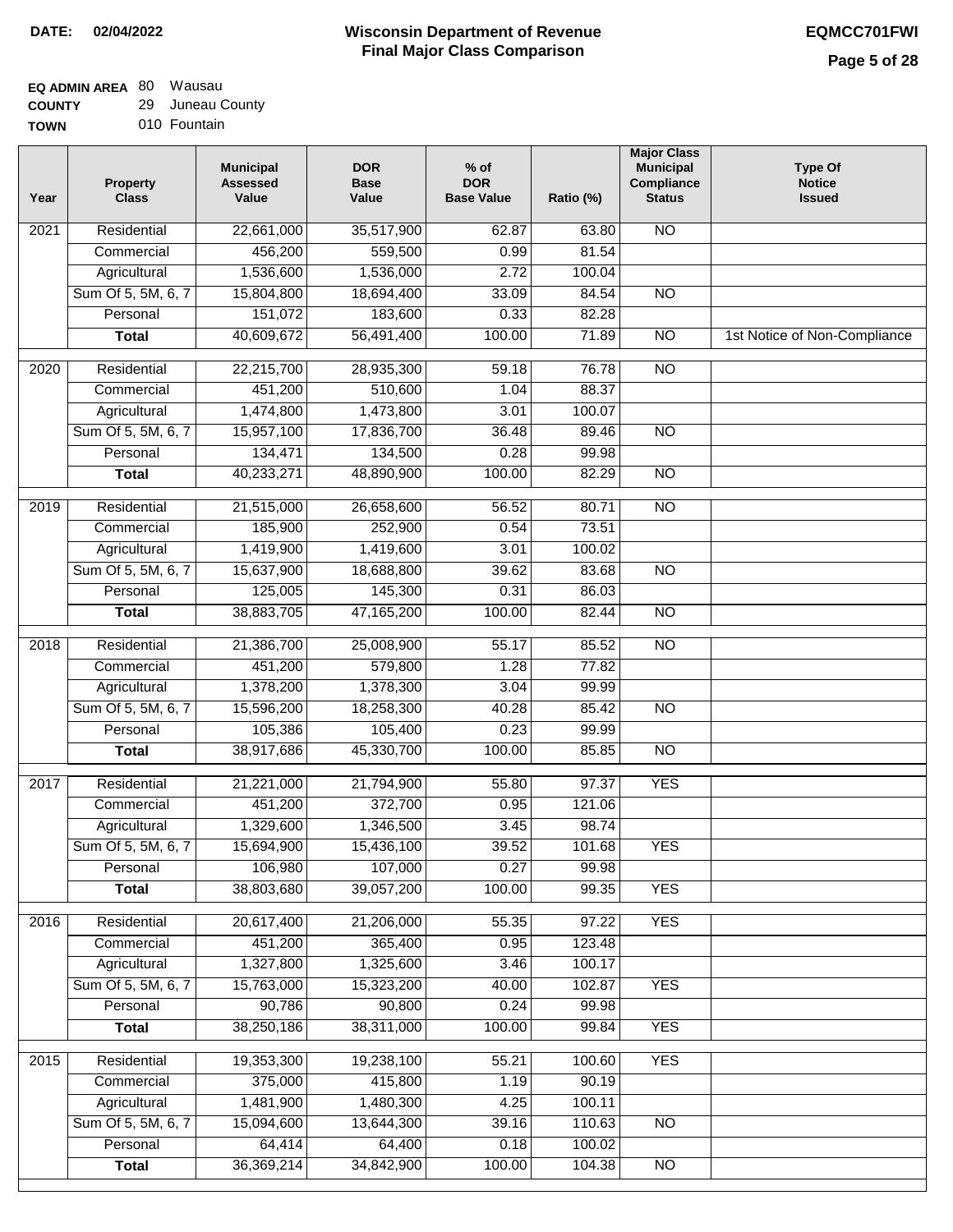# **EQ ADMIN AREA** 80 Wausau

**COUNTY TOWN** 29 Juneau County 012 Germantown

| Year | <b>Property</b><br><b>Class</b> | <b>Municipal</b><br><b>Assessed</b><br>Value | <b>DOR</b><br><b>Base</b><br>Value | $%$ of<br><b>DOR</b><br><b>Base Value</b> | Ratio (%) | <b>Major Class</b><br><b>Municipal</b><br>Compliance<br><b>Status</b> | <b>Type Of</b><br><b>Notice</b><br><b>Issued</b> |
|------|---------------------------------|----------------------------------------------|------------------------------------|-------------------------------------------|-----------|-----------------------------------------------------------------------|--------------------------------------------------|
| 2021 | Residential                     | 383,602,500                                  | 470,151,500                        | 94.60                                     | 81.59     | <b>NO</b>                                                             |                                                  |
|      | Commercial                      | 10,934,400                                   | 14,225,100                         | 2.86                                      | 76.87     |                                                                       |                                                  |
|      | Agricultural                    | 135,200                                      | 134,100                            | 0.03                                      | 100.82    |                                                                       |                                                  |
|      | Sum Of 5, 5M, 6, 7              | 8,268,700                                    | 8,880,600                          | 1.79                                      | 93.11     |                                                                       |                                                  |
|      | Personal                        | 3,056,100                                    | 3,573,100                          | 0.72                                      | 85.53     |                                                                       |                                                  |
|      | <b>Total</b>                    | 405,996,900                                  | 496,964,400                        | 100.00                                    | 81.70     | $\overline{NO}$                                                       |                                                  |
| 2020 | Residential                     | 360,023,200                                  | 421,962,900                        | 94.36                                     | 85.32     | $\overline{NO}$                                                       |                                                  |
|      | Commercial                      | 10,934,400                                   | 13,050,500                         | 2.92                                      | 83.79     |                                                                       |                                                  |
|      | Agricultural                    | 118,800                                      | 130,900                            | 0.03                                      | 90.76     |                                                                       |                                                  |
|      | Sum Of 5, 5M, 6, 7              | 8,371,300                                    | 8,614,400                          | 1.93                                      | 97.18     |                                                                       |                                                  |
|      | Personal                        | 3,032,200                                    | 3,405,400                          | 0.76                                      | 89.04     |                                                                       |                                                  |
|      | <b>Total</b>                    | 382,479,900                                  | 447, 164, 100                      | 100.00                                    | 85.53     | $\overline{NO}$                                                       |                                                  |
| 2019 | Residential                     | 359,345,000                                  | 397,805,600                        | 93.97                                     | 90.33     | <b>YES</b>                                                            |                                                  |
|      | Commercial                      | 10,648,700                                   | 13,123,300                         | 3.10                                      | 81.14     |                                                                       |                                                  |
|      | Agricultural                    | 126,400                                      | 134,800                            | 0.03                                      | 93.77     |                                                                       |                                                  |
|      | Sum Of 5, 5M, 6, 7              | 8,667,400                                    | 9,029,400                          | 2.13                                      | 95.99     |                                                                       |                                                  |
|      | Personal                        | 2,984,400                                    | 3,225,400                          | 0.76                                      | 92.53     |                                                                       |                                                  |
|      | <b>Total</b>                    | 381,771,900                                  | 423,318,500                        | 100.00                                    | 90.19     | <b>YES</b>                                                            |                                                  |
|      |                                 |                                              |                                    |                                           |           |                                                                       |                                                  |
| 2018 | Residential                     | 347,661,600                                  | 361,637,600                        | 93.71                                     | 96.14     | <b>YES</b>                                                            |                                                  |
|      | Commercial                      | 10,186,800                                   | 12,083,500                         | 3.13                                      | 84.30     |                                                                       |                                                  |
|      | Agricultural                    | 102,800                                      | 105,900                            | 0.03                                      | 97.07     |                                                                       |                                                  |
|      | Sum Of 5, 5M, 6, 7              | 8,535,900                                    | 8,920,200                          | 2.31                                      | 95.69     |                                                                       |                                                  |
|      | Personal                        | 3,000,500                                    | 3,165,800                          | 0.82                                      | 94.78     |                                                                       |                                                  |
|      | <b>Total</b>                    | 369,487,600                                  | 385,913,000                        | 100.00                                    | 95.74     | <b>YES</b>                                                            |                                                  |
| 2017 | Residential                     | 339,652,400                                  | 356, 161, 800                      | 93.65                                     | 95.36     | <b>YES</b>                                                            |                                                  |
|      | Commercial                      | 10,091,700                                   | 11,738,900                         | 3.09                                      | 85.97     |                                                                       |                                                  |
|      | Agricultural                    | 89,800                                       | 90,500                             | 0.02                                      | 99.23     |                                                                       |                                                  |
|      | Sum Of 5, 5M, 6, 7              | 8,475,500                                    | 8,912,000                          | 2.34                                      | 95.10     |                                                                       |                                                  |
|      | Personal                        | 3,215,100                                    | 3,420,400                          | 0.90                                      | 94.00     |                                                                       |                                                  |
|      | <b>Total</b>                    | 361,524,500                                  | 380, 323, 600                      | 100.00                                    | 95.06     | <b>YES</b>                                                            |                                                  |
| 2016 | Residential                     | 328,637,100                                  | 331,562,500                        | 93.19                                     | 99.12     | <b>YES</b>                                                            |                                                  |
|      | Commercial                      | 9,624,600                                    | 11,079,900                         | 3.11                                      | 86.87     |                                                                       |                                                  |
|      | Agricultural                    | 88,700                                       | 88,000                             | 0.02                                      | 100.80    |                                                                       |                                                  |
|      | Sum Of 5, 5M, 6, 7              | 8,815,700                                    | 9,769,700                          | 2.75                                      | 90.24     |                                                                       |                                                  |
|      | Personal                        | 3,205,500                                    | 3,288,000                          | 0.92                                      | 97.49     |                                                                       |                                                  |
|      | <b>Total</b>                    | 350,371,600                                  | 355,788,100                        | 100.00                                    | 98.48     | <b>YES</b>                                                            |                                                  |
| 2015 | Residential                     | 318,126,800                                  | 321,795,900                        | 93.43                                     | 98.86     | <b>YES</b>                                                            |                                                  |
|      | Commercial                      | 7,670,000                                    | 9,113,200                          | 2.65                                      | 84.16     |                                                                       |                                                  |
|      | Agricultural                    | 88,800                                       | 87,600                             | 0.03                                      | 101.37    |                                                                       |                                                  |
|      | Sum Of 5, 5M, 6, 7              | 9,493,500                                    | 10,227,000                         | 2.97                                      | 92.83     |                                                                       |                                                  |
|      | Personal                        | 3,201,500                                    | 3,201,500                          | 0.93                                      | 100.00    |                                                                       |                                                  |
|      | <b>Total</b>                    | 338,580,600                                  | 344,425,200                        | 100.00                                    | 98.30     | <b>YES</b>                                                            |                                                  |
|      |                                 |                                              |                                    |                                           |           |                                                                       |                                                  |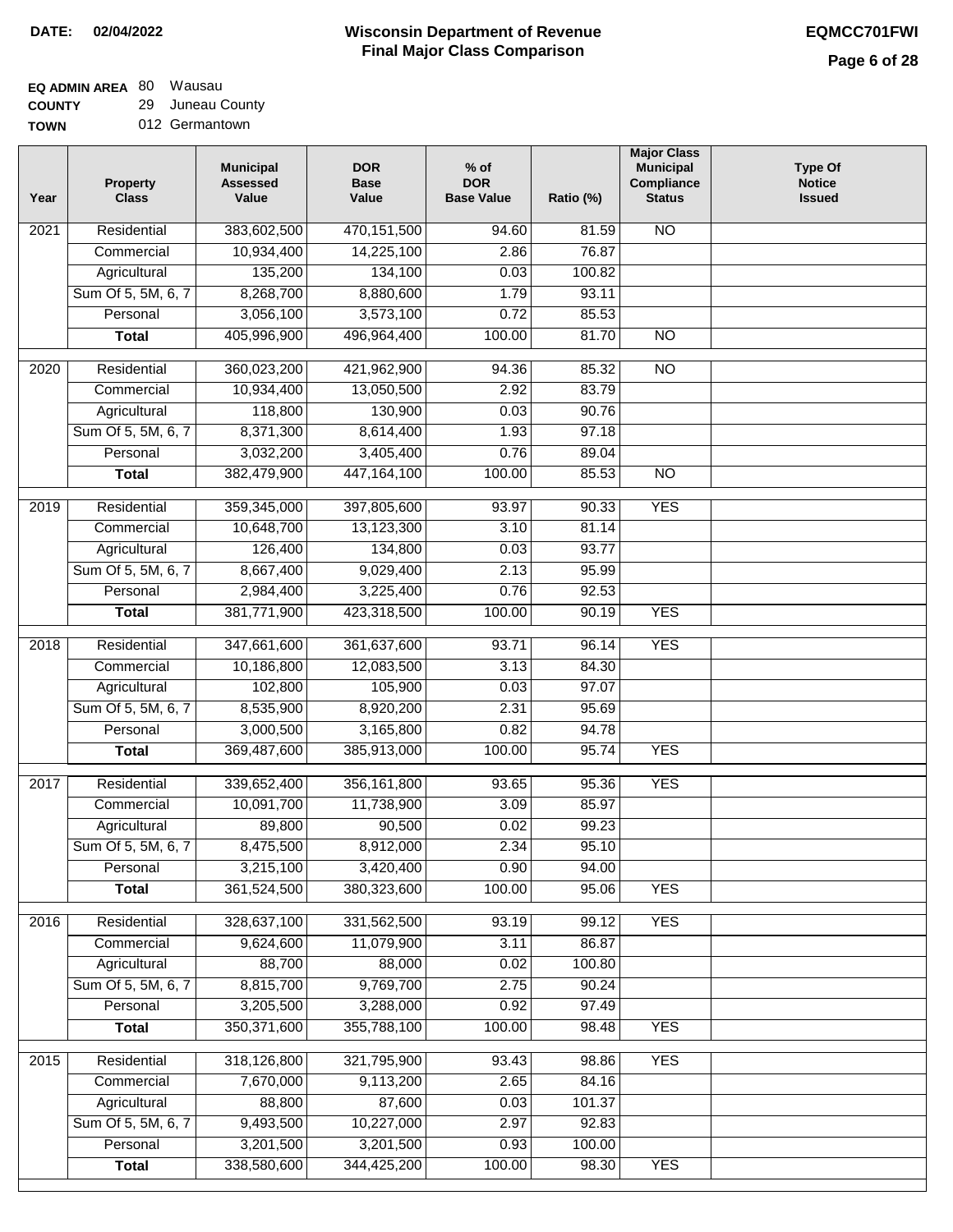| <b>TOWN</b> | 014 Kildare |  |
|-------------|-------------|--|
|             |             |  |

| Year | <b>Property</b><br><b>Class</b> | <b>Municipal</b><br><b>Assessed</b><br>Value | <b>DOR</b><br><b>Base</b><br>Value | $%$ of<br><b>DOR</b><br><b>Base Value</b> | Ratio (%)       | <b>Major Class</b><br><b>Municipal</b><br>Compliance<br><b>Status</b> | <b>Type Of</b><br><b>Notice</b><br><b>Issued</b> |
|------|---------------------------------|----------------------------------------------|------------------------------------|-------------------------------------------|-----------------|-----------------------------------------------------------------------|--------------------------------------------------|
| 2021 | Residential                     | 53,164,900                                   | 71,144,800                         | 79.47                                     | 74.73           | $\overline{NO}$                                                       |                                                  |
|      | Commercial                      | 6,032,400                                    | 7,145,200                          | 7.98                                      | 84.43           |                                                                       |                                                  |
|      | Agricultural                    | 748,400                                      | 747,300                            | 0.83                                      | 100.15          |                                                                       |                                                  |
|      | Sum Of 5, 5M, 6, 7              | 9,410,400                                    | 10,291,500                         | 11.50                                     | 91.44           | <b>YES</b>                                                            |                                                  |
|      | Personal                        | 164,600                                      | 196,900                            | 0.22                                      | 83.60           |                                                                       |                                                  |
|      | <b>Total</b>                    | 69,520,700                                   | 89,525,700                         | 100.00                                    | 77.65           | $\overline{NO}$                                                       |                                                  |
| 2020 | Residential                     | 53,247,600                                   | 65,523,300                         | 78.07                                     | 81.27           | $\overline{NO}$                                                       |                                                  |
|      | Commercial                      | 5,990,500                                    | 6,555,200                          | 7.81                                      | 91.39           |                                                                       |                                                  |
|      | Agricultural                    | 720,900                                      | 719,200                            | 0.86                                      | 100.24          |                                                                       |                                                  |
|      | Sum Of 5, 5M, 6, 7              | 9,935,800                                    | 10,779,000                         | 12.84                                     | 92.18           | <b>YES</b>                                                            |                                                  |
|      | Personal                        | 297,900                                      | 354,600                            | 0.42                                      | 84.01           |                                                                       |                                                  |
|      | <b>Total</b>                    | 70,192,700                                   | 83,931,300                         | 100.00                                    | 83.63           | $\overline{NO}$                                                       |                                                  |
| 2019 | Residential                     | 52,935,100                                   | 60,164,300                         | 75.50                                     | 87.98           | N <sub>O</sub>                                                        |                                                  |
|      | Commercial                      | 5,992,400                                    | 6,757,900                          | 8.48                                      | 88.67           |                                                                       |                                                  |
|      | Agricultural                    | 675,700                                      | 691,700                            | 0.87                                      | 97.69           |                                                                       |                                                  |
|      | Sum Of 5, 5M, 6, 7              | 9,944,200                                    | 11,921,800                         | 14.96                                     | 83.41           | $\overline{NO}$                                                       |                                                  |
|      | Personal                        | 144,800                                      | 149,300                            | 0.19                                      | 96.99           |                                                                       |                                                  |
|      | <b>Total</b>                    | 69,692,200                                   | 79,685,000                         | 100.00                                    | 87.46           | $\overline{NO}$                                                       |                                                  |
|      |                                 |                                              |                                    |                                           |                 |                                                                       |                                                  |
| 2018 | Residential                     | 52,640,100                                   | 53,945,700                         | 75.33                                     | 97.58           | <b>YES</b>                                                            |                                                  |
|      | Commercial                      | 5,989,900                                    | 6,433,600                          | 8.98                                      | 93.10           |                                                                       |                                                  |
|      | Agricultural                    | 675,500                                      | 674,200                            | 0.94                                      | 100.19          |                                                                       |                                                  |
|      | Sum Of 5, 5M, 6, 7              | 9,823,200                                    | 10,404,300                         | 14.53                                     | 94.41           | <b>YES</b>                                                            |                                                  |
|      | Personal                        | 155,600                                      | 155,600                            | 0.22                                      | 100.00          |                                                                       |                                                  |
|      | <b>Total</b>                    | 69,284,300                                   | 71,613,400                         | 100.00                                    | 96.75           | <b>YES</b>                                                            |                                                  |
| 2017 | Residential                     | 52,027,800                                   | 53,354,400                         | 76.26                                     | 97.51           | <b>YES</b>                                                            |                                                  |
|      | Commercial                      | 5,927,900                                    | 6,351,600                          | 9.08                                      | 93.33           |                                                                       |                                                  |
|      | Agricultural                    | 636,200                                      | 652,900                            | 0.93                                      | 97.44           |                                                                       |                                                  |
|      | Sum Of 5, 5M, 6, 7              | 9,869,400                                    | 9,417,700                          | 13.46                                     | 104.80          | <b>YES</b>                                                            |                                                  |
|      | Personal                        | 187,400                                      | 187,400                            | 0.27                                      | 100.00          |                                                                       |                                                  |
|      | <b>Total</b>                    | 68,648,700                                   | 69,964,000                         | 100.00                                    | 98.12           | <b>YES</b>                                                            |                                                  |
| 2016 | Residential                     | 51,687,400                                   | 51,515,500                         | 75.23                                     | 100.33          | <b>YES</b>                                                            |                                                  |
|      | Commercial                      | 5,927,900                                    | 6,227,000                          | 9.09                                      | 95.20           |                                                                       |                                                  |
|      | Agricultural                    | 637,000                                      | 641,900                            | 0.94                                      | 99.24           |                                                                       |                                                  |
|      | Sum Of 5, 5M, 6, 7              | 9,936,400                                    | 9,937,100                          | 14.51                                     | 99.99           | <b>YES</b>                                                            |                                                  |
|      | Personal                        | 155,300                                      | 155,300                            | 0.23                                      | 100.00          |                                                                       |                                                  |
|      | <b>Total</b>                    | 68,344,000                                   | 68,476,800                         | 100.00                                    | 99.81           | <b>YES</b>                                                            |                                                  |
|      |                                 |                                              |                                    |                                           |                 |                                                                       |                                                  |
| 2015 | Residential                     | 51,223,900                                   | 53,740,700                         | 76.19                                     | 95.32           | <b>YES</b>                                                            |                                                  |
|      | Commercial<br>Agricultural      | 5,927,900<br>641,900                         | 6,227,000<br>641,400               | 8.83<br>0.91                              | 95.20<br>100.08 | <b>YES</b>                                                            |                                                  |
|      | Sum Of 5, 5M, 6, 7              | 9,799,900                                    | 9,761,000                          | 13.84                                     | 100.40          | <b>YES</b>                                                            |                                                  |
|      | Personal                        | 158,600                                      | 166,900                            | 0.24                                      | 95.03           |                                                                       |                                                  |
|      | <b>Total</b>                    | 67,752,200                                   | 70,537,000                         | 100.00                                    | 96.05           | <b>YES</b>                                                            |                                                  |
|      |                                 |                                              |                                    |                                           |                 |                                                                       |                                                  |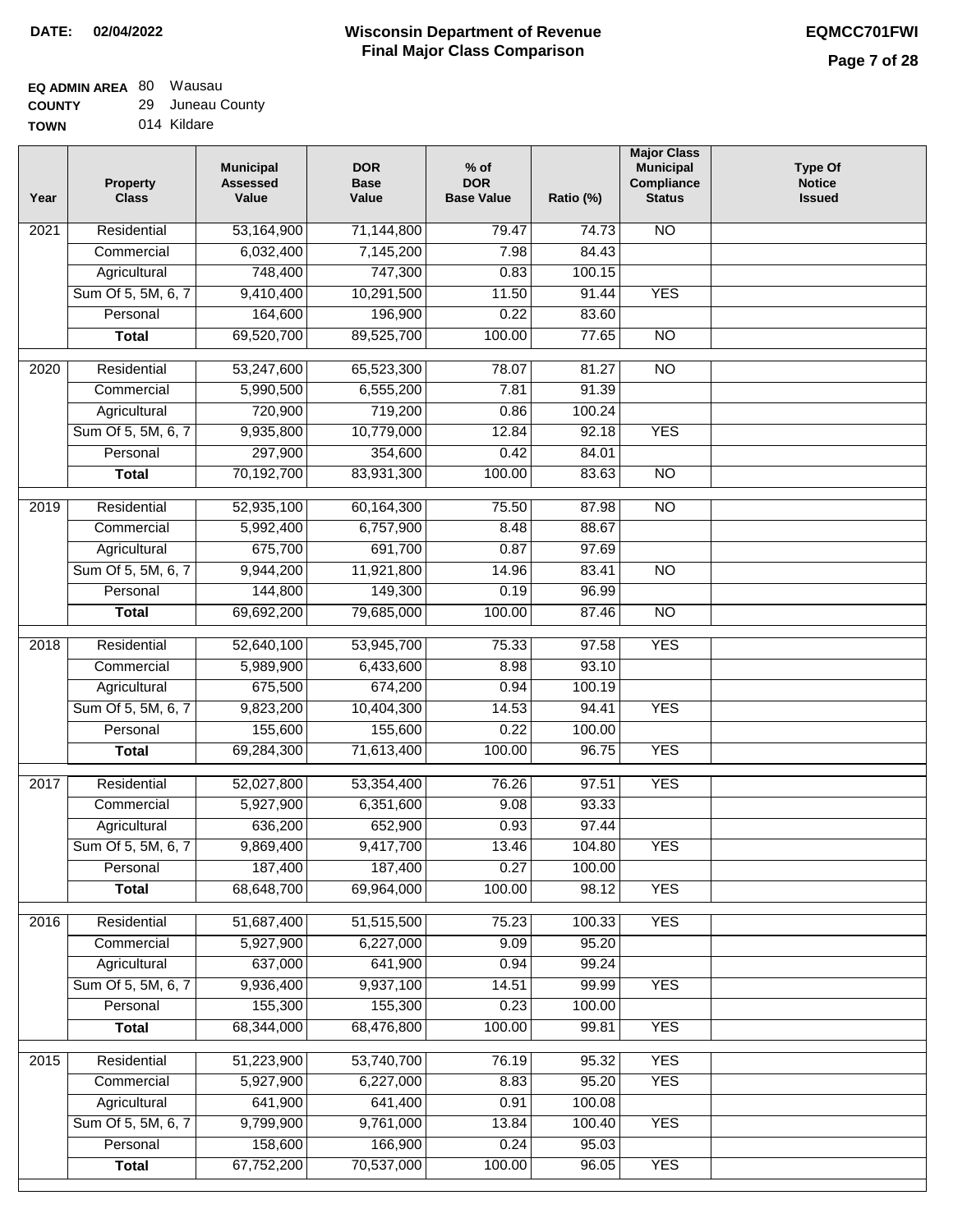| TOWN | 016 Kingston |  |
|------|--------------|--|
|      |              |  |

| Year              | <b>Property</b><br><b>Class</b> | <b>Municipal</b><br><b>Assessed</b><br>Value | <b>DOR</b><br><b>Base</b><br>Value | $%$ of<br><b>DOR</b><br><b>Base Value</b> | Ratio (%) | <b>Major Class</b><br><b>Municipal</b><br>Compliance<br><b>Status</b> | <b>Type Of</b><br><b>Notice</b><br><b>Issued</b> |
|-------------------|---------------------------------|----------------------------------------------|------------------------------------|-------------------------------------------|-----------|-----------------------------------------------------------------------|--------------------------------------------------|
| $\overline{202}1$ | Residential                     | 1,192,200                                    | 1,462,200                          | 37.46                                     | 81.53     | <b>NO</b>                                                             |                                                  |
|                   | Commercial                      | 0                                            | 0                                  | 0.00                                      | 0.00      |                                                                       |                                                  |
|                   | Agricultural                    | 19,700                                       | 19,600                             | 0.50                                      | 100.51    |                                                                       |                                                  |
|                   | Sum Of 5, 5M, 6, 7              | 2,461,700                                    | 2,416,300                          | 61.91                                     | 101.88    | <b>YES</b>                                                            |                                                  |
|                   | Personal                        | 4,966                                        | 5,000                              | 0.13                                      | 99.32     |                                                                       |                                                  |
|                   | <b>Total</b>                    | 3,678,566                                    | 3,903,100                          | 100.00                                    | 94.25     | $\overline{NO}$                                                       |                                                  |
| $\overline{2020}$ | Residential                     | 1,189,200                                    | 1,391,000                          | 37.28                                     | 85.49     | $\overline{10}$                                                       |                                                  |
|                   | Commercial                      | 0                                            | 0                                  | 0.00                                      | 0.00      |                                                                       |                                                  |
|                   | Agricultural                    | 18,100                                       | 18,100                             | 0.49                                      | 100.00    |                                                                       |                                                  |
|                   | Sum Of 5, 5M, 6, 7              | 2,439,200                                    | 2,315,600                          | 62.07                                     | 105.34    | <b>YES</b>                                                            |                                                  |
|                   | Personal                        | 6,287                                        | 6,200                              | 0.17                                      | 101.40    |                                                                       |                                                  |
|                   | <b>Total</b>                    | 3,652,787                                    | 3,730,900                          | 100.00                                    | 97.91     | $\overline{NO}$                                                       |                                                  |
| 2019              | Residential                     | 1,189,200                                    | 1,363,700                          | 37.19                                     | 87.20     | $\overline{10}$                                                       |                                                  |
|                   | Commercial                      | $\Omega$                                     | $\Omega$                           | 0.00                                      | 0.00      |                                                                       |                                                  |
|                   | Agricultural                    | 18,900                                       | 19,500                             | 0.53                                      | 96.92     |                                                                       |                                                  |
|                   | Sum Of 5, 5M, 6, 7              | 2,299,700                                    | 2,257,100                          | 61.56                                     | 101.89    | <b>YES</b>                                                            |                                                  |
|                   | Personal                        | 26,538                                       | 26,500                             | 0.72                                      | 100.14    |                                                                       |                                                  |
|                   | <b>Total</b>                    | 3,534,338                                    | 3,666,800                          | 100.00                                    | 96.39     | $\overline{NO}$                                                       |                                                  |
|                   |                                 |                                              |                                    |                                           |           |                                                                       |                                                  |
| 2018              | Residential                     | 1,189,200                                    | 1,298,900                          | 35.14                                     | 91.55     | <b>YES</b>                                                            |                                                  |
|                   | Commercial                      | $\Omega$                                     | 0                                  | 0.00                                      | 0.00      |                                                                       |                                                  |
|                   | Agricultural                    | 18,900                                       | 18,900                             | 0.51                                      | 100.00    |                                                                       |                                                  |
|                   | Sum Of 5, 5M, 6, 7              | 2,414,500                                    | 2,372,400                          | 64.18                                     | 101.77    | <b>YES</b>                                                            |                                                  |
|                   | Personal                        | 6,114                                        | 6,100                              | 0.17                                      | 100.23    |                                                                       |                                                  |
|                   | <b>Total</b>                    | 3,628,714                                    | 3,696,300                          | 100.00                                    | 98.17     | <b>YES</b>                                                            |                                                  |
| 2017              | Residential                     | 1,051,400                                    | 1,070,300                          | 31.04                                     | 98.23     | <b>YES</b>                                                            |                                                  |
|                   | Commercial                      | 0                                            | 0                                  | 0.00                                      | 0.00      |                                                                       |                                                  |
|                   | Agricultural                    | 18,500                                       | 18,500                             | 0.54                                      | 100.00    |                                                                       |                                                  |
|                   | Sum Of 5, 5M, 6, 7              | 2,408,000                                    | 2,354,600                          | 68.28                                     | 102.27    | <b>YES</b>                                                            |                                                  |
|                   | Personal                        | 4,768                                        | 4,800                              | 0.14                                      | 99.33     |                                                                       |                                                  |
|                   | <b>Total</b>                    | 3,482,668                                    | 3,448,200                          | 100.00                                    | 101.00    | <b>YES</b>                                                            |                                                  |
| 2016              | Residential                     | 1,025,200                                    | 1,054,600                          | 32.08                                     | 97.21     | <b>YES</b>                                                            |                                                  |
|                   | Commercial                      | 0                                            | 0                                  | 0.00                                      | 0.00      |                                                                       |                                                  |
|                   | Agricultural                    | 17,950                                       | 17,900                             | 0.54                                      | 100.28    |                                                                       |                                                  |
|                   | Sum Of 5, 5M, 6, 7              | 2,393,900                                    | 2,208,600                          | 67.19                                     | 108.39    | <b>YES</b>                                                            |                                                  |
|                   | Personal                        | 5,898                                        | 5,900                              | 0.18                                      | 99.97     |                                                                       |                                                  |
|                   | <b>Total</b>                    | 3,442,948                                    | 3,287,000                          | 100.00                                    | 104.74    | <b>YES</b>                                                            |                                                  |
| 2015              | Residential                     | 1,036,500                                    | 1,034,400                          | 31.46                                     | 100.20    | <b>YES</b>                                                            |                                                  |
|                   | Commercial                      | $\Omega$                                     | 0                                  | 0.00                                      | 0.00      |                                                                       |                                                  |
|                   | Agricultural                    | 17,800                                       | 17,800                             | 0.54                                      | 100.00    |                                                                       |                                                  |
|                   | Sum Of 5, 5M, 6, 7              | 2,362,400                                    | 2,216,300                          | 67.40                                     | 106.59    | <b>YES</b>                                                            |                                                  |
|                   | Personal                        | 19,910                                       | 19,900                             | 0.61                                      | 100.05    |                                                                       |                                                  |
|                   | <b>Total</b>                    | 3,436,610                                    | 3,288,400                          | 100.00                                    | 104.51    | <b>YES</b>                                                            |                                                  |
|                   |                                 |                                              |                                    |                                           |           |                                                                       |                                                  |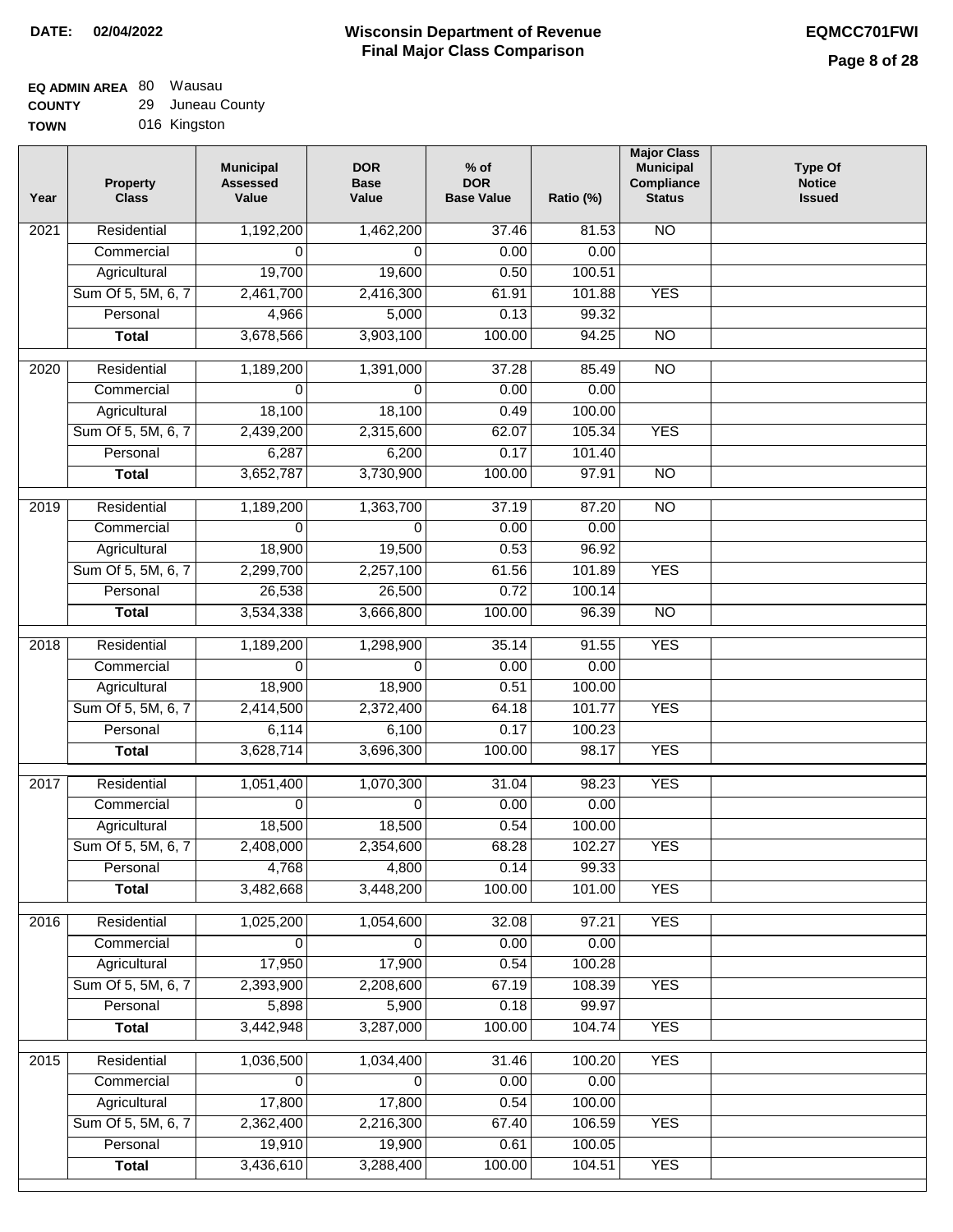#### **Wisconsin Department of Revenue Final Major Class Comparison DATE: 02/04/2022 EQMCC701FWI**

# **EQ ADMIN AREA** 80 Wausau

**COUNTY TOWN** 29 Juneau County 018 Lemonweir

| Year | Property<br><b>Class</b> | <b>Municipal</b><br><b>Assessed</b><br>Value | <b>DOR</b><br><b>Base</b><br>Value | $%$ of<br><b>DOR</b><br><b>Base Value</b> | Ratio (%) | <b>Major Class</b><br><b>Municipal</b><br>Compliance<br><b>Status</b> | <b>Type Of</b><br><b>Notice</b><br><b>Issued</b> |
|------|--------------------------|----------------------------------------------|------------------------------------|-------------------------------------------|-----------|-----------------------------------------------------------------------|--------------------------------------------------|
| 2021 | Residential              | 99,612,700                                   | 114,624,200                        | 73.20                                     | 86.90     | $\overline{NO}$                                                       |                                                  |
|      | Commercial               | 21,691,000                                   | 24,419,500                         | 15.60                                     | 88.83     | $\overline{NO}$                                                       |                                                  |
|      | Agricultural             | 1,958,600                                    | 1,957,600                          | 1.25                                      | 100.05    |                                                                       |                                                  |
|      | Sum Of 5, 5M, 6, 7       | 14,901,700                                   | 14,986,200                         | 9.57                                      | 99.44     |                                                                       |                                                  |
|      | Personal                 | 555,300                                      | 592,300                            | 0.38                                      | 93.75     |                                                                       |                                                  |
|      | <b>Total</b>             | 138,719,300                                  | 156,579,800                        | 100.00                                    | 88.59     | $\overline{NO}$                                                       |                                                  |
| 2020 | Residential              | 98,844,100                                   | 107,351,900                        | 72.69                                     | 92.07     | <b>YES</b>                                                            |                                                  |
|      | Commercial               | 21,706,100                                   | 22,416,400                         | 15.18                                     | 96.83     | <b>YES</b>                                                            |                                                  |
|      | Agricultural             | 1,881,300                                    | 1,881,500                          | 1.27                                      | 99.99     |                                                                       |                                                  |
|      | Sum Of 5, 5M, 6, 7       | 15,577,000                                   | 15,578,900                         | 10.55                                     | 99.99     | <b>YES</b>                                                            |                                                  |
|      | Personal                 | 453,500                                      | 453,500                            | 0.31                                      | 100.00    |                                                                       |                                                  |
|      | <b>Total</b>             | 138,462,000                                  | 147,682,200                        | 100.00                                    | 93.76     | <b>YES</b>                                                            |                                                  |
|      |                          |                                              |                                    |                                           |           |                                                                       |                                                  |
| 2019 | Residential              | 97,949,700                                   | 99,484,700                         | 70.15                                     | 98.46     | <b>YES</b>                                                            |                                                  |
|      | Commercial               | 21,722,600                                   | 23,114,100                         | 16.30                                     | 93.98     | <b>YES</b>                                                            |                                                  |
|      | Agricultural             | 1,754,600                                    | 1,804,900                          | 1.27                                      | 97.21     |                                                                       |                                                  |
|      | Sum Of 5, 5M, 6, 7       | 15,500,800                                   | 17,012,600                         | 12.00                                     | 91.11     | <b>YES</b>                                                            |                                                  |
|      | Personal                 | 403,300                                      | 403,300                            | 0.28                                      | 100.00    |                                                                       |                                                  |
|      | <b>Total</b>             | 137,331,000                                  | 141,819,600                        | 100.00                                    | 96.83     | <b>YES</b>                                                            |                                                  |
| 2018 | Residential              | 97,044,100                                   | 97,584,500                         | 71.22                                     | 99.45     | <b>YES</b>                                                            |                                                  |
|      | Commercial               | 21,722,600                                   | 22,013,400                         | 16.07                                     | 98.68     | <b>YES</b>                                                            |                                                  |
|      | Agricultural             | 1,754,300                                    | 1,755,900                          | 1.28                                      | 99.91     |                                                                       |                                                  |
|      | Sum Of 5, 5M, 6, 7       | 15,505,000                                   | 15,242,600                         | 11.12                                     | 101.72    | <b>YES</b>                                                            |                                                  |
|      | Personal                 | 422,900                                      | 422,900                            | 0.31                                      | 100.00    |                                                                       |                                                  |
|      | <b>Total</b>             | 136,448,900                                  | 137,019,300                        | 100.00                                    | 99.58     | <b>YES</b>                                                            |                                                  |
| 2017 | Residential              | 93,097,100                                   | 88,409,100                         | 69.83                                     | 105.30    | <b>YES</b>                                                            |                                                  |
|      | Commercial               | 22,015,400                                   | 21,366,300                         | 16.88                                     | 103.04    | <b>YES</b>                                                            |                                                  |
|      | Agricultural             | 1,715,500                                    | 1,713,400                          | 1.35                                      | 100.12    |                                                                       |                                                  |
|      | Sum Of 5, 5M, 6, 7       | 16,899,500                                   | 13,657,000                         | 10.79                                     | 123.74    | NO <sub>1</sub>                                                       |                                                  |
|      | Personal                 | 1,452,000                                    | 1,452,000                          | 1.15                                      | 100.00    |                                                                       |                                                  |
|      | <b>Total</b>             | 135,179,500                                  | 126,597,800                        | 100.00                                    | 106.78    | $\overline{NO}$                                                       | 2nd Notice of Non-Compliance                     |
| 2016 | Residential              | 92,758,200                                   | 83,025,300                         | 71.65                                     | 111.72    | $\overline{NO}$                                                       |                                                  |
|      | Commercial               | 15,989,200                                   | 15,236,800                         | 13.15                                     | 104.94    | <b>YES</b>                                                            |                                                  |
|      | Agricultural             | 1,673,400                                    | 1,690,200                          | 1.46                                      | 99.01     |                                                                       |                                                  |
|      | Sum Of 5, 5M, 6, 7       | 16,964,200                                   | 14,399,400                         | 12.43                                     | 117.81    | N <sub>O</sub>                                                        |                                                  |
|      | Personal                 | 1,517,800                                    | 1,517,800                          | 1.31                                      | 100.00    |                                                                       |                                                  |
|      | <b>Total</b>             | 128,902,800                                  | 115,869,500                        | 100.00                                    | 111.25    | $\overline{NO}$                                                       | 1st Notice of Non-Compliance                     |
| 2015 | Residential              | 92,073,800                                   | 77,684,000                         | 70.36                                     | 118.52    | N <sub>O</sub>                                                        |                                                  |
|      | Commercial               | 15,977,200                                   | 15,236,700                         | 13.80                                     | 104.86    | <b>YES</b>                                                            |                                                  |
|      | Agricultural             | 1,683,200                                    | 1,681,300                          | 1.52                                      | 100.11    |                                                                       |                                                  |
|      | Sum Of 5, 5M, 6, 7       | 16,829,900                                   | 14,259,100                         | 12.91                                     | 118.03    | $\overline{NO}$                                                       |                                                  |
|      | Personal                 | 1,555,800                                    | 1,555,800                          | 1.41                                      | 100.00    |                                                                       |                                                  |
|      | <b>Total</b>             | 128,119,900                                  | 110,416,900                        | 100.00                                    | 116.03    | $\overline{NO}$                                                       |                                                  |
|      |                          |                                              |                                    |                                           |           |                                                                       |                                                  |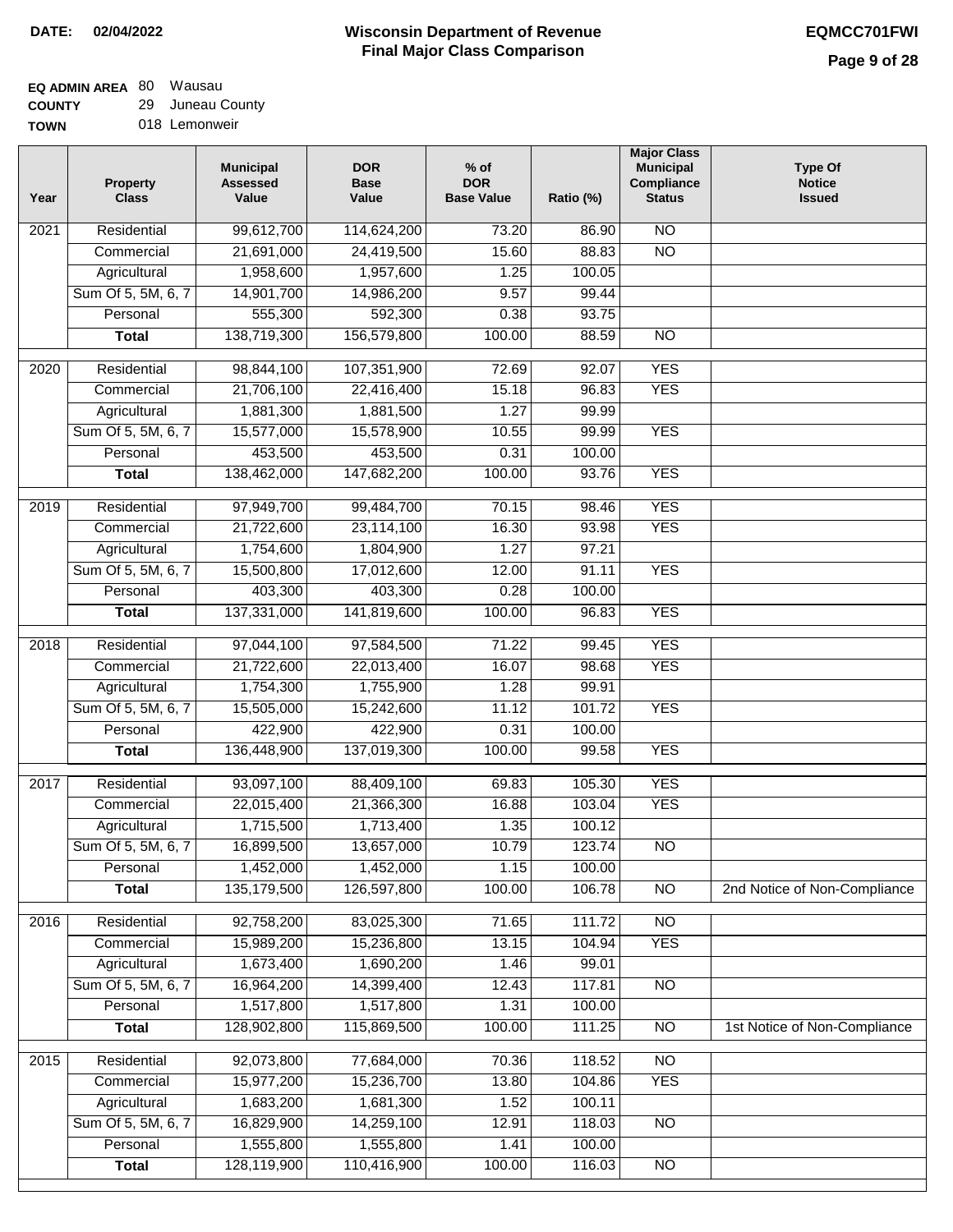٦

#### **EQ ADMIN AREA** 80 Wausau **COUNTY** 29 Juneau County

| <b>GUUNIT</b> | 29 | Julicau Coul |
|---------------|----|--------------|
| <b>TOWN</b>   |    | 020 Lindina  |

| Year | Property<br><b>Class</b> | <b>Municipal</b><br><b>Assessed</b><br>Value | <b>DOR</b><br><b>Base</b><br>Value | $%$ of<br><b>DOR</b><br><b>Base Value</b> | Ratio (%) | <b>Major Class</b><br><b>Municipal</b><br>Compliance<br><b>Status</b> | <b>Type Of</b><br><b>Notice</b><br><b>Issued</b> |
|------|--------------------------|----------------------------------------------|------------------------------------|-------------------------------------------|-----------|-----------------------------------------------------------------------|--------------------------------------------------|
| 2021 | Residential              | 38,221,400                                   | 54,307,100                         | 74.89                                     | 70.38     | <b>NO</b>                                                             |                                                  |
|      | Commercial               | 2,092,600                                    | 2,623,500                          | 3.62                                      | 79.76     |                                                                       |                                                  |
|      | Agricultural             | 2,142,000                                    | 2,140,700                          | 2.95                                      | 100.06    |                                                                       |                                                  |
|      | Sum Of 5, 5M, 6, 7       | 12,418,000                                   | 13,368,500                         | 18.44                                     | 92.89     | <b>YES</b>                                                            |                                                  |
|      | Personal                 | 74,565                                       | 74,500                             | 0.10                                      | 100.09    |                                                                       |                                                  |
|      | <b>Total</b>             | 54,948,565                                   | 72,514,300                         | 100.00                                    | 75.78     | $\overline{NO}$                                                       |                                                  |
| 2020 | Residential              | 37,697,000                                   | 44,371,900                         | 72.18                                     | 84.96     | $\overline{NO}$                                                       |                                                  |
|      | Commercial               | 2,092,600                                    | 2,406,900                          | 3.92                                      | 86.94     |                                                                       |                                                  |
|      | Agricultural             | 2,054,600                                    | 2,055,100                          | 3.34                                      | 99.98     |                                                                       |                                                  |
|      | Sum Of 5, 5M, 6, 7       | 12,386,400                                   | 12,561,000                         | 20.43                                     | 98.61     | <b>YES</b>                                                            |                                                  |
|      | Personal                 | 79,237                                       | 79,300                             | 0.13                                      | 99.92     |                                                                       |                                                  |
|      | <b>Total</b>             | 54,309,837                                   | 61,474,200                         | 100.00                                    | 88.35     | $\overline{NO}$                                                       |                                                  |
| 2019 | Residential              | 37,546,500                                   | 41,718,300                         | 70.22                                     | 90.00     | <b>YES</b>                                                            |                                                  |
|      | Commercial               | 2,092,600                                    | 2,481,400                          | 4.18                                      | 84.33     |                                                                       |                                                  |
|      | Agricultural             | 1,972,700                                    | 1,971,600                          | 3.32                                      | 100.06    |                                                                       |                                                  |
|      | Sum Of 5, 5M, 6, 7       | 12,132,100                                   | 13,160,800                         | 22.15                                     | 92.18     | <b>YES</b>                                                            |                                                  |
|      | Personal                 | 79,759                                       | 79,800                             | 0.13                                      | 99.95     |                                                                       |                                                  |
|      | <b>Total</b>             | 53,823,659                                   | 59,411,900                         | 100.00                                    | 90.59     | <b>YES</b>                                                            |                                                  |
| 2018 | Residential              | 37,419,800                                   | 39,299,200                         | 69.71                                     | 95.22     | <b>YES</b>                                                            |                                                  |
|      | Commercial               | 2,092,600                                    | 2,363,200                          | 4.19                                      | 88.55     |                                                                       |                                                  |
|      | Agricultural             | 1,914,500                                    | 1,915,000                          | 3.40                                      | 99.97     |                                                                       |                                                  |
|      | Sum Of 5, 5M, 6, 7       | 11,998,300                                   | 12,717,200                         | 22.56                                     | 94.35     | <b>YES</b>                                                            |                                                  |
|      | Personal                 | 83,609                                       | 83,600                             | 0.15                                      | 100.01    |                                                                       |                                                  |
|      | <b>Total</b>             | 53,508,809                                   | 56,378,200                         | 100.00                                    | 94.91     | <b>YES</b>                                                            |                                                  |
| 2017 | Residential              | 37,228,200                                   | 36,906,200                         | 68.52                                     | 100.87    | <b>YES</b>                                                            |                                                  |
|      | Commercial               | 2,092,600                                    | 2,363,200                          | 4.39                                      | 88.55     |                                                                       |                                                  |
|      | Agricultural             | 1,868,900                                    | 1,867,400                          | 3.47                                      | 100.08    |                                                                       |                                                  |
|      | Sum Of 5, 5M, 6, 7       | 12,020,100                                   | 12,488,300                         | 23.18                                     | 96.25     | <b>YES</b>                                                            |                                                  |
|      | Personal                 | 239,983                                      | 240,000                            | 0.45                                      | 99.99     |                                                                       |                                                  |
|      | <b>Total</b>             | 53,449,783                                   | 53,865,100                         | 100.00                                    | 99.23     | <b>YES</b>                                                            |                                                  |
| 2016 | Residential              | 36,855,300                                   | 36,810,500                         | 69.46                                     | 100.12    | <b>YES</b>                                                            |                                                  |
|      | Commercial               | 1,601,000                                    | 1,834,900                          | 3.46                                      | 87.25     |                                                                       |                                                  |
|      | Agricultural             | 1,841,200                                    | 1,840,400                          | 3.47                                      | 100.04    |                                                                       |                                                  |
|      | Sum Of 5, 5M, 6, 7       | 11,882,900                                   | 12,240,000                         | 23.10                                     | 97.08     | <b>YES</b>                                                            |                                                  |
|      | Personal                 | 271,510                                      | 271,500                            | 0.51                                      | 100.00    |                                                                       |                                                  |
|      | <b>Total</b>             | 52,451,910                                   | 52,997,300                         | 100.00                                    | 98.97     | <b>YES</b>                                                            |                                                  |
| 2015 | Residential              | 36,266,900                                   | 33,912,200                         | 67.77                                     | 106.94    | <b>YES</b>                                                            |                                                  |
|      | Commercial               | 1,601,000                                    | 1,834,900                          | 3.67                                      | 87.25     |                                                                       |                                                  |
|      | Agricultural             | 1,821,100                                    | 1,821,400                          | 3.64                                      | 99.98     |                                                                       |                                                  |
|      | Sum Of 5, 5M, 6, 7       | 11,956,800                                   | 12,341,400                         | 24.66                                     | 96.88     | <b>YES</b>                                                            |                                                  |
|      | Personal                 | 127,471                                      | 127,500                            | 0.25                                      | 99.98     |                                                                       |                                                  |
|      | <b>Total</b>             | 51,773,271                                   | 50,037,400                         | 100.00                                    | 103.47    | <b>YES</b>                                                            |                                                  |
|      |                          |                                              |                                    |                                           |           |                                                                       |                                                  |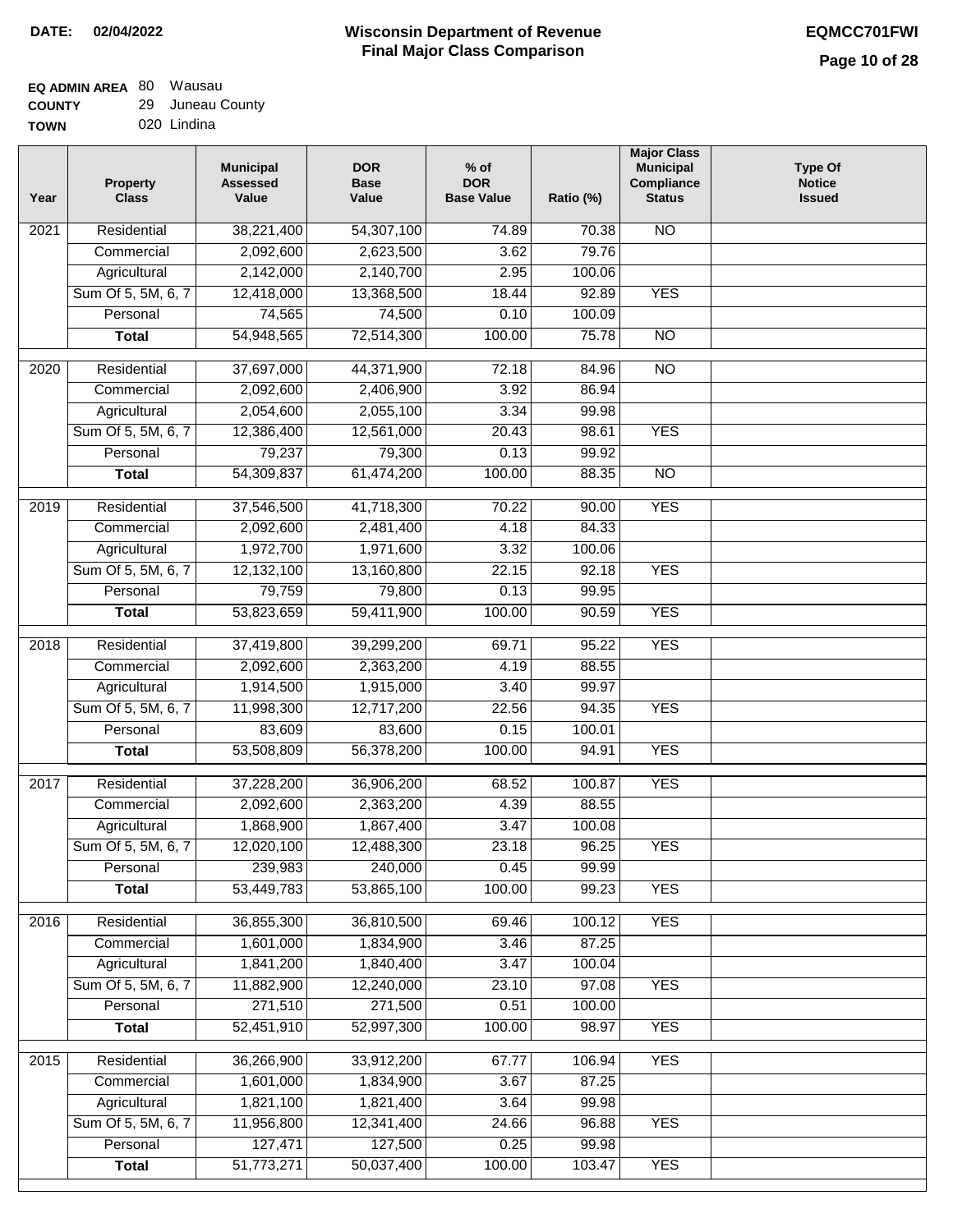#### **EQ ADMIN AREA** 80 Wausau **COUNTY** 29 Juneau County

**TOWN** 022 Lisbon

| Year | <b>Property</b><br><b>Class</b> | <b>Municipal</b><br><b>Assessed</b><br>Value | <b>DOR</b><br><b>Base</b><br>Value | $%$ of<br><b>DOR</b><br><b>Base Value</b> | Ratio (%)      | <b>Major Class</b><br><b>Municipal</b><br>Compliance<br><b>Status</b> | <b>Type Of</b><br><b>Notice</b><br><b>Issued</b> |
|------|---------------------------------|----------------------------------------------|------------------------------------|-------------------------------------------|----------------|-----------------------------------------------------------------------|--------------------------------------------------|
| 2021 | Residential                     | 51,960,100                                   | 60,765,300                         | 76.68                                     | 85.51          | N <sub>O</sub>                                                        |                                                  |
|      | Commercial                      | 3,660,100                                    | 4,177,000                          | 5.27                                      | 87.63          |                                                                       |                                                  |
|      | Agricultural                    | 816,200                                      | 868,400                            | 1.10                                      | 93.99          |                                                                       |                                                  |
|      | Sum Of 5, 5M, 6, 7              | 13,193,300                                   | 12,582,300                         | 15.88                                     | 104.86         | <b>YES</b>                                                            |                                                  |
|      | Personal                        | 803,900                                      | 855,200                            | 1.08                                      | 94.00          |                                                                       |                                                  |
|      | <b>Total</b>                    | 70,433,600                                   | 79,248,200                         | 100.00                                    | 88.88          | $\overline{NO}$                                                       |                                                  |
| 2020 | Residential                     | 51,432,900                                   | 56,801,300                         | 76.35                                     | 90.55          | <b>YES</b>                                                            |                                                  |
|      | Commercial                      | 3,637,100                                    | 3,812,800                          | 5.13                                      | 95.39          |                                                                       |                                                  |
|      | Agricultural                    | 802,200                                      | 835,500                            | 1.12                                      | 96.01          |                                                                       |                                                  |
|      | Sum Of 5, 5M, 6, 7              | 13,361,300                                   | 12,156,300                         | 16.34                                     | 109.91         | <b>YES</b>                                                            |                                                  |
|      | Personal                        | 754,700                                      | 786,200                            | 1.06                                      | 95.99          |                                                                       |                                                  |
|      | <b>Total</b>                    | 69,988,200                                   | 74,392,100                         | 100.00                                    | 94.08          | <b>YES</b>                                                            |                                                  |
| 2019 | Residential                     | 50,569,500                                   | 53,258,700                         | 73.84                                     | 94.95          | <b>YES</b>                                                            |                                                  |
|      | Commercial                      | 3,637,100                                    | 3,930,700                          | 5.45                                      | 92.53          |                                                                       |                                                  |
|      | Agricultural                    | 762,100                                      | 802,400                            | 1.11                                      | 94.98          |                                                                       |                                                  |
|      | Sum Of 5, 5M, 6, 7              | 13,396,400                                   | 13,363,500                         | 18.53                                     | 100.25         | <b>YES</b>                                                            |                                                  |
|      | Personal                        | 769,200                                      | 769,200                            | 1.07                                      | 100.00         |                                                                       |                                                  |
|      | <b>Total</b>                    | 69,134,300                                   | 72,124,500                         | 100.00                                    | 95.85          | <b>YES</b>                                                            |                                                  |
| 2018 | Residential                     | 40,612,000                                   | 47,887,000                         | 72.42                                     | 84.81          | N <sub>O</sub>                                                        |                                                  |
|      | Commercial                      | 3,202,200                                    | 3,719,200                          | 5.62                                      | 86.10          |                                                                       |                                                  |
|      | Agricultural                    | 703,700                                      | 781,500                            | 1.18                                      | 90.04          |                                                                       |                                                  |
|      | Sum Of 5, 5M, 6, 7              | 12,043,400                                   | 13,004,000                         | 19.66                                     | 92.61          | <b>YES</b>                                                            |                                                  |
|      | Personal                        | 662,500                                      | 736,100                            | 1.11                                      | 90.00          |                                                                       |                                                  |
|      | <b>Total</b>                    | 57,223,800                                   | 66,127,800                         | 100.00                                    | 86.54          | <b>NO</b>                                                             |                                                  |
| 2017 | Residential                     | 40,455,500                                   | 45,543,300                         | 71.21                                     | 88.83          | $\overline{NO}$                                                       |                                                  |
|      | Commercial                      | 3,259,800                                    | 3,782,400                          | 5.91                                      | 86.18          |                                                                       |                                                  |
|      | Agricultural                    | 724,700                                      | 763,700                            | 1.19                                      | 94.89          |                                                                       |                                                  |
|      | Sum Of 5, 5M, 6, 7              | 12,494,000                                   | 13,159,700                         | 20.58                                     | 94.94          | <b>YES</b>                                                            |                                                  |
|      | Personal                        | 667,700                                      | 702,800                            | 1.10                                      | 95.01          |                                                                       |                                                  |
|      | <b>Total</b>                    | 57,601,700                                   | 63,951,900                         | 100.00                                    | 90.07          | $\overline{30}$                                                       |                                                  |
|      | Residential                     |                                              |                                    |                                           |                | <b>YES</b>                                                            |                                                  |
| 2016 | Commercial                      | 40,388,500<br>3,259,800                      | 42,114,500<br>3,708,200            | 70.06<br>6.17                             | 95.90<br>87.91 |                                                                       |                                                  |
|      | Agricultural                    | 697,200                                      | 750,300                            | 1.25                                      | 92.92          |                                                                       |                                                  |
|      | Sum Of 5, 5M, 6, 7              | 12,477,300                                   | 12,921,200                         | 21.49                                     | 96.56          | <b>YES</b>                                                            |                                                  |
|      | Personal                        | 577,400                                      | 620,900                            | 1.03                                      | 92.99          |                                                                       |                                                  |
|      | <b>Total</b>                    | 57,400,200                                   | 60,115,100                         | 100.00                                    | 95.48          | <b>YES</b>                                                            |                                                  |
|      |                                 |                                              |                                    |                                           |                | <b>YES</b>                                                            |                                                  |
| 2015 | Residential<br>Commercial       | 40,222,500<br>3,259,800                      | 43,706,300<br>3,708,200            | 70.83<br>6.01                             | 92.03<br>87.91 | $\overline{NO}$                                                       |                                                  |
|      | Agricultural                    | 678,500                                      | 730,500                            | 1.18                                      | 92.88          |                                                                       |                                                  |
|      | Sum Of 5, 5M, 6, 7              | 12,439,900                                   | 12,887,000                         | 20.89                                     | 96.53          | <b>YES</b>                                                            |                                                  |
|      | Personal                        | 623,900                                      | 670,800                            | 1.09                                      | 93.01          |                                                                       |                                                  |
|      | <b>Total</b>                    | 57,224,600                                   | 61,702,800                         | 100.00                                    | 92.74          | <b>NO</b>                                                             |                                                  |
|      |                                 |                                              |                                    |                                           |                |                                                                       |                                                  |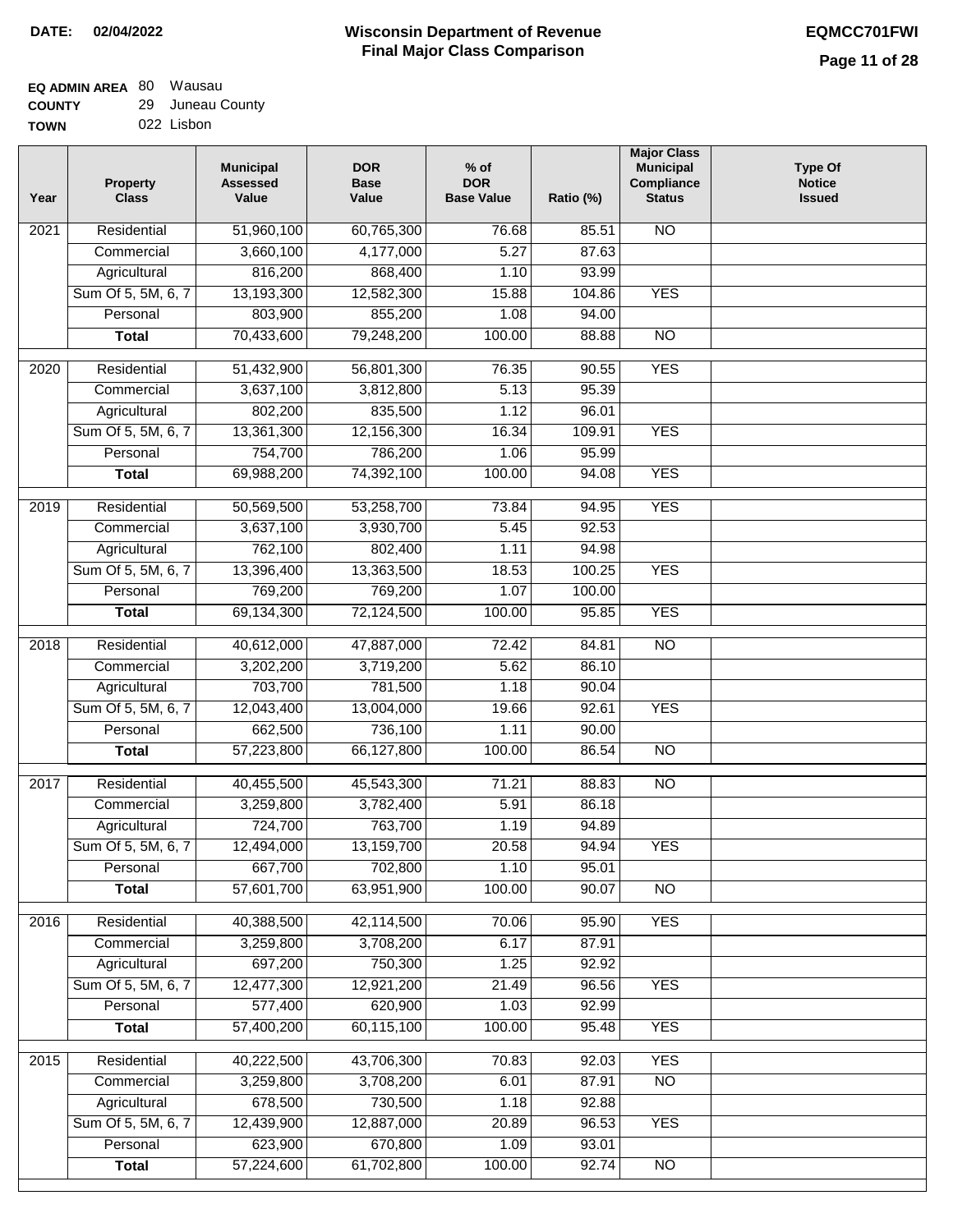#### **EQ ADMIN AREA** 80 Wausau **COUNTY** 29 Juneau County

| ------      | ------------- |  |
|-------------|---------------|--|
| <b>TOWN</b> | 024 Lyndon    |  |

| Year | <b>Property</b><br><b>Class</b> | <b>Municipal</b><br><b>Assessed</b><br>Value | <b>DOR</b><br><b>Base</b><br>Value | $%$ of<br><b>DOR</b><br><b>Base Value</b> | Ratio (%) | <b>Major Class</b><br><b>Municipal</b><br>Compliance<br><b>Status</b> | <b>Type Of</b><br><b>Notice</b><br><b>Issued</b> |
|------|---------------------------------|----------------------------------------------|------------------------------------|-------------------------------------------|-----------|-----------------------------------------------------------------------|--------------------------------------------------|
| 2021 | Residential                     | 91,439,400                                   | 108,865,700                        | 75.32                                     | 83.99     | N <sub>O</sub>                                                        |                                                  |
|      | Commercial                      | 17,336,400                                   | 18,494,500                         | 12.80                                     | 93.74     | <b>YES</b>                                                            |                                                  |
|      | Agricultural                    | 594,600                                      | 655,500                            | 0.45                                      | 90.71     |                                                                       |                                                  |
|      | Sum Of 5, 5M, 6, 7              | 15,157,100                                   | 16,091,700                         | 11.13                                     | 94.19     | <b>YES</b>                                                            |                                                  |
|      | Personal                        | 397,100                                      | 436,400                            | 0.30                                      | 90.99     |                                                                       |                                                  |
|      | <b>Total</b>                    | 124,924,600                                  | 144,543,800                        | 100.00                                    | 86.43     | $\overline{NO}$                                                       |                                                  |
| 2020 | Residential                     | 90,475,900                                   | 101,716,700                        | 75.19                                     | 88.95     | $\overline{10}$                                                       |                                                  |
|      | Commercial                      | 17,297,400                                   | 16,924,500                         | 12.51                                     | 102.20    | <b>YES</b>                                                            |                                                  |
|      | Agricultural                    | 588,100                                      | 632,000                            | 0.47                                      | 93.05     |                                                                       |                                                  |
|      | Sum Of 5, 5M, 6, 7              | 14,931,300                                   | 15,530,600                         | 11.48                                     | 96.14     | <b>YES</b>                                                            |                                                  |
|      | Personal                        | 466,700                                      | 483,600                            | 0.36                                      | 96.51     |                                                                       |                                                  |
|      | <b>Total</b>                    | 123,759,400                                  | 135,287,400                        | 100.00                                    | 91.48     | $\overline{NO}$                                                       |                                                  |
|      |                                 |                                              |                                    |                                           |           |                                                                       |                                                  |
| 2019 | Residential                     | 89,418,200                                   | 91,497,400                         | 72.14                                     | 97.73     | <b>YES</b>                                                            |                                                  |
|      | Commercial                      | 17,292,900                                   | 17,443,100                         | 13.75                                     | 99.14     | <b>YES</b>                                                            |                                                  |
|      | Agricultural                    | 613,700                                      | 608,000                            | 0.48                                      | 100.94    |                                                                       |                                                  |
|      | Sum Of 5, 5M, 6, 7              | 14,910,500                                   | 16,818,400                         | 13.26                                     | 88.66     | $\overline{NO}$                                                       |                                                  |
|      | Personal                        | 464,100                                      | 459,500                            | 0.36                                      | 101.00    |                                                                       |                                                  |
|      | <b>Total</b>                    | 122,699,400                                  | 126,826,400                        | 100.00                                    | 96.75     | $\overline{NO}$                                                       |                                                  |
| 2018 | Residential                     | 87,887,700                                   | 85,697,600                         | 72.14                                     | 102.56    | <b>YES</b>                                                            |                                                  |
|      | Commercial                      | 17,312,000                                   | 16,630,300                         | 14.00                                     | 104.10    | <b>YES</b>                                                            |                                                  |
|      | Agricultural                    | 590,800                                      | 590,200                            | 0.50                                      | 100.10    |                                                                       |                                                  |
|      | Sum Of 5, 5M, 6, 7              | 14,811,000                                   | 15,378,300                         | 12.95                                     | 96.31     | <b>YES</b>                                                            |                                                  |
|      | Personal                        | 500,600                                      | 500,600                            | 0.42                                      | 100.00    |                                                                       |                                                  |
|      | <b>Total</b>                    | 121,102,100                                  | 118,797,000                        | 100.00                                    | 101.94    | <b>YES</b>                                                            |                                                  |
| 2017 | Residential                     | 83,590,700                                   | 85,760,400                         | 73.15                                     | 97.47     | <b>YES</b>                                                            |                                                  |
|      | Commercial                      | 16,185,700                                   | 15,789,200                         | 13.47                                     | 102.51    | <b>YES</b>                                                            |                                                  |
|      | Agricultural                    | 577,100                                      | 576,500                            | 0.49                                      | 100.10    |                                                                       |                                                  |
|      | Sum Of 5, 5M, 6, 7              | 14,824,700                                   | 14,300,800                         | 12.20                                     | 103.66    | <b>YES</b>                                                            |                                                  |
|      | Personal                        | 815,700                                      | 815,700                            | 0.70                                      | 100.00    |                                                                       |                                                  |
|      | <b>Total</b>                    | 115,993,900                                  | 117,242,600                        | 100.00                                    | 98.93     | <b>YES</b>                                                            |                                                  |
| 2016 | Residential                     | 82,595,700                                   | 82,285,000                         | 72.69                                     | 100.38    | <b>YES</b>                                                            |                                                  |
|      | Commercial                      | 15,614,200                                   | 14,914,800                         | 13.18                                     | 104.69    | <b>YES</b>                                                            |                                                  |
|      | Agricultural                    | 584,400                                      | 570,600                            | 0.50                                      | 102.42    |                                                                       |                                                  |
|      | Sum Of 5, 5M, 6, 7              | 18,124,100                                   | 14,607,400                         | 12.90                                     | 124.07    | $\overline{NO}$                                                       |                                                  |
|      | Personal                        | 844,600                                      | 819,900                            | 0.72                                      | 103.01    |                                                                       |                                                  |
|      | <b>Total</b>                    | 117,763,000                                  | 113,197,700                        | 100.00                                    | 104.03    | N <sub>O</sub>                                                        | 2nd Notice of Non-Compliance                     |
| 2015 | Residential                     | 81,937,100                                   | 79,274,900                         | 72.74                                     | 103.36    | <b>YES</b>                                                            |                                                  |
|      | Commercial                      | 14,900,000                                   | 14,214,700                         | 13.04                                     | 104.82    | <b>YES</b>                                                            |                                                  |
|      | Agricultural                    | 583,300                                      | 559,900                            | 0.51                                      | 104.18    |                                                                       |                                                  |
|      | Sum Of 5, 5M, 6, 7              | 17,762,400                                   | 14,198,800                         | 13.03                                     | 125.10    | $\overline{NO}$                                                       |                                                  |
|      | Personal                        | 756,000                                      | 734,000                            | 0.67                                      | 103.00    |                                                                       |                                                  |
|      | <b>Total</b>                    | 115,938,800                                  | 108,982,300                        | 100.00                                    | 106.38    | $\overline{NO}$                                                       | Non-Compliance Notice                            |
|      |                                 |                                              |                                    |                                           |           |                                                                       |                                                  |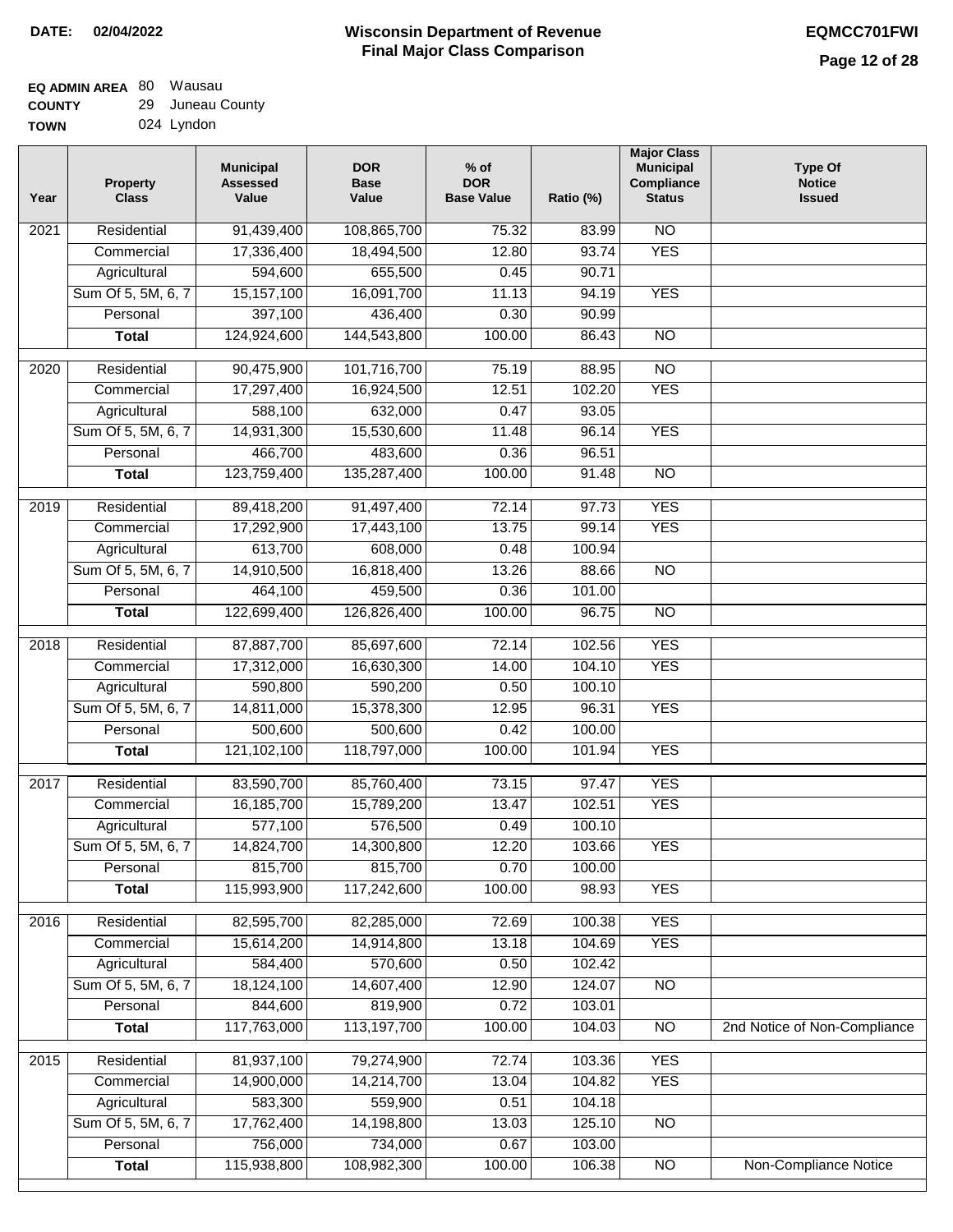| 'N | 026 Marion |
|----|------------|
|    |            |

| Year | <b>Property</b><br><b>Class</b> | <b>Municipal</b><br><b>Assessed</b><br>Value | <b>DOR</b><br><b>Base</b><br>Value | $%$ of<br><b>DOR</b><br><b>Base Value</b> | Ratio (%) | <b>Major Class</b><br><b>Municipal</b><br>Compliance<br><b>Status</b> | <b>Type Of</b><br><b>Notice</b><br><b>Issued</b> |
|------|---------------------------------|----------------------------------------------|------------------------------------|-------------------------------------------|-----------|-----------------------------------------------------------------------|--------------------------------------------------|
| 2021 | Residential                     | 55,658,000                                   | 56,861,000                         | 78.57                                     | 97.88     | <b>YES</b>                                                            |                                                  |
|      | Commercial                      | 2,849,100                                    | 2,645,300                          | 3.66                                      | 107.70    |                                                                       |                                                  |
|      | Agricultural                    | 405,650                                      | 405,800                            | 0.56                                      | 99.96     |                                                                       |                                                  |
|      | Sum Of 5, 5M, 6, 7              | 12,079,600                                   | 12,315,500                         | 17.02                                     | 98.08     | <b>YES</b>                                                            |                                                  |
|      | Personal                        | 145,800                                      | 145,800                            | 0.20                                      | 100.00    |                                                                       |                                                  |
|      | <b>Total</b>                    | 71,138,150                                   | 72,373,400                         | 100.00                                    | 98.29     | <b>YES</b>                                                            |                                                  |
| 2020 | Residential                     | 40,321,800                                   | 51,944,200                         | 76.27                                     | 77.63     | $\overline{NO}$                                                       |                                                  |
|      | Commercial                      | 1,318,500                                    | 1,438,900                          | 2.11                                      | 91.63     |                                                                       |                                                  |
|      | Agricultural                    | 291,400                                      | 351,900                            | 0.52                                      | 82.81     |                                                                       |                                                  |
|      | Sum Of 5, 5M, 6, 7              | 12,391,700                                   | 14,189,800                         | 20.83                                     | 87.33     | <b>NO</b>                                                             |                                                  |
|      | Personal                        | 150,900                                      | 181,800                            | 0.27                                      | 83.00     |                                                                       |                                                  |
|      | <b>Total</b>                    | 54,474,300                                   | 68,106,600                         | 100.00                                    | 79.98     | $\overline{NO}$                                                       |                                                  |
|      |                                 |                                              |                                    |                                           |           |                                                                       |                                                  |
| 2019 | Residential                     | 38,451,000                                   | 46,013,500                         | 72.46                                     | 83.56     | NO                                                                    |                                                  |
|      | Commercial                      | 1,289,800                                    | 1,447,700                          | 2.28                                      | 89.09     |                                                                       |                                                  |
|      | Agricultural                    | 311,200                                      | 338,400                            | 0.53                                      | 91.96     |                                                                       |                                                  |
|      | Sum Of 5, 5M, 6, 7              | 12,402,300                                   | 15,611,400                         | 24.58                                     | 79.44     | $\overline{NO}$                                                       |                                                  |
|      | Personal                        | 86,200                                       | 93,700                             | 0.15                                      | 92.00     |                                                                       |                                                  |
|      | <b>Total</b>                    | 52,540,500                                   | 63,504,700                         | 100.00                                    | 82.73     | $\overline{NO}$                                                       |                                                  |
| 2018 | Residential                     | 36,326,000                                   | 39,372,200                         | 72.00                                     | 92.26     | <b>YES</b>                                                            |                                                  |
|      | Commercial                      | 1,287,500                                    | 1,376,700                          | 2.52                                      | 93.52     |                                                                       |                                                  |
|      | Agricultural                    | 308,600                                      | 328,400                            | 0.60                                      | 93.97     |                                                                       |                                                  |
|      | Sum Of 5, 5M, 6, 7              | 12,299,100                                   | 13,548,700                         | 24.78                                     | 90.78     | <b>YES</b>                                                            |                                                  |
|      | Personal                        | 52,700                                       | 56,100                             | 0.10                                      | 93.94     |                                                                       |                                                  |
|      | <b>Total</b>                    | 50,273,900                                   | 54,682,100                         | 100.00                                    | 91.94     | <b>YES</b>                                                            |                                                  |
| 2017 | Residential                     | 35,845,900                                   | 39,253,100                         | 74.16                                     | 91.32     | <b>YES</b>                                                            |                                                  |
|      | Commercial                      | 1,010,500                                    | 1,082,000                          | 2.04                                      | 93.39     |                                                                       |                                                  |
|      | Agricultural                    | 300,500                                      | 324,400                            | 0.61                                      | 92.63     |                                                                       |                                                  |
|      | Sum Of 5, 5M, 6, 7              | 12,289,100                                   | 12,205,800                         | 23.06                                     | 100.68    | <b>YES</b>                                                            |                                                  |
|      | Personal                        | 59,400                                       | 63,900                             | 0.12                                      | 92.96     |                                                                       |                                                  |
|      | <b>Total</b>                    | 49,505,400                                   | 52,929,200                         | 100.00                                    | 93.53     | <b>YES</b>                                                            |                                                  |
| 2016 | Residential                     |                                              |                                    |                                           | 92.76     | <b>YES</b>                                                            |                                                  |
|      | Commercial                      | 34,901,500<br>1,009,600                      | 37,627,100<br>1,062,500            | 72.27<br>2.04                             | 95.02     |                                                                       |                                                  |
|      | Agricultural                    | 305,200                                      | 321,700                            | 0.62                                      | 94.87     |                                                                       |                                                  |
|      | Sum Of 5, 5M, 6, 7              | 12,310,700                                   | 12,934,300                         | 24.84                                     | 95.18     | <b>YES</b>                                                            |                                                  |
|      | Personal                        | 113,000                                      | 118,900                            | 0.23                                      | 95.04     |                                                                       |                                                  |
|      | <b>Total</b>                    | 48,640,000                                   | 52,064,500                         | 100.00                                    | 93.42     | <b>YES</b>                                                            |                                                  |
|      |                                 |                                              |                                    |                                           |           |                                                                       |                                                  |
| 2015 | Residential                     | 34,460,900                                   | 36,481,300                         | 71.69                                     | 94.46     | <b>YES</b>                                                            |                                                  |
|      | Commercial                      | 976,600                                      | 1,031,500                          | 2.03                                      | 94.68     |                                                                       |                                                  |
|      | Agricultural                    | 308,300                                      | 311,300                            | 0.61                                      | 99.04     |                                                                       |                                                  |
|      | Sum Of 5, 5M, 6, 7              | 12,372,100                                   | 12,945,500                         | 25.44                                     | 95.57     | <b>YES</b>                                                            |                                                  |
|      | Personal                        | 116,300                                      | 117,500                            | 0.23                                      | 98.98     |                                                                       |                                                  |
|      | <b>Total</b>                    | 48,234,200                                   | 50,887,100                         | 100.00                                    | 94.79     | <b>YES</b>                                                            |                                                  |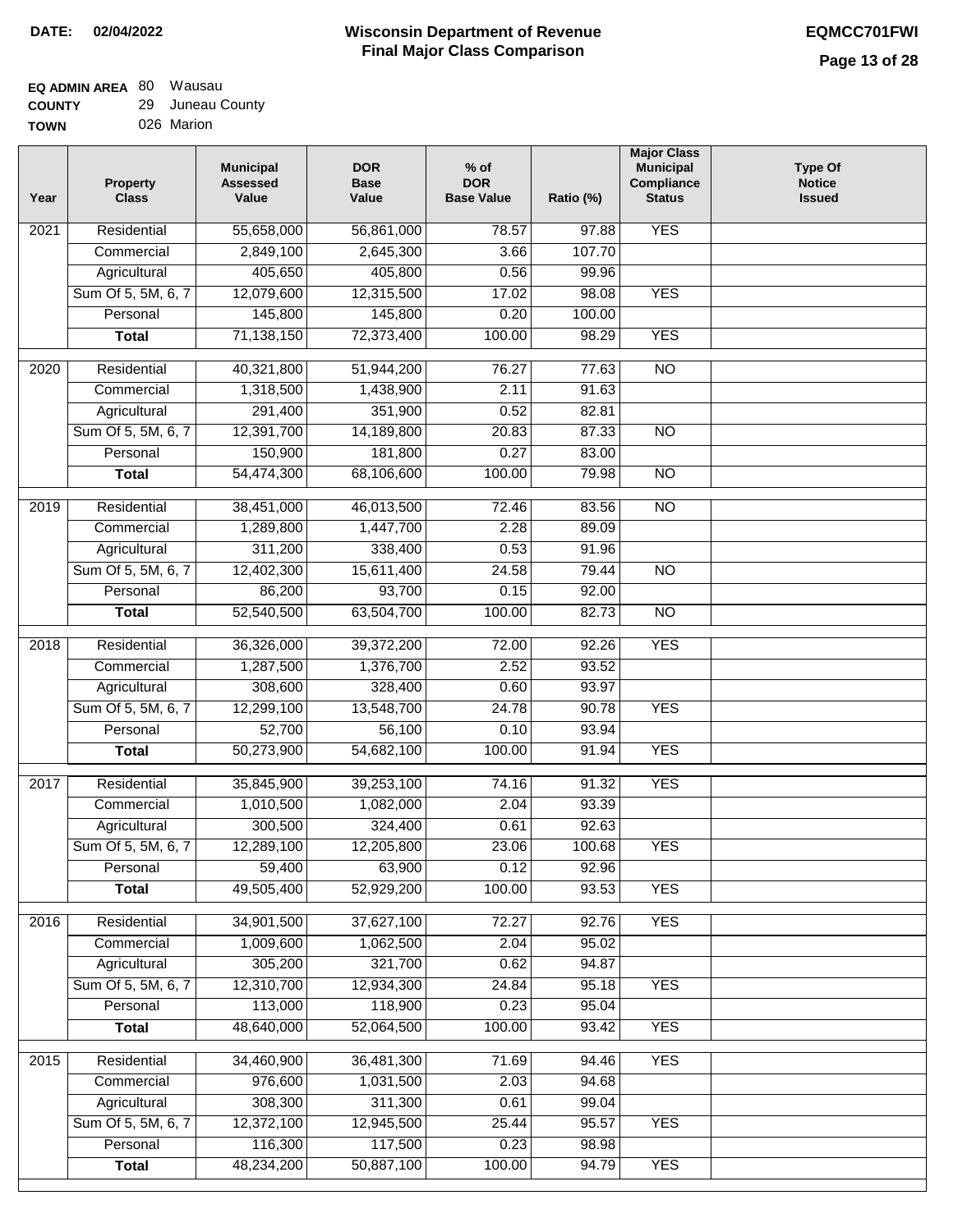#### **Wisconsin Department of Revenue Final Major Class Comparison DATE: 02/04/2022 EQMCC701FWI**

┑

#### **EQ ADMIN AREA** 80 Wausau **COUNTY** 29 Juneau County

|             | -- |             |
|-------------|----|-------------|
| <b>TOWN</b> |    | 028 Necedah |

| Year             | <b>Property</b><br><b>Class</b> | <b>Municipal</b><br><b>Assessed</b><br>Value | <b>DOR</b><br><b>Base</b><br>Value | $%$ of<br><b>DOR</b><br><b>Base Value</b> | Ratio (%)        | <b>Major Class</b><br><b>Municipal</b><br>Compliance<br><b>Status</b> | <b>Type Of</b><br><b>Notice</b><br><b>Issued</b> |
|------------------|---------------------------------|----------------------------------------------|------------------------------------|-------------------------------------------|------------------|-----------------------------------------------------------------------|--------------------------------------------------|
| 2021             | Residential                     | 168,957,500                                  | 213,224,500                        | 87.35                                     | 79.24            | <b>NO</b>                                                             |                                                  |
|                  | Commercial                      | 4,090,200                                    | 5,060,800                          | 2.07                                      | 80.82            |                                                                       |                                                  |
|                  | Agricultural                    | 283,900                                      | 354,900                            | 0.15                                      | 79.99            |                                                                       |                                                  |
|                  | Sum Of 5, 5M, 6, 7              | 22,438,400                                   | 24,864,000                         | 10.19                                     | 90.24            | <b>YES</b>                                                            |                                                  |
|                  | Personal                        | 486,338                                      | 607,900                            | 0.25                                      | 80.00            |                                                                       |                                                  |
|                  | <b>Total</b>                    | 196,256,338                                  | 244, 112, 100                      | 100.00                                    | 80.40            | $\overline{NO}$                                                       |                                                  |
| 2020             | Residential                     | 166,716,600                                  | 196,632,200                        | 87.05                                     | 84.79            | $\overline{10}$                                                       |                                                  |
|                  | Commercial                      | 4,090,200                                    | 4,518,600                          | 2.00                                      | 90.52            |                                                                       |                                                  |
|                  | Agricultural                    | 291,400                                      | 342,600                            | 0.15                                      | 85.06            |                                                                       |                                                  |
|                  | Sum Of 5, 5M, 6, 7              | 22,524,400                                   | 23,828,500                         | 10.55                                     | 94.53            | <b>YES</b>                                                            |                                                  |
|                  | Personal                        | 488,931                                      | 575,200                            | 0.25                                      | 85.00            |                                                                       |                                                  |
|                  | <b>Total</b>                    | 194, 111, 531                                | 225,897,100                        | 100.00                                    | 85.93            | <b>NO</b>                                                             |                                                  |
| $\frac{1}{2019}$ | Residential                     | 164,785,900                                  | 190,310,000                        | 86.36                                     | 86.59            | $\overline{NO}$                                                       |                                                  |
|                  | Commercial                      | 4,110,400                                    | 4,681,300                          | 2.12                                      | 87.80            |                                                                       |                                                  |
|                  | Agricultural                    | 274,700                                      | 294,700                            | 0.13                                      | 93.21            |                                                                       |                                                  |
|                  | Sum Of 5, 5M, 6, 7              | 22,738,000                                   | 24,469,900                         | 11.10                                     | 92.92            | <b>YES</b>                                                            |                                                  |
|                  | Personal                        | 569,198                                      | 618,700                            | 0.28                                      | 92.00            |                                                                       |                                                  |
|                  | <b>Total</b>                    | 192,478,198                                  | 220,374,600                        | 100.00                                    | 87.34            | $\overline{NO}$                                                       |                                                  |
|                  |                                 |                                              |                                    |                                           |                  |                                                                       |                                                  |
| 2018             | Residential                     | 162,075,800                                  | 176,474,000                        | 85.75                                     | 91.84            | <b>YES</b>                                                            |                                                  |
|                  | Commercial                      | 4,110,200                                    | 4,458,300                          | 2.17                                      | 92.19            |                                                                       |                                                  |
|                  | Agricultural                    | 258,500                                      | 266,900                            | 0.13                                      | 96.85            |                                                                       |                                                  |
|                  | Sum Of 5, 5M, 6, 7              | 22,753,000                                   | 24,045,600                         | 11.68                                     | 94.62            | <b>YES</b>                                                            |                                                  |
|                  | Personal                        | 540,529                                      | 558,000                            | 0.27                                      | 96.87            |                                                                       |                                                  |
|                  | <b>Total</b>                    | 189,738,029                                  | 205,802,800                        | 100.00                                    | 92.19            | <b>YES</b>                                                            |                                                  |
| 2017             | Residential                     | 159,991,400                                  | 166,020,700                        | 85.00                                     | 96.37            | <b>YES</b>                                                            |                                                  |
|                  | Commercial                      | 4,098,300                                    | 4,456,300                          | 2.28                                      | 91.97            |                                                                       |                                                  |
|                  | Agricultural                    | 262,300                                      | 262,300                            | 0.13                                      | 100.00           |                                                                       |                                                  |
|                  | Sum Of 5, 5M, 6, 7              | 22,653,000                                   | 23,879,100                         | 12.23                                     | 94.87            | <b>YES</b>                                                            |                                                  |
|                  | Personal                        | 698,522                                      | 698,600                            | 0.36                                      | 99.99            |                                                                       |                                                  |
|                  | <b>Total</b>                    | 187,703,522                                  | 195,317,000                        | 100.00                                    | 96.10            | <b>YES</b>                                                            |                                                  |
| 2016             | Residential                     | 157,347,800                                  | 148,535,700                        | 84.29                                     | 105.93           | <b>YES</b>                                                            |                                                  |
|                  | Commercial                      | 4,056,800                                    | 4,328,200                          | 2.46                                      | 93.73            |                                                                       |                                                  |
|                  | Agricultural                    | 253,700                                      | 254,100                            | 0.14                                      | 99.84            |                                                                       |                                                  |
|                  | Sum Of 5, 5M, 6, 7              | 23,061,500                                   | 22,214,000                         | 12.61                                     | 103.82           | <b>YES</b>                                                            |                                                  |
|                  | Personal                        | 880,332                                      | 880,400                            | 0.50                                      | 99.99            |                                                                       |                                                  |
|                  | <b>Total</b>                    | 185,600,132                                  | 176,212,400                        | 100.00                                    | 105.33           | <b>YES</b>                                                            |                                                  |
|                  |                                 |                                              |                                    |                                           |                  |                                                                       |                                                  |
| 2015             | Residential                     | 151,389,600                                  | 141,721,700                        | 83.00                                     | 106.82           | <b>YES</b>                                                            |                                                  |
|                  | Commercial                      | 3,618,200<br>244,000                         | 4,105,300                          | 2.40                                      | 88.13            |                                                                       |                                                  |
|                  | Agricultural                    |                                              | 242,300                            | 0.14                                      | 100.70           |                                                                       |                                                  |
|                  | Sum Of 5, 5M, 6, 7<br>Personal  | 25,105,100<br>1,043,597                      | 23,648,800<br>1,035,300            | 13.85<br>0.61                             | 106.16<br>100.80 | <b>YES</b>                                                            |                                                  |
|                  | <b>Total</b>                    | 181,400,497                                  | 170,753,400                        | 100.00                                    | 106.24           | <b>YES</b>                                                            |                                                  |
|                  |                                 |                                              |                                    |                                           |                  |                                                                       |                                                  |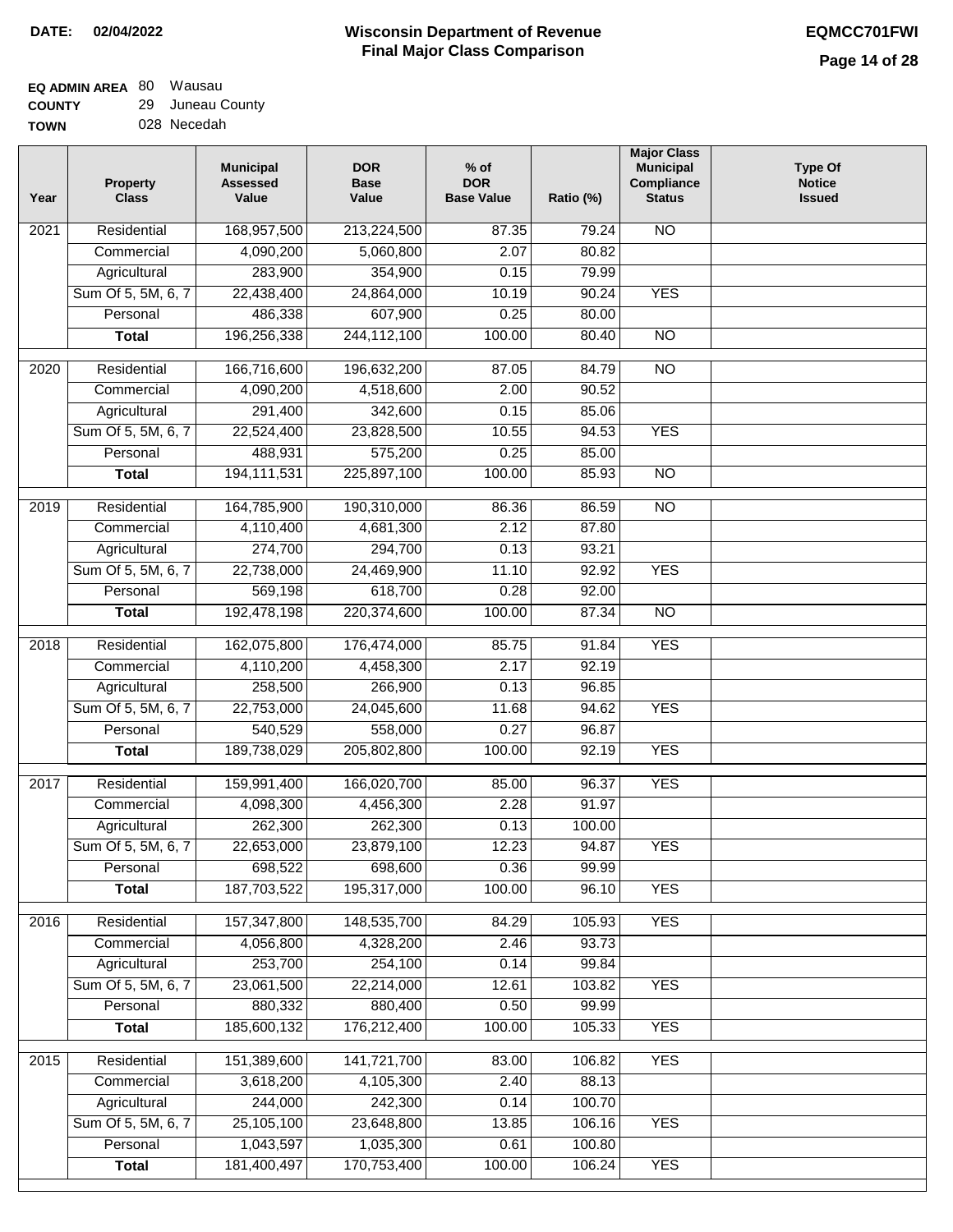| <b>UUUNII</b> | 20 | <u>Julicau Ovul</u> |
|---------------|----|---------------------|
| <b>TOWN</b>   |    | 030 Orange          |

| <b>YES</b><br>Residential<br>30,587,600<br>30,326,000<br>2021<br>66.33<br>100.86<br>0.37<br>171,000<br>169,900<br>100.65<br>Commercial<br>Agricultural<br>983,300<br>982,200<br>100.11<br>2.15<br>Sum Of 5, 5M, 6, 7<br>14,147,600<br>14,136,900<br>30.92<br>100.08<br><b>YES</b><br>0.23<br>Personal<br>104,398<br>104,400<br>100.00<br>45,719,400<br>45,993,898<br>100.00<br>100.60<br><b>YES</b><br><b>Total</b><br>$\overline{NO}$<br>Residential<br>19,447,900<br>22,876,300<br>57.05<br>85.01<br>2020<br>Commercial<br>300,900<br>369,100<br>0.92<br>81.52<br>1,041,800<br>Agricultural<br>1,036,800<br>2.59<br>100.48<br>Sum Of 5, 5M, 6, 7<br>39.13<br><b>YES</b><br>14,796,000<br>15,690,000<br>94.30<br>123,367<br>Personal<br>123,300<br>0.31<br>100.05<br><b>Total</b><br>35,709,967<br>40,095,500<br>100.00<br>89.06<br>$\overline{NO}$<br>1st Notice of Non-Compliance<br><b>YES</b><br>Residential<br>$\frac{1}{2019}$<br>19,446,900<br>21,589,800<br>53.36<br>90.07<br>300,900<br>Commercial<br>380,500<br>0.94<br>79.08<br>976,100<br>Agricultural<br>1,000,400<br>2.47<br>97.57<br>Sum Of 5, 5M, 6, 7<br>14,925,300<br>17,364,400<br>42.91<br>85.95<br>$\overline{NO}$<br>118,257<br>128,600<br>Personal<br>0.32<br>91.96<br>35,767,457<br>40,463,700<br>100.00<br>88.39<br>$\overline{NO}$<br><b>Total</b><br><b>YES</b><br>2018<br>Residential<br>19,264,000<br>20,176,400<br>52.36<br>95.48<br>300,900<br>83.03<br>Commercial<br>362,400<br>0.94<br>976,400<br>2.53<br>973,800<br>100.27<br>Agricultural<br>Sum Of 5, 5M, 6, 7<br>14,947,600<br>16,935,900<br>43.95<br>88.26<br>$\overline{10}$<br>83,587<br>0.22<br>99.98<br>Personal<br>83,600<br>35,572,487<br>38,532,100<br>100.00<br>92.32<br>$\overline{10}$<br><b>Total</b><br>Residential<br>19,067,300<br>50.58<br>102.34<br><b>YES</b><br>2017<br>18,631,700<br>300,900<br>0.98<br>83.03<br>Commercial<br>362,400<br>930,800<br>953,900<br>2.59<br>97.58<br>Agricultural<br>Sum Of 5, 5M, 6, 7<br>15,076,300<br>16,869,300<br>45.80<br>89.37<br>NO.<br>17,383<br>17,400<br>0.05<br>Personal<br>99.90<br>35,392,683<br>36,834,700<br>100.00<br>96.09<br>$\overline{N}$<br><b>Total</b><br><b>YES</b><br>Residential<br>19,035,400<br>19,578,600<br>52.26<br>97.23<br>2016<br>300,900<br>Commercial<br>355,300<br>0.95<br>84.69<br>925,300<br>932,800<br>Agricultural<br>2.49<br>99.20<br>Sum Of 5, 5M, 6, 7<br>15,020,000<br>16,576,400<br>44.25<br>90.61<br><b>YES</b><br>19,626<br>19,600<br>Personal<br>0.05<br>100.13<br><b>Total</b><br>35,301,226<br>37,462,700<br>100.00<br>94.23<br><b>YES</b><br><b>YES</b><br>Residential<br>2015<br>19,024,200<br>18,431,000<br>50.44<br>103.22<br>300,900<br>355,300<br>0.97<br>84.69<br>Commercial<br>925,300<br>Agricultural<br>962,000<br>2.63<br>96.19<br>Sum Of 5, 5M, 6, 7<br>15,080,600<br>16,752,400<br>45.85<br><b>YES</b><br>90.02<br>36,316<br>Personal<br>36,300<br>0.10<br>100.04<br>35,367,316<br>36,537,000<br>100.00<br><b>YES</b><br><b>Total</b><br>96.80 | Year | <b>Property</b><br><b>Class</b> | <b>Municipal</b><br><b>Assessed</b><br>Value | <b>DOR</b><br><b>Base</b><br>Value | $%$ of<br><b>DOR</b><br><b>Base Value</b> | Ratio (%) | <b>Major Class</b><br><b>Municipal</b><br>Compliance<br><b>Status</b> | <b>Type Of</b><br><b>Notice</b><br><b>Issued</b> |
|-------------------------------------------------------------------------------------------------------------------------------------------------------------------------------------------------------------------------------------------------------------------------------------------------------------------------------------------------------------------------------------------------------------------------------------------------------------------------------------------------------------------------------------------------------------------------------------------------------------------------------------------------------------------------------------------------------------------------------------------------------------------------------------------------------------------------------------------------------------------------------------------------------------------------------------------------------------------------------------------------------------------------------------------------------------------------------------------------------------------------------------------------------------------------------------------------------------------------------------------------------------------------------------------------------------------------------------------------------------------------------------------------------------------------------------------------------------------------------------------------------------------------------------------------------------------------------------------------------------------------------------------------------------------------------------------------------------------------------------------------------------------------------------------------------------------------------------------------------------------------------------------------------------------------------------------------------------------------------------------------------------------------------------------------------------------------------------------------------------------------------------------------------------------------------------------------------------------------------------------------------------------------------------------------------------------------------------------------------------------------------------------------------------------------------------------------------------------------------------------------------------------------------------------------------------------------------------------------------------------------------------------------------------------------------------------------------------------------------------------------------------------------------------------------------------------------------------------------------------------------------------------------------------------------------------------------------------------------------------------------------|------|---------------------------------|----------------------------------------------|------------------------------------|-------------------------------------------|-----------|-----------------------------------------------------------------------|--------------------------------------------------|
|                                                                                                                                                                                                                                                                                                                                                                                                                                                                                                                                                                                                                                                                                                                                                                                                                                                                                                                                                                                                                                                                                                                                                                                                                                                                                                                                                                                                                                                                                                                                                                                                                                                                                                                                                                                                                                                                                                                                                                                                                                                                                                                                                                                                                                                                                                                                                                                                                                                                                                                                                                                                                                                                                                                                                                                                                                                                                                                                                                                                       |      |                                 |                                              |                                    |                                           |           |                                                                       |                                                  |
|                                                                                                                                                                                                                                                                                                                                                                                                                                                                                                                                                                                                                                                                                                                                                                                                                                                                                                                                                                                                                                                                                                                                                                                                                                                                                                                                                                                                                                                                                                                                                                                                                                                                                                                                                                                                                                                                                                                                                                                                                                                                                                                                                                                                                                                                                                                                                                                                                                                                                                                                                                                                                                                                                                                                                                                                                                                                                                                                                                                                       |      |                                 |                                              |                                    |                                           |           |                                                                       |                                                  |
|                                                                                                                                                                                                                                                                                                                                                                                                                                                                                                                                                                                                                                                                                                                                                                                                                                                                                                                                                                                                                                                                                                                                                                                                                                                                                                                                                                                                                                                                                                                                                                                                                                                                                                                                                                                                                                                                                                                                                                                                                                                                                                                                                                                                                                                                                                                                                                                                                                                                                                                                                                                                                                                                                                                                                                                                                                                                                                                                                                                                       |      |                                 |                                              |                                    |                                           |           |                                                                       |                                                  |
|                                                                                                                                                                                                                                                                                                                                                                                                                                                                                                                                                                                                                                                                                                                                                                                                                                                                                                                                                                                                                                                                                                                                                                                                                                                                                                                                                                                                                                                                                                                                                                                                                                                                                                                                                                                                                                                                                                                                                                                                                                                                                                                                                                                                                                                                                                                                                                                                                                                                                                                                                                                                                                                                                                                                                                                                                                                                                                                                                                                                       |      |                                 |                                              |                                    |                                           |           |                                                                       |                                                  |
|                                                                                                                                                                                                                                                                                                                                                                                                                                                                                                                                                                                                                                                                                                                                                                                                                                                                                                                                                                                                                                                                                                                                                                                                                                                                                                                                                                                                                                                                                                                                                                                                                                                                                                                                                                                                                                                                                                                                                                                                                                                                                                                                                                                                                                                                                                                                                                                                                                                                                                                                                                                                                                                                                                                                                                                                                                                                                                                                                                                                       |      |                                 |                                              |                                    |                                           |           |                                                                       |                                                  |
|                                                                                                                                                                                                                                                                                                                                                                                                                                                                                                                                                                                                                                                                                                                                                                                                                                                                                                                                                                                                                                                                                                                                                                                                                                                                                                                                                                                                                                                                                                                                                                                                                                                                                                                                                                                                                                                                                                                                                                                                                                                                                                                                                                                                                                                                                                                                                                                                                                                                                                                                                                                                                                                                                                                                                                                                                                                                                                                                                                                                       |      |                                 |                                              |                                    |                                           |           |                                                                       |                                                  |
|                                                                                                                                                                                                                                                                                                                                                                                                                                                                                                                                                                                                                                                                                                                                                                                                                                                                                                                                                                                                                                                                                                                                                                                                                                                                                                                                                                                                                                                                                                                                                                                                                                                                                                                                                                                                                                                                                                                                                                                                                                                                                                                                                                                                                                                                                                                                                                                                                                                                                                                                                                                                                                                                                                                                                                                                                                                                                                                                                                                                       |      |                                 |                                              |                                    |                                           |           |                                                                       |                                                  |
|                                                                                                                                                                                                                                                                                                                                                                                                                                                                                                                                                                                                                                                                                                                                                                                                                                                                                                                                                                                                                                                                                                                                                                                                                                                                                                                                                                                                                                                                                                                                                                                                                                                                                                                                                                                                                                                                                                                                                                                                                                                                                                                                                                                                                                                                                                                                                                                                                                                                                                                                                                                                                                                                                                                                                                                                                                                                                                                                                                                                       |      |                                 |                                              |                                    |                                           |           |                                                                       |                                                  |
|                                                                                                                                                                                                                                                                                                                                                                                                                                                                                                                                                                                                                                                                                                                                                                                                                                                                                                                                                                                                                                                                                                                                                                                                                                                                                                                                                                                                                                                                                                                                                                                                                                                                                                                                                                                                                                                                                                                                                                                                                                                                                                                                                                                                                                                                                                                                                                                                                                                                                                                                                                                                                                                                                                                                                                                                                                                                                                                                                                                                       |      |                                 |                                              |                                    |                                           |           |                                                                       |                                                  |
|                                                                                                                                                                                                                                                                                                                                                                                                                                                                                                                                                                                                                                                                                                                                                                                                                                                                                                                                                                                                                                                                                                                                                                                                                                                                                                                                                                                                                                                                                                                                                                                                                                                                                                                                                                                                                                                                                                                                                                                                                                                                                                                                                                                                                                                                                                                                                                                                                                                                                                                                                                                                                                                                                                                                                                                                                                                                                                                                                                                                       |      |                                 |                                              |                                    |                                           |           |                                                                       |                                                  |
|                                                                                                                                                                                                                                                                                                                                                                                                                                                                                                                                                                                                                                                                                                                                                                                                                                                                                                                                                                                                                                                                                                                                                                                                                                                                                                                                                                                                                                                                                                                                                                                                                                                                                                                                                                                                                                                                                                                                                                                                                                                                                                                                                                                                                                                                                                                                                                                                                                                                                                                                                                                                                                                                                                                                                                                                                                                                                                                                                                                                       |      |                                 |                                              |                                    |                                           |           |                                                                       |                                                  |
|                                                                                                                                                                                                                                                                                                                                                                                                                                                                                                                                                                                                                                                                                                                                                                                                                                                                                                                                                                                                                                                                                                                                                                                                                                                                                                                                                                                                                                                                                                                                                                                                                                                                                                                                                                                                                                                                                                                                                                                                                                                                                                                                                                                                                                                                                                                                                                                                                                                                                                                                                                                                                                                                                                                                                                                                                                                                                                                                                                                                       |      |                                 |                                              |                                    |                                           |           |                                                                       |                                                  |
|                                                                                                                                                                                                                                                                                                                                                                                                                                                                                                                                                                                                                                                                                                                                                                                                                                                                                                                                                                                                                                                                                                                                                                                                                                                                                                                                                                                                                                                                                                                                                                                                                                                                                                                                                                                                                                                                                                                                                                                                                                                                                                                                                                                                                                                                                                                                                                                                                                                                                                                                                                                                                                                                                                                                                                                                                                                                                                                                                                                                       |      |                                 |                                              |                                    |                                           |           |                                                                       |                                                  |
|                                                                                                                                                                                                                                                                                                                                                                                                                                                                                                                                                                                                                                                                                                                                                                                                                                                                                                                                                                                                                                                                                                                                                                                                                                                                                                                                                                                                                                                                                                                                                                                                                                                                                                                                                                                                                                                                                                                                                                                                                                                                                                                                                                                                                                                                                                                                                                                                                                                                                                                                                                                                                                                                                                                                                                                                                                                                                                                                                                                                       |      |                                 |                                              |                                    |                                           |           |                                                                       |                                                  |
|                                                                                                                                                                                                                                                                                                                                                                                                                                                                                                                                                                                                                                                                                                                                                                                                                                                                                                                                                                                                                                                                                                                                                                                                                                                                                                                                                                                                                                                                                                                                                                                                                                                                                                                                                                                                                                                                                                                                                                                                                                                                                                                                                                                                                                                                                                                                                                                                                                                                                                                                                                                                                                                                                                                                                                                                                                                                                                                                                                                                       |      |                                 |                                              |                                    |                                           |           |                                                                       |                                                  |
|                                                                                                                                                                                                                                                                                                                                                                                                                                                                                                                                                                                                                                                                                                                                                                                                                                                                                                                                                                                                                                                                                                                                                                                                                                                                                                                                                                                                                                                                                                                                                                                                                                                                                                                                                                                                                                                                                                                                                                                                                                                                                                                                                                                                                                                                                                                                                                                                                                                                                                                                                                                                                                                                                                                                                                                                                                                                                                                                                                                                       |      |                                 |                                              |                                    |                                           |           |                                                                       |                                                  |
|                                                                                                                                                                                                                                                                                                                                                                                                                                                                                                                                                                                                                                                                                                                                                                                                                                                                                                                                                                                                                                                                                                                                                                                                                                                                                                                                                                                                                                                                                                                                                                                                                                                                                                                                                                                                                                                                                                                                                                                                                                                                                                                                                                                                                                                                                                                                                                                                                                                                                                                                                                                                                                                                                                                                                                                                                                                                                                                                                                                                       |      |                                 |                                              |                                    |                                           |           |                                                                       |                                                  |
|                                                                                                                                                                                                                                                                                                                                                                                                                                                                                                                                                                                                                                                                                                                                                                                                                                                                                                                                                                                                                                                                                                                                                                                                                                                                                                                                                                                                                                                                                                                                                                                                                                                                                                                                                                                                                                                                                                                                                                                                                                                                                                                                                                                                                                                                                                                                                                                                                                                                                                                                                                                                                                                                                                                                                                                                                                                                                                                                                                                                       |      |                                 |                                              |                                    |                                           |           |                                                                       |                                                  |
|                                                                                                                                                                                                                                                                                                                                                                                                                                                                                                                                                                                                                                                                                                                                                                                                                                                                                                                                                                                                                                                                                                                                                                                                                                                                                                                                                                                                                                                                                                                                                                                                                                                                                                                                                                                                                                                                                                                                                                                                                                                                                                                                                                                                                                                                                                                                                                                                                                                                                                                                                                                                                                                                                                                                                                                                                                                                                                                                                                                                       |      |                                 |                                              |                                    |                                           |           |                                                                       |                                                  |
|                                                                                                                                                                                                                                                                                                                                                                                                                                                                                                                                                                                                                                                                                                                                                                                                                                                                                                                                                                                                                                                                                                                                                                                                                                                                                                                                                                                                                                                                                                                                                                                                                                                                                                                                                                                                                                                                                                                                                                                                                                                                                                                                                                                                                                                                                                                                                                                                                                                                                                                                                                                                                                                                                                                                                                                                                                                                                                                                                                                                       |      |                                 |                                              |                                    |                                           |           |                                                                       |                                                  |
|                                                                                                                                                                                                                                                                                                                                                                                                                                                                                                                                                                                                                                                                                                                                                                                                                                                                                                                                                                                                                                                                                                                                                                                                                                                                                                                                                                                                                                                                                                                                                                                                                                                                                                                                                                                                                                                                                                                                                                                                                                                                                                                                                                                                                                                                                                                                                                                                                                                                                                                                                                                                                                                                                                                                                                                                                                                                                                                                                                                                       |      |                                 |                                              |                                    |                                           |           |                                                                       |                                                  |
|                                                                                                                                                                                                                                                                                                                                                                                                                                                                                                                                                                                                                                                                                                                                                                                                                                                                                                                                                                                                                                                                                                                                                                                                                                                                                                                                                                                                                                                                                                                                                                                                                                                                                                                                                                                                                                                                                                                                                                                                                                                                                                                                                                                                                                                                                                                                                                                                                                                                                                                                                                                                                                                                                                                                                                                                                                                                                                                                                                                                       |      |                                 |                                              |                                    |                                           |           |                                                                       |                                                  |
|                                                                                                                                                                                                                                                                                                                                                                                                                                                                                                                                                                                                                                                                                                                                                                                                                                                                                                                                                                                                                                                                                                                                                                                                                                                                                                                                                                                                                                                                                                                                                                                                                                                                                                                                                                                                                                                                                                                                                                                                                                                                                                                                                                                                                                                                                                                                                                                                                                                                                                                                                                                                                                                                                                                                                                                                                                                                                                                                                                                                       |      |                                 |                                              |                                    |                                           |           |                                                                       |                                                  |
|                                                                                                                                                                                                                                                                                                                                                                                                                                                                                                                                                                                                                                                                                                                                                                                                                                                                                                                                                                                                                                                                                                                                                                                                                                                                                                                                                                                                                                                                                                                                                                                                                                                                                                                                                                                                                                                                                                                                                                                                                                                                                                                                                                                                                                                                                                                                                                                                                                                                                                                                                                                                                                                                                                                                                                                                                                                                                                                                                                                                       |      |                                 |                                              |                                    |                                           |           |                                                                       |                                                  |
|                                                                                                                                                                                                                                                                                                                                                                                                                                                                                                                                                                                                                                                                                                                                                                                                                                                                                                                                                                                                                                                                                                                                                                                                                                                                                                                                                                                                                                                                                                                                                                                                                                                                                                                                                                                                                                                                                                                                                                                                                                                                                                                                                                                                                                                                                                                                                                                                                                                                                                                                                                                                                                                                                                                                                                                                                                                                                                                                                                                                       |      |                                 |                                              |                                    |                                           |           |                                                                       |                                                  |
|                                                                                                                                                                                                                                                                                                                                                                                                                                                                                                                                                                                                                                                                                                                                                                                                                                                                                                                                                                                                                                                                                                                                                                                                                                                                                                                                                                                                                                                                                                                                                                                                                                                                                                                                                                                                                                                                                                                                                                                                                                                                                                                                                                                                                                                                                                                                                                                                                                                                                                                                                                                                                                                                                                                                                                                                                                                                                                                                                                                                       |      |                                 |                                              |                                    |                                           |           |                                                                       |                                                  |
|                                                                                                                                                                                                                                                                                                                                                                                                                                                                                                                                                                                                                                                                                                                                                                                                                                                                                                                                                                                                                                                                                                                                                                                                                                                                                                                                                                                                                                                                                                                                                                                                                                                                                                                                                                                                                                                                                                                                                                                                                                                                                                                                                                                                                                                                                                                                                                                                                                                                                                                                                                                                                                                                                                                                                                                                                                                                                                                                                                                                       |      |                                 |                                              |                                    |                                           |           |                                                                       |                                                  |
|                                                                                                                                                                                                                                                                                                                                                                                                                                                                                                                                                                                                                                                                                                                                                                                                                                                                                                                                                                                                                                                                                                                                                                                                                                                                                                                                                                                                                                                                                                                                                                                                                                                                                                                                                                                                                                                                                                                                                                                                                                                                                                                                                                                                                                                                                                                                                                                                                                                                                                                                                                                                                                                                                                                                                                                                                                                                                                                                                                                                       |      |                                 |                                              |                                    |                                           |           |                                                                       |                                                  |
|                                                                                                                                                                                                                                                                                                                                                                                                                                                                                                                                                                                                                                                                                                                                                                                                                                                                                                                                                                                                                                                                                                                                                                                                                                                                                                                                                                                                                                                                                                                                                                                                                                                                                                                                                                                                                                                                                                                                                                                                                                                                                                                                                                                                                                                                                                                                                                                                                                                                                                                                                                                                                                                                                                                                                                                                                                                                                                                                                                                                       |      |                                 |                                              |                                    |                                           |           |                                                                       |                                                  |
|                                                                                                                                                                                                                                                                                                                                                                                                                                                                                                                                                                                                                                                                                                                                                                                                                                                                                                                                                                                                                                                                                                                                                                                                                                                                                                                                                                                                                                                                                                                                                                                                                                                                                                                                                                                                                                                                                                                                                                                                                                                                                                                                                                                                                                                                                                                                                                                                                                                                                                                                                                                                                                                                                                                                                                                                                                                                                                                                                                                                       |      |                                 |                                              |                                    |                                           |           |                                                                       |                                                  |
|                                                                                                                                                                                                                                                                                                                                                                                                                                                                                                                                                                                                                                                                                                                                                                                                                                                                                                                                                                                                                                                                                                                                                                                                                                                                                                                                                                                                                                                                                                                                                                                                                                                                                                                                                                                                                                                                                                                                                                                                                                                                                                                                                                                                                                                                                                                                                                                                                                                                                                                                                                                                                                                                                                                                                                                                                                                                                                                                                                                                       |      |                                 |                                              |                                    |                                           |           |                                                                       |                                                  |
|                                                                                                                                                                                                                                                                                                                                                                                                                                                                                                                                                                                                                                                                                                                                                                                                                                                                                                                                                                                                                                                                                                                                                                                                                                                                                                                                                                                                                                                                                                                                                                                                                                                                                                                                                                                                                                                                                                                                                                                                                                                                                                                                                                                                                                                                                                                                                                                                                                                                                                                                                                                                                                                                                                                                                                                                                                                                                                                                                                                                       |      |                                 |                                              |                                    |                                           |           |                                                                       |                                                  |
|                                                                                                                                                                                                                                                                                                                                                                                                                                                                                                                                                                                                                                                                                                                                                                                                                                                                                                                                                                                                                                                                                                                                                                                                                                                                                                                                                                                                                                                                                                                                                                                                                                                                                                                                                                                                                                                                                                                                                                                                                                                                                                                                                                                                                                                                                                                                                                                                                                                                                                                                                                                                                                                                                                                                                                                                                                                                                                                                                                                                       |      |                                 |                                              |                                    |                                           |           |                                                                       |                                                  |
|                                                                                                                                                                                                                                                                                                                                                                                                                                                                                                                                                                                                                                                                                                                                                                                                                                                                                                                                                                                                                                                                                                                                                                                                                                                                                                                                                                                                                                                                                                                                                                                                                                                                                                                                                                                                                                                                                                                                                                                                                                                                                                                                                                                                                                                                                                                                                                                                                                                                                                                                                                                                                                                                                                                                                                                                                                                                                                                                                                                                       |      |                                 |                                              |                                    |                                           |           |                                                                       |                                                  |
|                                                                                                                                                                                                                                                                                                                                                                                                                                                                                                                                                                                                                                                                                                                                                                                                                                                                                                                                                                                                                                                                                                                                                                                                                                                                                                                                                                                                                                                                                                                                                                                                                                                                                                                                                                                                                                                                                                                                                                                                                                                                                                                                                                                                                                                                                                                                                                                                                                                                                                                                                                                                                                                                                                                                                                                                                                                                                                                                                                                                       |      |                                 |                                              |                                    |                                           |           |                                                                       |                                                  |
|                                                                                                                                                                                                                                                                                                                                                                                                                                                                                                                                                                                                                                                                                                                                                                                                                                                                                                                                                                                                                                                                                                                                                                                                                                                                                                                                                                                                                                                                                                                                                                                                                                                                                                                                                                                                                                                                                                                                                                                                                                                                                                                                                                                                                                                                                                                                                                                                                                                                                                                                                                                                                                                                                                                                                                                                                                                                                                                                                                                                       |      |                                 |                                              |                                    |                                           |           |                                                                       |                                                  |
|                                                                                                                                                                                                                                                                                                                                                                                                                                                                                                                                                                                                                                                                                                                                                                                                                                                                                                                                                                                                                                                                                                                                                                                                                                                                                                                                                                                                                                                                                                                                                                                                                                                                                                                                                                                                                                                                                                                                                                                                                                                                                                                                                                                                                                                                                                                                                                                                                                                                                                                                                                                                                                                                                                                                                                                                                                                                                                                                                                                                       |      |                                 |                                              |                                    |                                           |           |                                                                       |                                                  |
|                                                                                                                                                                                                                                                                                                                                                                                                                                                                                                                                                                                                                                                                                                                                                                                                                                                                                                                                                                                                                                                                                                                                                                                                                                                                                                                                                                                                                                                                                                                                                                                                                                                                                                                                                                                                                                                                                                                                                                                                                                                                                                                                                                                                                                                                                                                                                                                                                                                                                                                                                                                                                                                                                                                                                                                                                                                                                                                                                                                                       |      |                                 |                                              |                                    |                                           |           |                                                                       |                                                  |
|                                                                                                                                                                                                                                                                                                                                                                                                                                                                                                                                                                                                                                                                                                                                                                                                                                                                                                                                                                                                                                                                                                                                                                                                                                                                                                                                                                                                                                                                                                                                                                                                                                                                                                                                                                                                                                                                                                                                                                                                                                                                                                                                                                                                                                                                                                                                                                                                                                                                                                                                                                                                                                                                                                                                                                                                                                                                                                                                                                                                       |      |                                 |                                              |                                    |                                           |           |                                                                       |                                                  |
|                                                                                                                                                                                                                                                                                                                                                                                                                                                                                                                                                                                                                                                                                                                                                                                                                                                                                                                                                                                                                                                                                                                                                                                                                                                                                                                                                                                                                                                                                                                                                                                                                                                                                                                                                                                                                                                                                                                                                                                                                                                                                                                                                                                                                                                                                                                                                                                                                                                                                                                                                                                                                                                                                                                                                                                                                                                                                                                                                                                                       |      |                                 |                                              |                                    |                                           |           |                                                                       |                                                  |
|                                                                                                                                                                                                                                                                                                                                                                                                                                                                                                                                                                                                                                                                                                                                                                                                                                                                                                                                                                                                                                                                                                                                                                                                                                                                                                                                                                                                                                                                                                                                                                                                                                                                                                                                                                                                                                                                                                                                                                                                                                                                                                                                                                                                                                                                                                                                                                                                                                                                                                                                                                                                                                                                                                                                                                                                                                                                                                                                                                                                       |      |                                 |                                              |                                    |                                           |           |                                                                       |                                                  |
|                                                                                                                                                                                                                                                                                                                                                                                                                                                                                                                                                                                                                                                                                                                                                                                                                                                                                                                                                                                                                                                                                                                                                                                                                                                                                                                                                                                                                                                                                                                                                                                                                                                                                                                                                                                                                                                                                                                                                                                                                                                                                                                                                                                                                                                                                                                                                                                                                                                                                                                                                                                                                                                                                                                                                                                                                                                                                                                                                                                                       |      |                                 |                                              |                                    |                                           |           |                                                                       |                                                  |
|                                                                                                                                                                                                                                                                                                                                                                                                                                                                                                                                                                                                                                                                                                                                                                                                                                                                                                                                                                                                                                                                                                                                                                                                                                                                                                                                                                                                                                                                                                                                                                                                                                                                                                                                                                                                                                                                                                                                                                                                                                                                                                                                                                                                                                                                                                                                                                                                                                                                                                                                                                                                                                                                                                                                                                                                                                                                                                                                                                                                       |      |                                 |                                              |                                    |                                           |           |                                                                       |                                                  |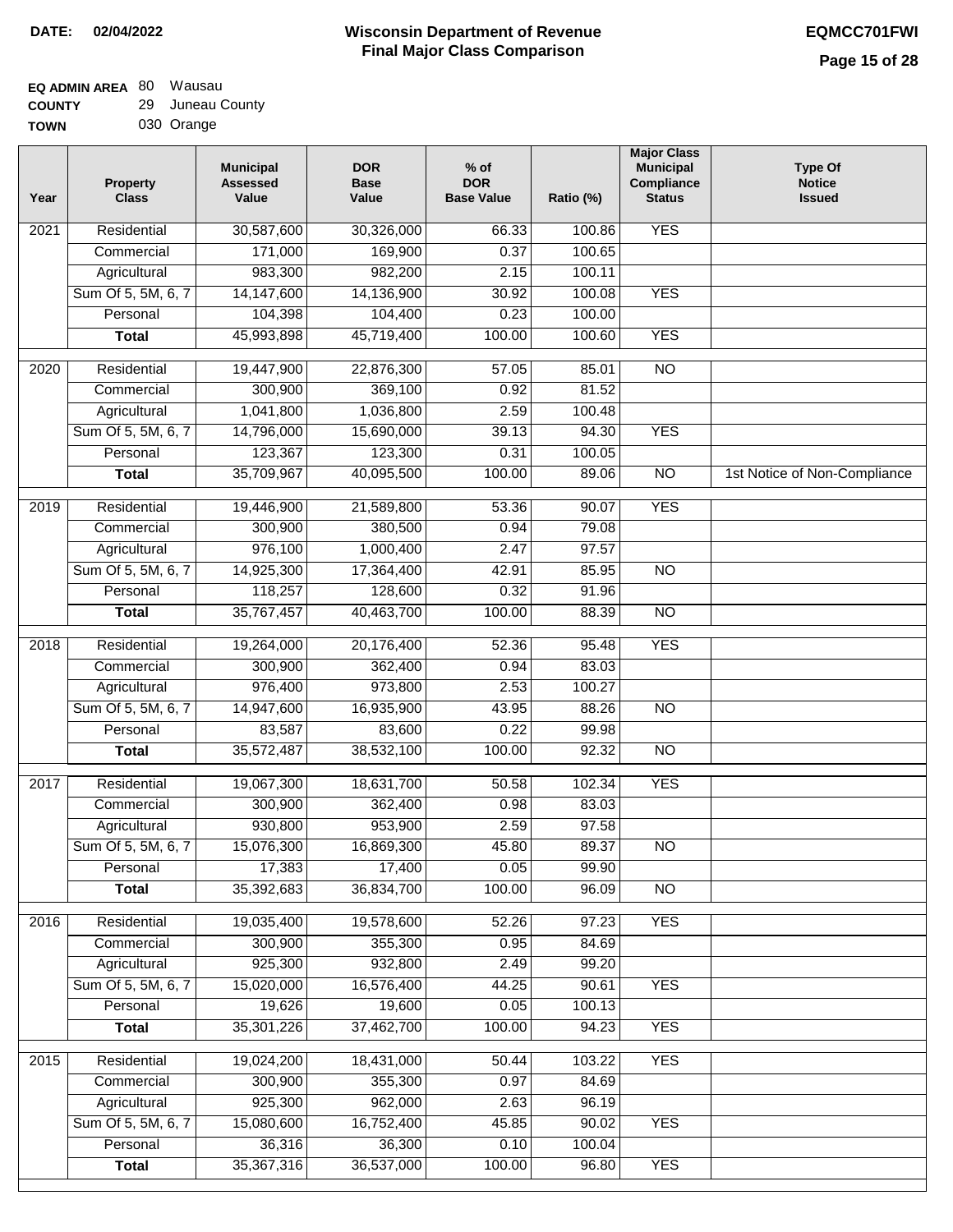# **EQ ADMIN AREA** 80 Wausau **COUNTY**

| <b>COUNTY</b> | 29 Juneau County |
|---------------|------------------|
| TOWN          | 032 Plymouth     |

| Year              | <b>Property</b><br><b>Class</b> | <b>Municipal</b><br><b>Assessed</b><br>Value | <b>DOR</b><br><b>Base</b><br>Value | $%$ of<br><b>DOR</b><br><b>Base Value</b> | Ratio (%) | <b>Major Class</b><br><b>Municipal</b><br>Compliance<br><b>Status</b> | <b>Type Of</b><br><b>Notice</b><br><b>Issued</b> |
|-------------------|---------------------------------|----------------------------------------------|------------------------------------|-------------------------------------------|-----------|-----------------------------------------------------------------------|--------------------------------------------------|
| 2021              | Residential                     | 37,065,700                                   | 52,417,500                         | 69.11                                     | 70.71     | N <sub>O</sub>                                                        |                                                  |
|                   | Commercial                      | 1,383,600                                    | 1,533,200                          | 2.02                                      | 90.24     |                                                                       |                                                  |
|                   | Agricultural                    | 1,198,500                                    | 1,325,400                          | 1.75                                      | 90.43     |                                                                       |                                                  |
|                   | Sum Of 5, 5M, 6, 7              | 19,316,400                                   | 20,402,100                         | 26.90                                     | 94.68     | <b>YES</b>                                                            |                                                  |
|                   | Personal                        | 150,000                                      | 166,400                            | 0.22                                      | 90.14     |                                                                       |                                                  |
|                   | <b>Total</b>                    | 59,114,200                                   | 75,844,600                         | 100.00                                    | 77.94     | $\overline{NO}$                                                       |                                                  |
| 2020              | Residential                     | 36,629,400                                   | 42,962,200                         | 66.32                                     | 85.26     | $\overline{3}$                                                        |                                                  |
|                   | Commercial                      | 1,384,400                                    | 1,407,400                          | 2.17                                      | 98.37     |                                                                       |                                                  |
|                   | Agricultural                    | 1,179,800                                    | 1,273,200                          | 1.97                                      | 92.66     |                                                                       |                                                  |
|                   | Sum Of 5, 5M, 6, 7              | 19,084,700                                   | 18,996,000                         | 29.32                                     | 100.47    | <b>YES</b>                                                            |                                                  |
|                   | Personal                        | 131,300                                      | 141,900                            | 0.22                                      | 92.53     |                                                                       |                                                  |
|                   | <b>Total</b>                    | 58,409,600                                   | 64,780,700                         | 100.00                                    | 90.17     | $\overline{NO}$                                                       |                                                  |
| 2019              | Residential                     | 36,196,200                                   | 39,751,200                         | 63.41                                     | 91.06     | <b>YES</b>                                                            |                                                  |
|                   | Commercial                      | 1,378,100                                    | 1,443,900                          | 2.30                                      | 95.44     |                                                                       |                                                  |
|                   | Agricultural                    | 1,164,800                                    | 1,221,800                          | 1.95                                      | 95.33     |                                                                       |                                                  |
|                   | Sum Of 5, 5M, 6, 7              | 19,052,600                                   | 20,077,500                         | 32.03                                     | 94.90     | <b>YES</b>                                                            |                                                  |
|                   | Personal                        | 194,200                                      | 197,100                            | 0.31                                      | 98.53     |                                                                       |                                                  |
|                   | <b>Total</b>                    | 57,985,900                                   | 62,691,500                         | 100.00                                    | 92.49     | <b>YES</b>                                                            |                                                  |
| 2018              | Residential                     | 35,472,800                                   | 36,130,700                         | 62.42                                     | 98.18     | <b>YES</b>                                                            |                                                  |
|                   | Commercial                      | 1,378,100                                    | 1,375,100                          | 2.38                                      | 100.22    |                                                                       |                                                  |
|                   | Agricultural                    | 1,165,300                                    | 1,191,700                          | 2.06                                      | 97.78     |                                                                       |                                                  |
|                   | Sum Of 5, 5M, 6, 7              | 18,821,000                                   | 19,003,900                         | 32.83                                     | 99.04     | <b>YES</b>                                                            |                                                  |
|                   | Personal                        | 179,800                                      | 179,800                            | 0.31                                      | 100.00    |                                                                       |                                                  |
|                   | <b>Total</b>                    | 57,017,000                                   | 57,881,200                         | 100.00                                    | 98.51     | <b>YES</b>                                                            |                                                  |
| 2017              | Residential                     | 34,851,000                                   | 34,883,900                         | 61.89                                     | 99.91     | <b>YES</b>                                                            |                                                  |
|                   | Commercial                      | 1,378,100                                    | 1,375,100                          | 2.44                                      | 100.22    |                                                                       |                                                  |
|                   | Agricultural                    | 1,172,200                                    | 1,168,900                          | 2.07                                      | 100.28    |                                                                       |                                                  |
|                   | Sum Of 5, 5M, 6, 7              | 18,821,100                                   | 18,807,700                         | 33.37                                     | 100.07    | <b>YES</b>                                                            |                                                  |
|                   | Personal                        | 129,600                                      | 129,600                            | 0.23                                      | 100.00    |                                                                       |                                                  |
|                   | <b>Total</b>                    | 56,352,000                                   | 56,365,200                         | 100.00                                    | 99.98     | <b>YES</b>                                                            |                                                  |
| 2016              | Residential                     | 34,317,100                                   | 35,883,300                         | 64.20                                     | 95.64     | <b>YES</b>                                                            |                                                  |
|                   | Commercial                      | 1,538,500                                    | 1,321,000                          | 2.36                                      | 116.46    |                                                                       |                                                  |
|                   | Agricultural                    | 1,398,300                                    | 1,267,100                          | 2.27                                      | 110.35    |                                                                       |                                                  |
|                   | Sum Of 5, 5M, 6, 7              | 19,954,300                                   | 17,356,500                         | 31.05                                     | 114.97    | N <sub>O</sub>                                                        |                                                  |
|                   | Personal                        | 65,300                                       | 61,700                             | 0.11                                      | 105.83    |                                                                       |                                                  |
|                   | <b>Total</b>                    | 57,273,500                                   | 55,889,600                         | 100.00                                    | 102.48    | N <sub>O</sub>                                                        | 1st Notice of Non-Compliance                     |
| $\overline{2015}$ | Residential                     | 33,910,400                                   | 33,537,900                         | 62.64                                     | 101.11    | <b>YES</b>                                                            |                                                  |
|                   | Commercial                      | 1,538,500                                    | 1,321,000                          | 2.47                                      | 116.46    |                                                                       |                                                  |
|                   | Agricultural                    | 1,398,600                                    | 1,255,800                          | 2.35                                      | 111.37    |                                                                       |                                                  |
|                   | Sum Of 5, 5M, 6, 7              | 19,901,100                                   | 17,379,700                         | 32.46                                     | 114.51    | N <sub>O</sub>                                                        |                                                  |
|                   | Personal                        | 49,300                                       | 45,700                             | 0.09                                      | 107.88    |                                                                       |                                                  |
|                   | <b>Total</b>                    | 56,797,900                                   | 53,540,100                         | 100.00                                    | 106.08    | N <sub>O</sub>                                                        |                                                  |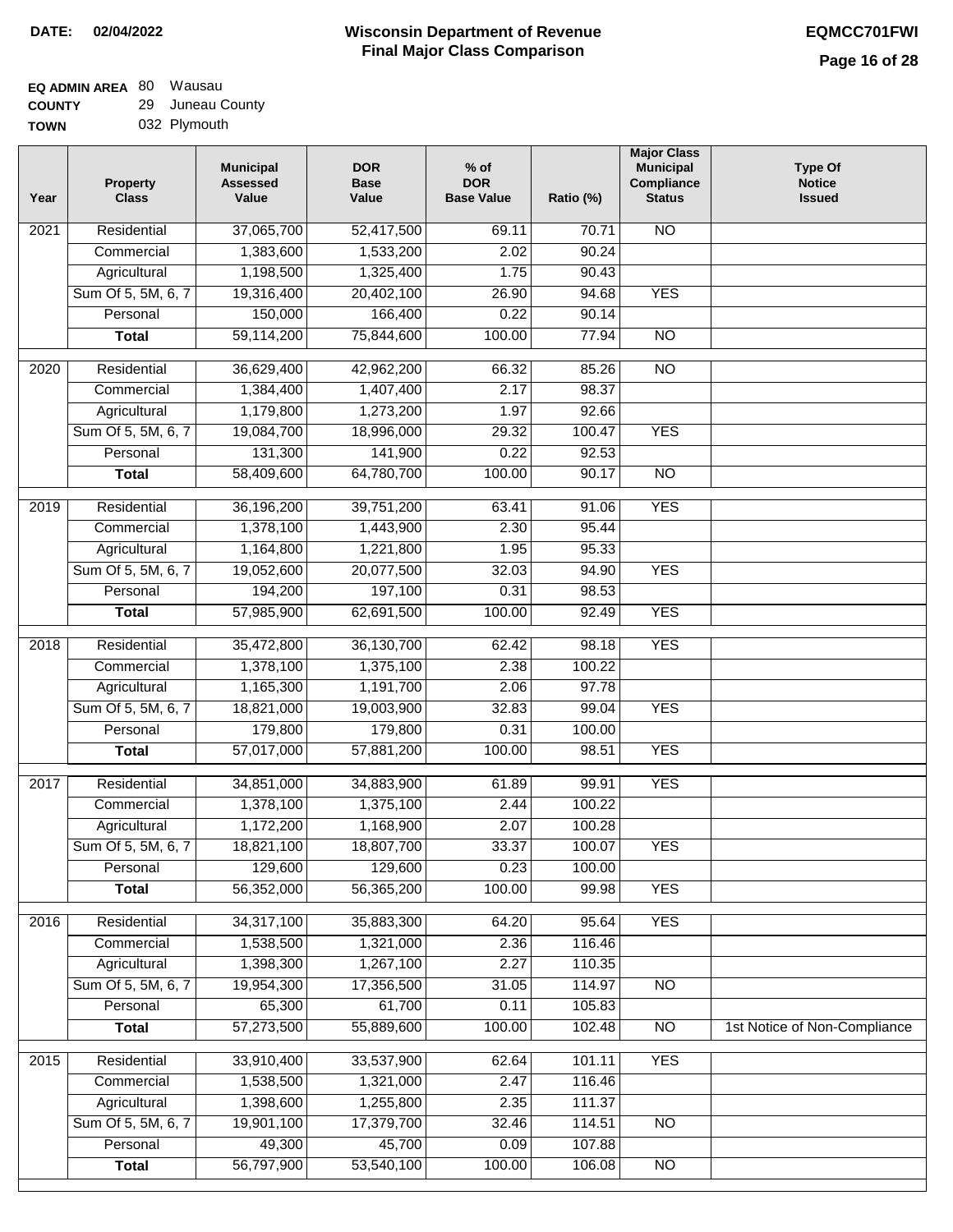$\Box$ 

#### **Wisconsin Department of Revenue Final Major Class Comparison DATE: 02/04/2022 EQMCC701FWI**

#### **EQ ADMIN AREA** 80 Wausau **COUNTY** 29 Juneau County

**TOWN** 034 Seven Mile Creek

| Year | <b>Property</b><br><b>Class</b> | <b>Municipal</b><br><b>Assessed</b><br>Value | <b>DOR</b><br><b>Base</b><br>Value | $%$ of<br><b>DOR</b><br><b>Base Value</b> | Ratio (%) | <b>Major Class</b><br><b>Municipal</b><br>Compliance<br><b>Status</b> | <b>Type Of</b><br><b>Notice</b><br><b>Issued</b> |
|------|---------------------------------|----------------------------------------------|------------------------------------|-------------------------------------------|-----------|-----------------------------------------------------------------------|--------------------------------------------------|
| 2021 | Residential                     | 17,085,200                                   | 18,963,400                         | $\overline{53.72}$                        | 90.10     | <b>YES</b>                                                            |                                                  |
|      | Commercial                      | 35,100                                       | 39,200                             | 0.11                                      | 89.54     |                                                                       |                                                  |
|      | Agricultural                    | 1,599,100                                    | 1,592,200                          | 4.51                                      | 100.43    |                                                                       |                                                  |
|      | Sum Of 5, 5M, 6, 7              | 14,984,800                                   | 14,664,000                         | 41.54                                     | 102.19    | <b>YES</b>                                                            |                                                  |
|      | Personal                        | 39,263                                       | 38,600                             | 0.11                                      | 101.72    |                                                                       |                                                  |
|      | <b>Total</b>                    | 33,743,463                                   | 35,297,400                         | 100.00                                    | 95.60     | <b>YES</b>                                                            |                                                  |
| 2020 | Residential                     | 16,993,900                                   | 17,478,400                         | 52.91                                     | 97.23     | <b>YES</b>                                                            |                                                  |
|      | Commercial                      | 35,100                                       | 35,900                             | 0.11                                      | 97.77     |                                                                       |                                                  |
|      | Agricultural                    | 1,531,600                                    | 1,529,600                          | 4.63                                      | 100.13    |                                                                       |                                                  |
|      | Sum Of 5, 5M, 6, 7              | 15,039,900                                   | 13,945,500                         | 42.22                                     | 107.85    | <b>YES</b>                                                            |                                                  |
|      | Personal                        | 42,285                                       | 42,300                             | 0.13                                      | 99.96     |                                                                       |                                                  |
|      | <b>Total</b>                    | 33,642,785                                   | 33,031,700                         | 100.00                                    | 101.85    | <b>YES</b>                                                            |                                                  |
| 2019 | Residential                     | 16,649,100                                   | 16,163,800                         | 49.95                                     | 103.00    | <b>YES</b>                                                            |                                                  |
|      | Commercial                      | 35,100                                       | 37,000                             | 0.11                                      | 94.86     |                                                                       |                                                  |
|      | Agricultural                    | 1,432,100                                    | 1,467,100                          | 4.53                                      | 97.61     |                                                                       |                                                  |
|      | Sum Of 5, 5M, 6, 7              | 14,802,500                                   | 14,661,300                         | 45.31                                     | 100.96    | <b>YES</b>                                                            |                                                  |
|      | Personal                        | 32,188                                       | 31,000                             | 0.10                                      | 103.83    |                                                                       |                                                  |
|      | <b>Total</b>                    | 32,950,988                                   | 32,360,200                         | 100.00                                    | 101.83    | <b>YES</b>                                                            |                                                  |
| 2018 | Residential                     | 16,563,600                                   | 15,766,100                         | 50.00                                     | 105.06    | <b>YES</b>                                                            |                                                  |
|      | Commercial                      | 35,100                                       | 35,300                             | 0.11                                      | 99.43     |                                                                       |                                                  |
|      | Agricultural                    | 1,432,200                                    | 1,430,200                          | 4.54                                      | 100.14    |                                                                       |                                                  |
|      | Sum Of 5, 5M, 6, 7              | 14,856,100                                   | 14,268,300                         | 45.25                                     | 104.12    | <b>YES</b>                                                            |                                                  |
|      | Personal                        | 31,769                                       | 31,700                             | 0.10                                      | 100.22    |                                                                       |                                                  |
|      | <b>Total</b>                    | 32,918,769                                   | 31,531,600                         | 100.00                                    | 104.40    | <b>YES</b>                                                            |                                                  |
| 2017 | Residential                     | 16,484,200                                   | 15,636,000                         | 50.26                                     | 105.42    | <b>YES</b>                                                            |                                                  |
|      | Commercial                      | 35,100                                       | 35,300                             | 0.11                                      | 99.43     |                                                                       |                                                  |
|      | Agricultural                    | 1,355,100                                    | 1,393,100                          | 4.48                                      | 97.27     |                                                                       |                                                  |
|      | Sum Of 5, 5M, 6, 7              | 14,884,600                                   | 14,019,300                         | 45.06                                     | 106.17    | <b>YES</b>                                                            |                                                  |
|      | Personal                        | 28,357                                       | 28,300                             | 0.09                                      | 100.20    |                                                                       |                                                  |
|      | <b>Total</b>                    | 32,787,357                                   | 31,112,000                         | 100.00                                    | 105.38    | <b>YES</b>                                                            |                                                  |
| 2016 | Residential                     | 16,323,300                                   | 16,821,400                         | 52.46                                     | 97.04     | <b>YES</b>                                                            |                                                  |
|      | Commercial                      | 35,100                                       | 34,600                             | 0.11                                      | 101.45    |                                                                       |                                                  |
|      | Agricultural                    | 1,355,100                                    | 1,375,800                          | 4.29                                      | 98.50     |                                                                       |                                                  |
|      | Sum Of 5, 5M, 6, 7              | 14,838,200                                   | 13,803,700                         | 43.05                                     | 107.49    | <b>YES</b>                                                            |                                                  |
|      | Personal                        | 29,341                                       | 29,300                             | 0.09                                      | 100.14    |                                                                       |                                                  |
|      | <b>Total</b>                    | 32,581,041                                   | 32,064,800                         | 100.00                                    | 101.61    | <b>YES</b>                                                            |                                                  |
| 2015 | Residential                     | 16, 167, 400                                 | 15,724,500                         | 50.63                                     | 102.82    | <b>YES</b>                                                            |                                                  |
|      | Commercial                      | 35,100                                       | 34,600                             | 0.11                                      | 101.45    |                                                                       |                                                  |
|      | Agricultural                    | 1,353,300                                    | 1,355,200                          | 4.36                                      | 99.86     |                                                                       |                                                  |
|      | Sum Of 5, 5M, 6, 7              | 14,873,600                                   | 13,910,800                         | 44.79                                     | 106.92    | <b>YES</b>                                                            |                                                  |
|      | Personal                        | 29,944                                       | 30,000                             | 0.10                                      | 99.81     |                                                                       |                                                  |
|      | <b>Total</b>                    | 32,459,344                                   | 31,055,100                         | 100.00                                    | 104.52    | <b>YES</b>                                                            |                                                  |
|      |                                 |                                              |                                    |                                           |           |                                                                       |                                                  |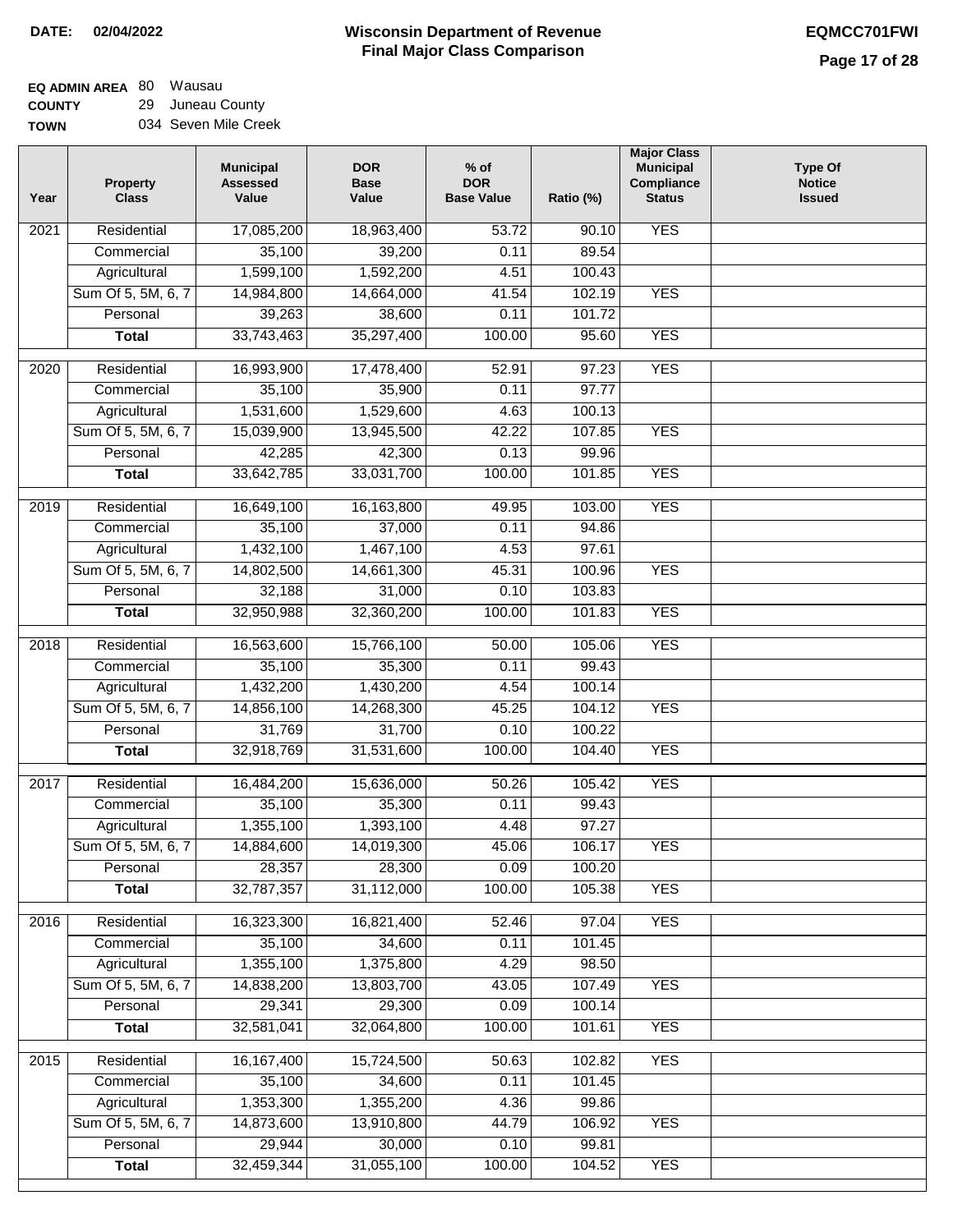| <b>TOWN</b> | 036 Summit |
|-------------|------------|
|             |            |

| Year              | <b>Property</b><br><b>Class</b> | <b>Municipal</b><br><b>Assessed</b><br>Value | <b>DOR</b><br><b>Base</b><br>Value | % of<br><b>DOR</b><br><b>Base Value</b> | Ratio (%) | <b>Major Class</b><br><b>Municipal</b><br>Compliance<br><b>Status</b> | <b>Type Of</b><br><b>Notice</b><br><b>Issued</b> |
|-------------------|---------------------------------|----------------------------------------------|------------------------------------|-----------------------------------------|-----------|-----------------------------------------------------------------------|--------------------------------------------------|
| $\overline{202}1$ | Residential                     | 32,854,000                                   | 45,314,000                         | 67.72                                   | 72.50     | <b>NO</b>                                                             |                                                  |
|                   | Commercial                      | 622,600                                      | 670,600                            | 1.00                                    | 92.84     |                                                                       |                                                  |
|                   | Agricultural                    | 1,551,800                                    | 1,744,300                          | 2.61                                    | 88.96     |                                                                       |                                                  |
|                   | Sum Of 5, 5M, 6, 7              | 18,705,900                                   | 19,098,900                         | 28.54                                   | 97.94     | <b>YES</b>                                                            |                                                  |
|                   | Personal                        | 79,200                                       | 89,200                             | 0.13                                    | 88.79     |                                                                       |                                                  |
|                   | <b>Total</b>                    | 53,813,500                                   | 66,917,000                         | 100.00                                  | 80.42     | $\overline{NO}$                                                       | 2nd Notice of Non-Compliance                     |
| $\overline{2020}$ | Residential                     | 32,374,600                                   | 39,430,800                         | 65.74                                   | 82.10     | $\overline{NO}$                                                       |                                                  |
|                   | Commercial                      | 622,600                                      | 615,200                            | 1.03                                    | 101.20    |                                                                       |                                                  |
|                   | Agricultural                    | 1,356,500                                    | 1,675,000                          | 2.79                                    | 80.99     |                                                                       |                                                  |
|                   | Sum Of 5, 5M, 6, 7              | 18,824,800                                   | 18,161,000                         | 30.28                                   | 103.66    | <b>YES</b>                                                            |                                                  |
|                   | Personal                        | 84,600                                       | 97,000                             | 0.16                                    | 87.22     |                                                                       |                                                  |
|                   | <b>Total</b>                    | 53,263,100                                   | 59,979,000                         | 100.00                                  | 88.80     | $\overline{NO}$                                                       | 1st Notice of Non-Compliance                     |
| 2019              | Residential                     | 32,060,000                                   | 39,070,100                         | 64.66                                   | 82.06     | $\overline{3}$                                                        |                                                  |
|                   | Commercial                      | 617,600                                      | 628,400                            | 1.04                                    | 98.28     |                                                                       |                                                  |
|                   | Agricultural                    | 1,557,100                                    | 1,605,800                          | 2.66                                    | 96.97     |                                                                       |                                                  |
|                   | Sum Of 5, 5M, 6, 7              | 18,388,200                                   | 19,026,000                         | 31.49                                   | 96.65     | <b>YES</b>                                                            |                                                  |
|                   | Personal                        | 82,800                                       | 89,900                             | 0.15                                    | 92.10     |                                                                       |                                                  |
|                   | <b>Total</b>                    | 52,705,700                                   | 60,420,200                         | 100.00                                  | 87.23     | $\overline{NO}$                                                       |                                                  |
| 2018              | Residential                     | 31,243,200                                   | 35,998,400                         | 64.04                                   | 86.79     | $\overline{10}$                                                       |                                                  |
|                   | Commercial                      | 617,600                                      | 598,400                            | 1.06                                    | 103.21    |                                                                       |                                                  |
|                   | Agricultural                    | 1,565,700                                    | 1,573,200                          | 2.80                                    | 99.52     |                                                                       |                                                  |
|                   | Sum Of 5, 5M, 6, 7              | 18,259,700                                   | 17,946,000                         | 31.93                                   | 101.75    | <b>YES</b>                                                            |                                                  |
|                   | Personal                        | 91,200                                       | 96,700                             | 0.17                                    | 94.31     |                                                                       |                                                  |
|                   | <b>Total</b>                    | 51,777,400                                   | 56,212,700                         | 100.00                                  | 92.11     | <b>NO</b>                                                             |                                                  |
| $\overline{2017}$ | Residential                     | 30,912,400                                   | 34,564,400                         | 63.50                                   | 89.43     | <b>NO</b>                                                             |                                                  |
|                   | Commercial                      | 575,200                                      | 589,900                            | 1.08                                    | 97.51     |                                                                       |                                                  |
|                   | Agricultural                    | 1,563,900                                    | 1,531,400                          | 2.81                                    | 102.12    |                                                                       |                                                  |
|                   | Sum Of 5, 5M, 6, 7              | 18,167,300                                   | 17,648,800                         | 32.42                                   | 102.94    | <b>YES</b>                                                            |                                                  |
|                   | Personal                        | 98,100                                       | 100,100                            | 0.18                                    | 98.00     |                                                                       |                                                  |
|                   | <b>Total</b>                    | 51,316,900                                   | 54,434,600                         | 100.00                                  | 94.27     | <b>NO</b>                                                             |                                                  |
| 2016              | Residential                     | 29,877,200                                   | 31,657,900                         | 61.68                                   | 94.38     | <b>YES</b>                                                            |                                                  |
|                   | Commercial                      | 575,200                                      | 578,300                            | 1.13                                    | 99.46     |                                                                       |                                                  |
|                   | Agricultural                    | 1,564,500                                    | 1,510,900                          | 2.94                                    | 103.55    |                                                                       |                                                  |
|                   | Sum Of 5, 5M, 6, 7              | 18,187,300                                   | 17,477,400                         | 34.05                                   | 104.06    | <b>YES</b>                                                            |                                                  |
|                   | Personal                        | 100,600                                      | 99,600                             | 0.19                                    | 101.00    |                                                                       |                                                  |
|                   | <b>Total</b>                    | 50,304,800                                   | 51,324,100                         | 100.00                                  | 98.01     | <b>YES</b>                                                            |                                                  |
| 2015              | Residential                     | 29,455,500                                   | 29,469,200                         | 59.82                                   | 99.95     | <b>YES</b>                                                            |                                                  |
|                   | Commercial                      | 576,100                                      | 579,200                            | 1.18                                    | 99.46     |                                                                       |                                                  |
|                   | Agricultural                    | 1,558,600                                    | 1,484,200                          | 3.01                                    | 105.01    |                                                                       |                                                  |
|                   | Sum Of 5, 5M, 6, 7              | 18,212,500                                   | 17,638,800                         | 35.80                                   | 103.25    | <b>YES</b>                                                            |                                                  |
|                   | Personal                        | 99,300                                       | 95,500                             | 0.19                                    | 103.98    |                                                                       |                                                  |
|                   | <b>Total</b>                    | 49,902,000                                   | 49,266,900                         | 100.00                                  | 101.29    | <b>YES</b>                                                            |                                                  |
|                   |                                 |                                              |                                    |                                         |           |                                                                       |                                                  |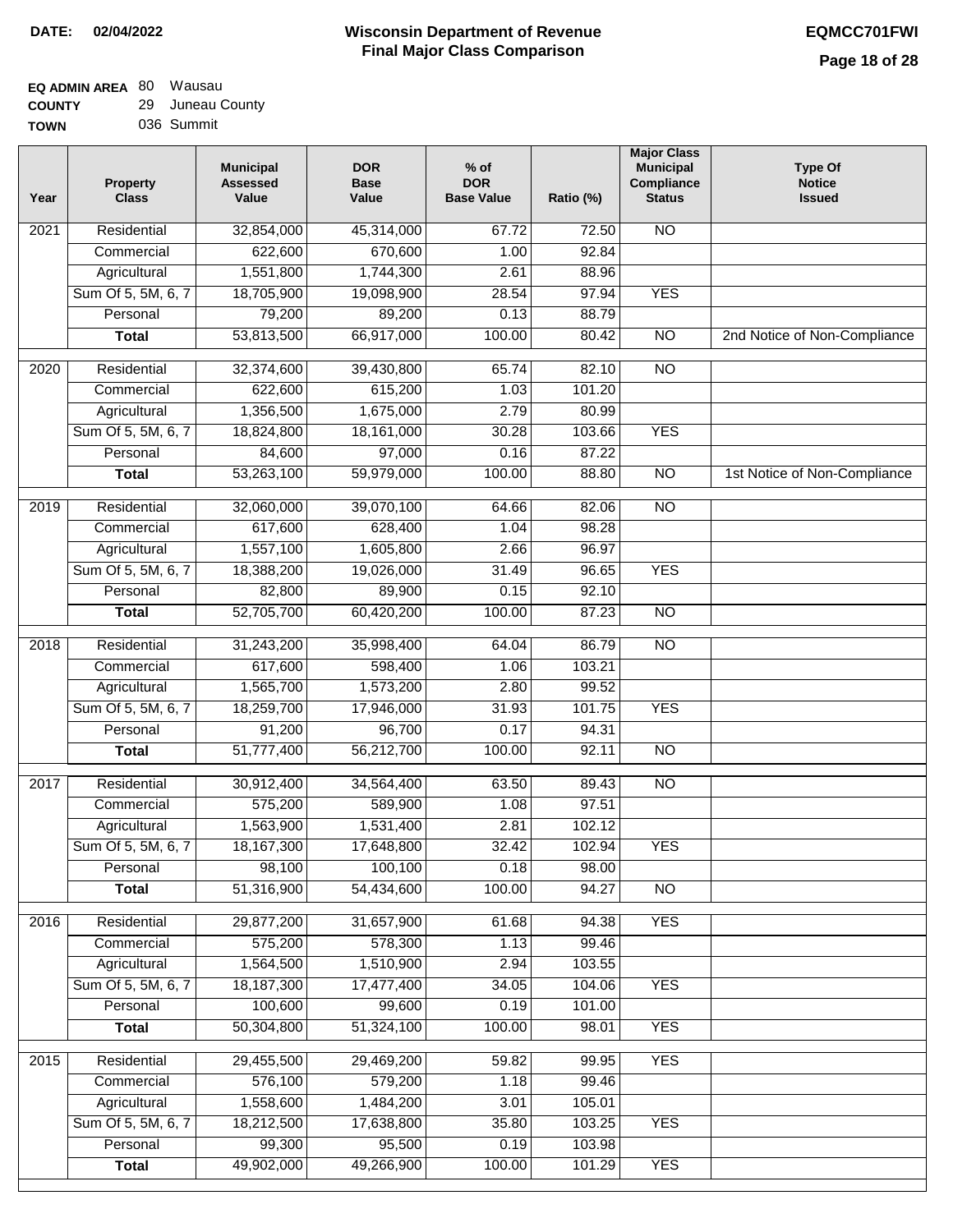#### **EQ ADMIN AREA** 80 Wausau **COUNTY** 29 Juneau County

| <b>TOWN</b> | 038 Wonewoc |
|-------------|-------------|

| Year              | <b>Property</b><br><b>Class</b> | <b>Municipal</b><br><b>Assessed</b><br>Value | <b>DOR</b><br><b>Base</b><br>Value | $%$ of<br><b>DOR</b><br><b>Base Value</b> | Ratio (%) | <b>Major Class</b><br><b>Municipal</b><br>Compliance<br><b>Status</b> | <b>Type Of</b><br><b>Notice</b><br><b>Issued</b> |
|-------------------|---------------------------------|----------------------------------------------|------------------------------------|-------------------------------------------|-----------|-----------------------------------------------------------------------|--------------------------------------------------|
| 2021              | Residential                     | 24,928,300                                   | 32,742,200                         | 60.01                                     | 76.14     | <b>NO</b>                                                             |                                                  |
|                   | Commercial                      | 1,077,100                                    | 1,319,000                          | 2.42                                      | 81.66     |                                                                       |                                                  |
|                   | Agricultural                    | 1,586,400                                    | 1,757,700                          | 3.22                                      | 90.25     |                                                                       |                                                  |
|                   | Sum Of 5, 5M, 6, 7              | 16,884,500                                   | 18,541,000                         | 33.98                                     | 91.07     | <b>YES</b>                                                            |                                                  |
|                   | Personal                        | 181,000                                      | 201,100                            | 0.37                                      | 90.00     |                                                                       |                                                  |
|                   | <b>Total</b>                    | 44,657,300                                   | 54,561,000                         | 100.00                                    | 81.85     | $\overline{NO}$                                                       |                                                  |
| 2020              | Residential                     | 24,397,000                                   | 28,215,900                         | 58.05                                     | 86.47     | $\overline{3}$                                                        |                                                  |
|                   | Commercial                      | 1,009,000                                    | 1,140,600                          | 2.35                                      | 88.46     |                                                                       |                                                  |
|                   | Agricultural                    | 1,416,700                                    | 1,692,300                          | 3.48                                      | 83.71     |                                                                       |                                                  |
|                   | Sum Of 5, 5M, 6, 7              | 16,905,200                                   | 17,497,000                         | 36.00                                     | 96.62     | <b>YES</b>                                                            |                                                  |
|                   | Personal                        | 56,200                                       | 61,400                             | 0.13                                      | 91.53     |                                                                       |                                                  |
|                   | <b>Total</b>                    | 43,784,100                                   | 48,607,200                         | 100.00                                    | 90.08     | $\overline{NO}$                                                       |                                                  |
| 2019              | Residential                     | 24,373,400                                   | 26,604,900                         | 55.61                                     | 91.61     | <b>YES</b>                                                            |                                                  |
|                   | Commercial                      | 1,009,000                                    | 1,175,800                          | 2.46                                      | 85.81     |                                                                       |                                                  |
|                   | Agricultural                    | 1,624,500                                    | 1,625,500                          | 3.40                                      | 99.94     |                                                                       |                                                  |
|                   | Sum Of 5, 5M, 6, 7              | 16,848,700                                   | 18,372,200                         | 38.41                                     | 91.71     | <b>YES</b>                                                            |                                                  |
|                   | Personal                        | 57,100                                       | 59,300                             | 0.12                                      | 96.29     |                                                                       |                                                  |
|                   | <b>Total</b>                    | 43,912,700                                   | 47,837,700                         | 100.00                                    | 91.80     | <b>YES</b>                                                            |                                                  |
|                   |                                 |                                              |                                    |                                           |           |                                                                       |                                                  |
| $\overline{2018}$ | Residential                     | 24,501,500                                   | 25,235,300                         | 55.35                                     | 97.09     | <b>YES</b>                                                            |                                                  |
|                   | Commercial                      | 1,009,000                                    | 1,119,800                          | 2.46                                      | 90.11     |                                                                       |                                                  |
|                   | Agricultural                    | 1,555,500                                    | 1,580,300                          | 3.47                                      | 98.43     |                                                                       |                                                  |
|                   | Sum Of 5, 5M, 6, 7              | 16,733,600                                   | 17,583,100                         | 38.57                                     | 95.17     | <b>YES</b>                                                            |                                                  |
|                   | Personal                        | 72,400                                       | 72,400                             | 0.16                                      | 100.00    |                                                                       |                                                  |
|                   | <b>Total</b>                    | 43,872,000                                   | 45,590,900                         | 100.00                                    | 96.23     | <b>YES</b>                                                            |                                                  |
| 2017              | Residential                     | 23,726,400                                   | 23,076,300                         | 53.69                                     | 102.82    | <b>YES</b>                                                            |                                                  |
|                   | Commercial                      | 1,009,000                                    | 1,119,800                          | 2.61                                      | 90.11     |                                                                       |                                                  |
|                   | Agricultural                    | 1,516,200                                    | 1,542,800                          | 3.59                                      | 98.28     |                                                                       |                                                  |
|                   | Sum Of 5, 5M, 6, 7              | 16,570,500                                   | 17,108,700                         | 39.81                                     | 96.85     | <b>YES</b>                                                            |                                                  |
|                   | Personal                        | 130,600                                      | 133,300                            | 0.31                                      | 97.97     |                                                                       |                                                  |
|                   | <b>Total</b>                    | 42,952,700                                   | 42,980,900                         | 100.00                                    | 99.93     | <b>YES</b>                                                            |                                                  |
| 2016              | Residential                     | 23,726,700                                   | 24,275,800                         | 55.90                                     | 97.74     | <b>YES</b>                                                            |                                                  |
|                   | Commercial                      | 1,001,300                                    | 1,090,100                          | 2.51                                      | 91.85     |                                                                       |                                                  |
|                   | Agricultural                    | 1,516,400                                    | 1,523,600                          | 3.51                                      | 99.53     |                                                                       |                                                  |
|                   | Sum Of 5, 5M, 6, 7              | 16,043,600                                   | 16,396,500                         | 37.75                                     | 97.85     | <b>YES</b>                                                            |                                                  |
|                   | Personal                        | 139,900                                      | 142,800                            | 0.33                                      | 97.97     |                                                                       |                                                  |
|                   | <b>Total</b>                    | 42,427,900                                   | 43,428,800                         | 100.00                                    | 97.70     | <b>YES</b>                                                            |                                                  |
| 2015              | Residential                     | 23,580,300                                   | 24,126,500                         | 55.55                                     | 97.74     | <b>YES</b>                                                            |                                                  |
|                   | Commercial                      | 1,001,300                                    | 1,090,100                          | 2.51                                      | 91.85     |                                                                       |                                                  |
|                   | Agricultural                    | 1,517,800                                    | 1,502,100                          | 3.46                                      | 101.05    |                                                                       |                                                  |
|                   | Sum Of 5, 5M, 6, 7              | 16,036,800                                   | 16,550,600                         | 38.11                                     | 96.90     | <b>YES</b>                                                            |                                                  |
|                   | Personal                        | 160,200                                      | 160,200                            | 0.37                                      | 100.00    |                                                                       |                                                  |
|                   | <b>Total</b>                    | 42,296,400                                   | 43,429,500                         | 100.00                                    | 97.39     | <b>YES</b>                                                            |                                                  |
|                   |                                 |                                              |                                    |                                           |           |                                                                       |                                                  |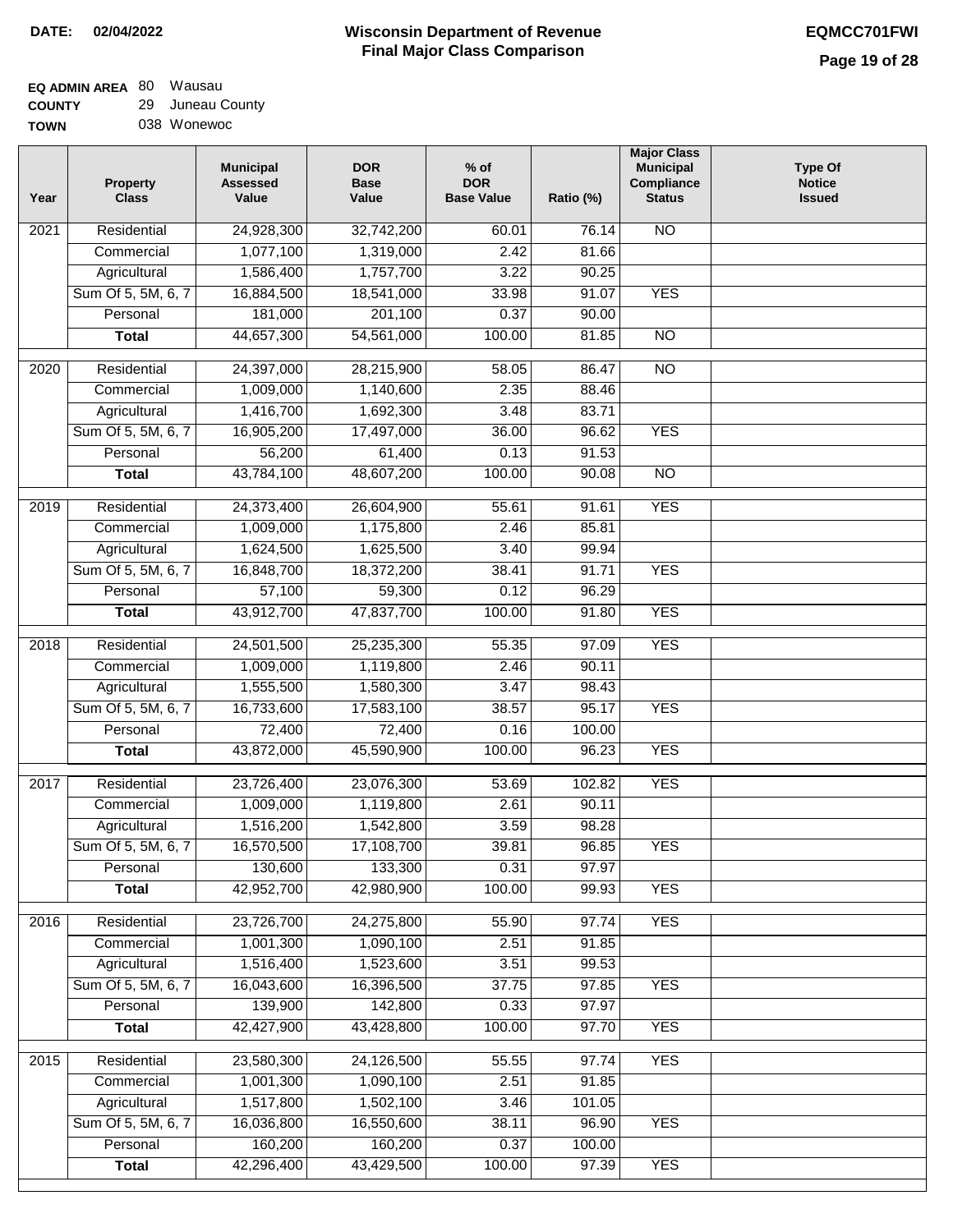#### **EQ ADMIN AREA** 80 Wausau **COUNTY** 29 Juneau County

**VILLAGE** 111 Camp Douglas

| Year | <b>Property</b><br><b>Class</b>    | <b>Municipal</b><br><b>Assessed</b><br>Value | <b>DOR</b><br><b>Base</b><br>Value | $%$ of<br><b>DOR</b><br><b>Base Value</b> | Ratio (%)       | <b>Major Class</b><br><b>Municipal</b><br>Compliance<br><b>Status</b> | <b>Type Of</b><br><b>Notice</b><br><b>Issued</b> |
|------|------------------------------------|----------------------------------------------|------------------------------------|-------------------------------------------|-----------------|-----------------------------------------------------------------------|--------------------------------------------------|
| 2021 | Residential                        | 25,198,200                                   | 25,699,900                         | 88.51                                     | 98.05           | <b>YES</b>                                                            |                                                  |
|      | Commercial                         | 3,108,000                                    | 3,029,600                          | 10.43                                     | 102.59          | <b>YES</b>                                                            |                                                  |
|      | Agricultural                       | 0                                            | 0                                  | 0.00                                      | 0.00            |                                                                       |                                                  |
|      | Sum Of 5, 5M, 6, 7                 | 41,400                                       | 36,400                             | 0.13                                      | 113.74          |                                                                       |                                                  |
|      | Personal                           | 269,241                                      | 269,300                            | 0.93                                      | 99.98           |                                                                       |                                                  |
|      | <b>Total</b>                       | 28,616,841                                   | 29,035,200                         | 100.00                                    | 98.56           | <b>YES</b>                                                            |                                                  |
| 2020 | Residential                        | 18,001,900                                   | 22,490,200                         | 87.77                                     | 80.04           | $\overline{NO}$                                                       |                                                  |
|      | Commercial                         | 2,442,800                                    | 2,838,500                          | 11.08                                     | 86.06           | $\overline{NO}$                                                       |                                                  |
|      | Agricultural                       | 1,200                                        | 1,300                              | 0.01                                      | 92.31           |                                                                       |                                                  |
|      | Sum Of 5, 5M, 6, 7                 | 35,800                                       | 33,400                             | 0.13                                      | 107.19          |                                                                       |                                                  |
|      | Personal                           | 226,055                                      | 261,400                            | 1.02                                      | 86.48           |                                                                       |                                                  |
|      | <b>Total</b>                       | 20,707,755                                   | 25,624,800                         | 100.00                                    | 80.81           | $\overline{NO}$                                                       | 2nd Notice of Non-Compliance                     |
| 2019 | Residential                        | 17,973,700                                   | 20,416,000                         | 86.70                                     | 88.04           | $\overline{10}$                                                       |                                                  |
|      | Commercial                         | 2,442,800                                    | 2,926,300                          | 12.43                                     | 83.48           | $\overline{NO}$                                                       |                                                  |
|      | Agricultural                       | 1,200                                        | 1,300                              | 0.01                                      | 92.31           |                                                                       |                                                  |
|      | Sum Of 5, 5M, 6, 7                 | 35,800                                       | 35,600                             | 0.15                                      | 100.56          |                                                                       |                                                  |
|      | Personal                           | 163,643                                      | 168,400                            | 0.72                                      | 97.18           |                                                                       |                                                  |
|      | <b>Total</b>                       | 20,617,143                                   | 23,547,600                         | 100.00                                    | 87.56           | $\overline{NO}$                                                       | 1st Notice of Non-Compliance                     |
| 2018 | Residential                        | 17,976,300                                   | 18,234,700                         | 86.01                                     | 98.58           | <b>YES</b>                                                            |                                                  |
|      | Commercial                         | 2,442,800                                    | 2,787,000                          | 13.15                                     | 87.65           | <b>NO</b>                                                             |                                                  |
|      | Agricultural                       | 1,100                                        | 1,200                              | 0.01                                      | 91.67           |                                                                       |                                                  |
|      | Sum Of 5, 5M, 6, 7                 | 35,800                                       | 37,800                             | 0.18                                      | 94.71           |                                                                       |                                                  |
|      | Personal                           | 127,177                                      | 140,700                            | 0.66                                      | 90.39           |                                                                       |                                                  |
|      | <b>Total</b>                       | 20,583,177                                   | 21,201,400                         | 100.00                                    | 97.08           | <b>NO</b>                                                             |                                                  |
| 2017 | Residential                        | 17,714,700                                   | 19,554,000                         | 86.13                                     | 90.59           | <b>YES</b>                                                            |                                                  |
|      | Commercial                         | 2,442,800                                    | 2,787,000                          | 12.28                                     | 87.65           | <b>NO</b>                                                             |                                                  |
|      | Agricultural                       | 1,200                                        | 1,200                              | 0.01                                      | 100.00          |                                                                       |                                                  |
|      | Sum Of 5, 5M, 6, 7                 | 35,800                                       | 33,400                             | 0.15                                      | 107.19          |                                                                       |                                                  |
|      | Personal                           | 319,685                                      | 326,200                            | 1.44                                      | 98.00           |                                                                       |                                                  |
|      | <b>Total</b>                       | 20,514,185                                   | 22,701,800                         | 100.00                                    | 90.36           | <b>NO</b>                                                             |                                                  |
|      |                                    |                                              |                                    |                                           |                 |                                                                       |                                                  |
| 2016 | Residential                        | 17,423,500                                   | 20,063,600                         | 86.71                                     | 86.84           | N <sub>O</sub>                                                        |                                                  |
|      | Commercial                         | 2,569,100<br>1,200                           | 2,714,600<br>1,200                 | 11.73<br>0.01                             | 94.64<br>100.00 | <b>YES</b>                                                            |                                                  |
|      | Agricultural<br>Sum Of 5, 5M, 6, 7 | 35,800                                       | 33,400                             | 0.14                                      | 107.19          |                                                                       |                                                  |
|      | Personal                           | 318,878                                      | 325,500                            | 1.41                                      | 97.97           |                                                                       |                                                  |
|      | <b>Total</b>                       | 20,348,478                                   | 23,138,300                         | 100.00                                    | 87.94           | $\overline{NO}$                                                       |                                                  |
|      |                                    |                                              |                                    |                                           |                 |                                                                       |                                                  |
| 2015 | Residential                        | 17,114,900                                   | 17,463,500                         | 85.02                                     | 98.00           | <b>YES</b>                                                            |                                                  |
|      | Commercial                         | 2,570,800                                    | 2,582,300                          | 12.57                                     | 99.55           | <b>YES</b>                                                            |                                                  |
|      | Agricultural                       | 1,200                                        | 1,200                              | 0.01                                      | 100.00          |                                                                       |                                                  |
|      | Sum Of 5, 5M, 6, 7                 | 35,800                                       | 35,600                             | 0.17                                      | 100.56          |                                                                       |                                                  |
|      | Personal                           | 448,109                                      | 457,300                            | 2.23                                      | 97.99           |                                                                       |                                                  |
|      | <b>Total</b>                       | 20,170,809                                   | 20,539,900                         | 100.00                                    | 98.20           | <b>YES</b>                                                            |                                                  |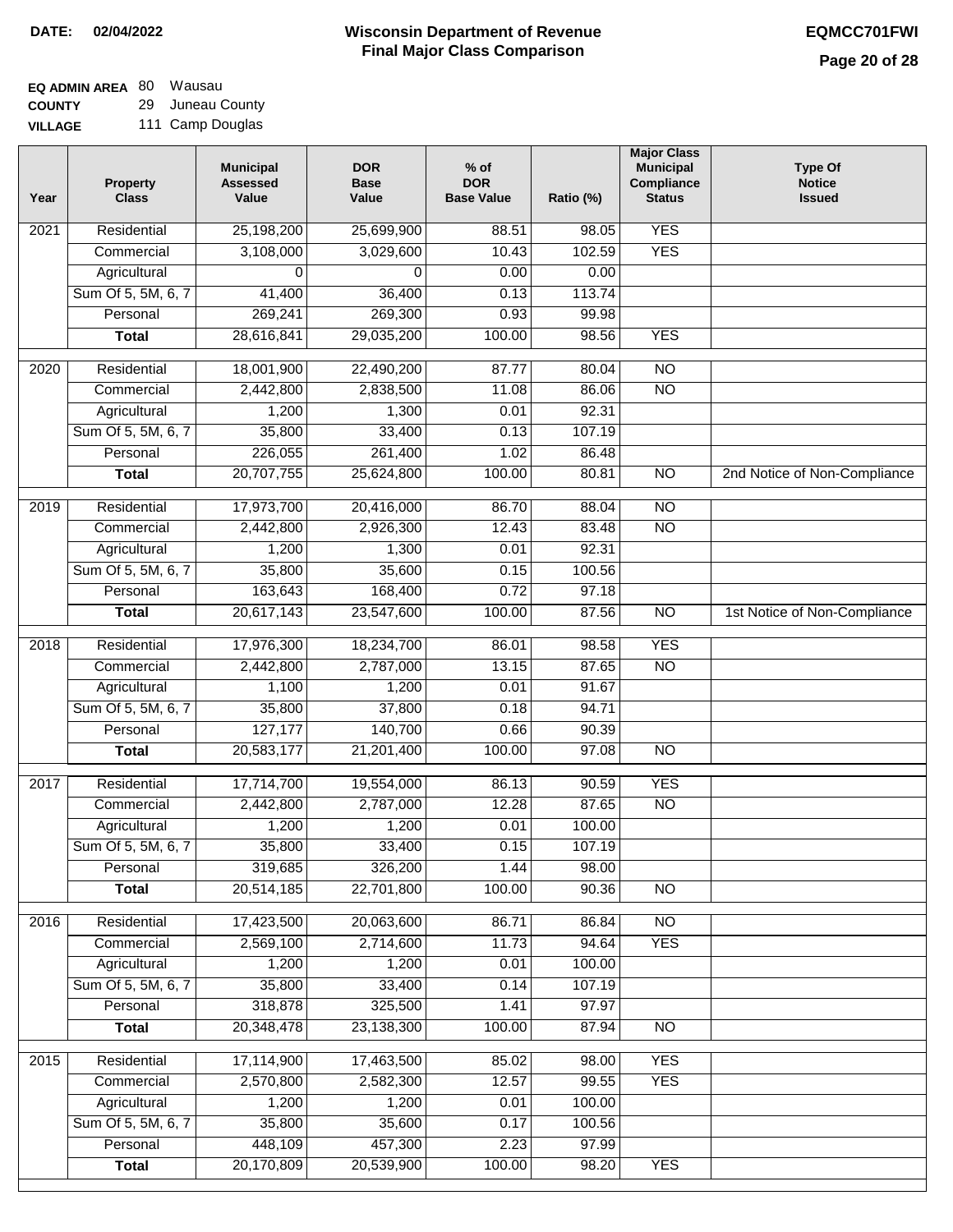#### **EQ ADMIN AREA** 80 Wausau **COUNTY** 29 Juneau County

**VILLAGE** 136 Hustler

| Year             | <b>Property</b><br><b>Class</b> | <b>Municipal</b><br><b>Assessed</b><br>Value | <b>DOR</b><br><b>Base</b><br>Value | $%$ of<br><b>DOR</b><br><b>Base Value</b> | Ratio (%) | <b>Major Class</b><br><b>Municipal</b><br>Compliance<br><b>Status</b> | <b>Type Of</b><br><b>Notice</b><br><b>Issued</b> |
|------------------|---------------------------------|----------------------------------------------|------------------------------------|-------------------------------------------|-----------|-----------------------------------------------------------------------|--------------------------------------------------|
| 2021             | Residential                     | 8,646,600                                    | 12,132,000                         | 91.34                                     | 71.27     | <b>NO</b>                                                             |                                                  |
|                  | Commercial                      | 605,500                                      | 698,600                            | 5.26                                      | 86.67     |                                                                       |                                                  |
|                  | Agricultural                    | 64,200                                       | 63,200                             | 0.48                                      | 101.58    |                                                                       |                                                  |
|                  | Sum Of 5, 5M, 6, 7              | 407,000                                      | 334,100                            | 2.52                                      | 121.82    |                                                                       |                                                  |
|                  | Personal                        | 54,927                                       | 54,400                             | 0.41                                      | 100.97    |                                                                       |                                                  |
|                  | <b>Total</b>                    | 9,778,227                                    | 13,282,300                         | 100.00                                    | 73.62     | $\overline{NO}$                                                       |                                                  |
| $\frac{1}{2020}$ | Residential                     | 8,629,600                                    | 10,180,800                         | 90.31                                     | 84.76     | $\overline{10}$                                                       |                                                  |
|                  | Commercial                      | 605,500                                      | 640,900                            | 5.69                                      | 94.48     |                                                                       |                                                  |
|                  | Agricultural                    | 61,900                                       | 60,900                             | 0.54                                      | 101.64    |                                                                       |                                                  |
|                  | Sum Of 5, 5M, 6, 7              | 407,000                                      | 310,800                            | 2.76                                      | 130.95    |                                                                       |                                                  |
|                  | Personal                        | 80,233                                       | 79,400                             | 0.70                                      | 101.05    |                                                                       |                                                  |
|                  | <b>Total</b>                    | 9,784,233                                    | 11,272,800                         | 100.00                                    | 86.80     | $\overline{NO}$                                                       |                                                  |
|                  |                                 |                                              |                                    |                                           |           |                                                                       |                                                  |
| 2019             | Residential                     | 8,462,300                                    | 10,015,200                         | 89.55                                     | 84.49     | $\overline{NO}$                                                       |                                                  |
|                  | Commercial                      | 605,500                                      | 660,800                            | 5.91                                      | 91.63     |                                                                       |                                                  |
|                  | Agricultural                    | 59,500                                       | 58,600                             | 0.52                                      | 101.54    |                                                                       |                                                  |
|                  | Sum Of 5, 5M, 6, 7              | 407,000                                      | 317,500                            | 2.84                                      | 128.19    |                                                                       |                                                  |
|                  | Personal                        | 133,619                                      | 132,300                            | 1.18                                      | 101.00    |                                                                       |                                                  |
|                  | <b>Total</b>                    | 9,667,919                                    | 11,184,400                         | 100.00                                    | 86.44     | $\overline{NO}$                                                       |                                                  |
| 2018             | Residential                     | 8,424,000                                    | 8,675,900                          | 88.81                                     | 97.10     | <b>YES</b>                                                            |                                                  |
|                  | Commercial                      | 605,500                                      | 629,300                            | 6.44                                      | 96.22     |                                                                       |                                                  |
|                  | Agricultural                    | 57,800                                       | 56,900                             | 0.58                                      | 101.58    |                                                                       |                                                  |
|                  | Sum Of 5, 5M, 6, 7              | 407,000                                      | 330,600                            | 3.38                                      | 123.11    |                                                                       |                                                  |
|                  | Personal                        | 77,234                                       | 76,500                             | 0.78                                      | 100.96    |                                                                       |                                                  |
|                  | <b>Total</b>                    | 9,571,534                                    | 9,769,200                          | 100.00                                    | 97.98     | <b>YES</b>                                                            |                                                  |
| 2017             | Residential                     | 8,421,600                                    | 8,420,800                          | 88.35                                     | 100.01    | <b>YES</b>                                                            |                                                  |
|                  | Commercial                      | 605,500                                      | 629,300                            | 6.60                                      | 96.22     |                                                                       |                                                  |
|                  | Agricultural                    | 56,400                                       | 55,500                             | 0.58                                      | 101.62    |                                                                       |                                                  |
|                  | Sum Of 5, 5M, 6, 7              | 407,000                                      | 328,600                            | 3.45                                      | 123.86    |                                                                       |                                                  |
|                  | Personal                        | 98,404                                       | 97,500                             | 1.02                                      | 100.93    |                                                                       |                                                  |
|                  | <b>Total</b>                    | 9,588,904                                    | 9,531,700                          | 100.00                                    | 100.60    | <b>YES</b>                                                            |                                                  |
| 2016             | Residential                     | 8,423,200                                    | 7,945,800                          | 87.65                                     | 106.01    | <b>YES</b>                                                            |                                                  |
|                  | Commercial                      | 605,500                                      | 619,100                            | 6.83                                      | 97.80     |                                                                       |                                                  |
|                  | Agricultural                    | 55,300                                       | 54,600                             | 0.60                                      | 101.28    |                                                                       |                                                  |
|                  | Sum Of 5, 5M, 6, 7              | 407,000                                      | 328,500                            | 3.62                                      | 123.90    |                                                                       |                                                  |
|                  | Personal                        | 118,042                                      | 116,900                            | 1.29                                      | 100.98    |                                                                       |                                                  |
|                  | <b>Total</b>                    | 9,609,042                                    | 9,064,900                          | 100.00                                    | 106.00    | <b>YES</b>                                                            |                                                  |
| 2015             | Residential                     | 8,427,600                                    | 8,828,700                          | 89.25                                     | 95.46     | <b>YES</b>                                                            |                                                  |
|                  | Commercial                      | 598,600                                      | 583,100                            | 5.89                                      | 102.66    | <b>YES</b>                                                            |                                                  |
|                  | Agricultural                    | 54,700                                       | 54,100                             | 0.55                                      | 101.11    |                                                                       |                                                  |
|                  | Sum Of 5, 5M, 6, 7              | 407,000                                      | 329,000                            | 3.33                                      | 123.71    |                                                                       |                                                  |
|                  | Personal                        | 97,703                                       | 96,800                             | 0.98                                      | 100.93    |                                                                       |                                                  |
|                  | <b>Total</b>                    | 9,585,603                                    | 9,891,700                          | 100.00                                    | 96.91     | <b>YES</b>                                                            |                                                  |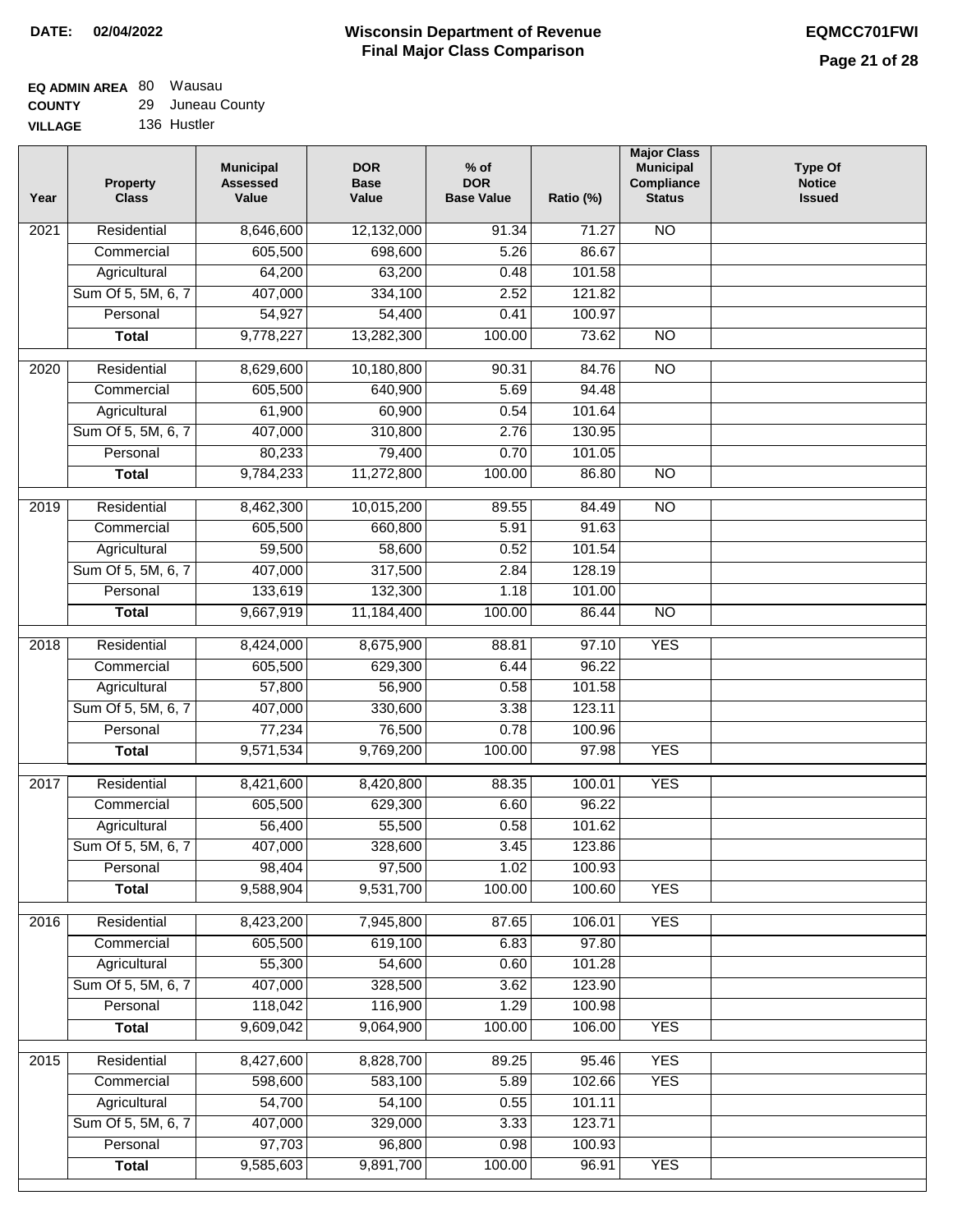### **EQ ADMIN AREA** 80 Wausau **COUNTY** 29 Juneau County

**VILLAGE** 146 Lyndon Station

| Year | <b>Property</b><br><b>Class</b> | <b>Municipal</b><br><b>Assessed</b><br>Value | <b>DOR</b><br><b>Base</b><br>Value | $%$ of<br><b>DOR</b><br><b>Base Value</b> | Ratio (%)       | <b>Major Class</b><br><b>Municipal</b><br>Compliance<br><b>Status</b> | <b>Type Of</b><br><b>Notice</b><br><b>Issued</b> |
|------|---------------------------------|----------------------------------------------|------------------------------------|-------------------------------------------|-----------------|-----------------------------------------------------------------------|--------------------------------------------------|
| 2021 | Residential                     | 14,400,800                                   | 22,602,200                         | 75.16                                     | 63.71           | N <sub>O</sub>                                                        |                                                  |
|      | Commercial                      | 5,189,500                                    | 6,029,200                          | 20.05                                     | 86.07           | $\overline{NO}$                                                       |                                                  |
|      | Agricultural                    | 4,400                                        | 6,200                              | 0.02                                      | 70.97           |                                                                       |                                                  |
|      | Sum Of 5, 5M, 6, 7              | 1,060,400                                    | 936,600                            | 3.11                                      | 113.22          |                                                                       |                                                  |
|      | Personal                        | 405,300                                      | 496,800                            | 1.65                                      | 81.58           |                                                                       |                                                  |
|      | <b>Total</b>                    | 21,060,400                                   | 30,071,000                         | 100.00                                    | 70.04           | $\overline{NO}$                                                       |                                                  |
| 2020 | Residential                     | 14,220,600                                   | 18,829,100                         | 73.28                                     | 75.52           | $\overline{NO}$                                                       |                                                  |
|      | Commercial                      | 5,011,200                                    | 5,234,900                          | 20.37                                     | 95.73           | <b>YES</b>                                                            |                                                  |
|      | Agricultural                    | 5,700                                        | 5,900                              | 0.02                                      | 96.61           |                                                                       |                                                  |
|      | Sum Of 5, 5M, 6, 7              | 1,070,000                                    | 944,900                            | 3.68                                      | 113.24          |                                                                       |                                                  |
|      | Personal                        | 656,900                                      | 680,300                            | 2.65                                      | 96.56           |                                                                       |                                                  |
|      | <b>Total</b>                    | 20,964,400                                   | 25,695,100                         | 100.00                                    | 81.59           | $\overline{NO}$                                                       |                                                  |
| 2019 | Residential                     | 14,239,300                                   | 17,148,300                         | 72.15                                     | 83.04           | $\overline{10}$                                                       |                                                  |
|      | Commercial                      | 5,013,700                                    | 5,396,800                          | 22.71                                     | 92.90           | <b>YES</b>                                                            |                                                  |
|      | Agricultural                    | 5,600                                        | 5,700                              | 0.02                                      | 98.25           |                                                                       |                                                  |
|      | Sum Of 5, 5M, 6, 7              | 1,070,000                                    | 1,054,800                          | 4.44                                      | 101.44          |                                                                       |                                                  |
|      | Personal                        | 154,200                                      | 162,400                            | 0.68                                      | 94.95           |                                                                       |                                                  |
|      | <b>Total</b>                    | 20,482,800                                   | 23,768,000                         | 100.00                                    | 86.18           | $\overline{NO}$                                                       |                                                  |
|      | Residential                     |                                              |                                    | 71.17                                     | 92.99           | <b>YES</b>                                                            |                                                  |
| 2018 | Commercial                      | 14,228,500<br>4,967,000                      | 15,300,800<br>5,063,300            | 23.55                                     | 98.10           | <b>YES</b>                                                            |                                                  |
|      | Agricultural                    | 5,500                                        | 5,600                              | 0.03                                      | 98.21           |                                                                       |                                                  |
|      | Sum Of 5, 5M, 6, 7              | 1,070,000                                    | 916,200                            | 4.26                                      | 116.79          |                                                                       |                                                  |
|      | Personal                        | 204,800                                      | 212,100                            | 0.99                                      | 96.56           |                                                                       |                                                  |
|      | <b>Total</b>                    | 20,475,800                                   | 21,498,000                         | 100.00                                    | 95.25           | <b>YES</b>                                                            |                                                  |
|      |                                 |                                              |                                    |                                           |                 |                                                                       |                                                  |
| 2017 | Residential                     | 14,232,900                                   | 15,148,000                         | 70.90                                     | 93.96           | <b>YES</b>                                                            |                                                  |
|      | Commercial                      | 4,926,100                                    | 5,020,900                          | 23.50                                     | 98.11           | <b>YES</b>                                                            |                                                  |
|      | Agricultural                    | 5,400                                        | 5,500                              | 0.03                                      | 98.18           |                                                                       |                                                  |
|      | Sum Of 5, 5M, 6, 7              | 1,164,600                                    | 888,900                            | 4.16                                      | 131.02          |                                                                       |                                                  |
|      | Personal                        | 300,800<br>20,629,800                        | 300,800<br>21,364,100              | 1.41<br>100.00                            | 100.00<br>96.56 | <b>YES</b>                                                            |                                                  |
|      | <b>Total</b>                    |                                              |                                    |                                           |                 |                                                                       |                                                  |
| 2016 | Residential                     | 14,280,800                                   | 13,220,200                         | 68.84                                     | 108.02          | <b>YES</b>                                                            |                                                  |
|      | Commercial                      | 4,739,500                                    | 4,740,800                          | 24.69                                     | 99.97           | <b>YES</b>                                                            |                                                  |
|      | Agricultural                    | 5,300                                        | 5,400                              | 0.03                                      | 98.15           |                                                                       |                                                  |
|      | Sum Of 5, 5M, 6, 7              | 1,151,200                                    | 935,400                            | 4.87                                      | 123.07          |                                                                       |                                                  |
|      | Personal                        | 302,800                                      | 302,800                            | 1.58                                      | 100.00          |                                                                       |                                                  |
|      | <b>Total</b>                    | 20,479,600                                   | 19,204,600                         | 100.00                                    | 106.64          | <b>YES</b>                                                            |                                                  |
| 2015 | Residential                     | 14,299,900                                   | 14,706,400                         | 71.80                                     | 97.24           | <b>YES</b>                                                            |                                                  |
|      | Commercial                      | 4,708,000                                    | 4,485,000                          | 21.90                                     | 104.97          | <b>YES</b>                                                            |                                                  |
|      | Agricultural                    | 5,300                                        | 5,300                              | 0.03                                      | 100.00          |                                                                       |                                                  |
|      | Sum Of 5, 5M, 6, 7              | 1,107,700                                    | 900,900                            | 4.40                                      | 122.95          |                                                                       |                                                  |
|      | Personal                        | 385,700                                      | 385,700                            | 1.88                                      | 100.00          |                                                                       |                                                  |
|      | <b>Total</b>                    | 20,506,600                                   | 20,483,300                         | 100.00                                    | 100.11          | <b>YES</b>                                                            |                                                  |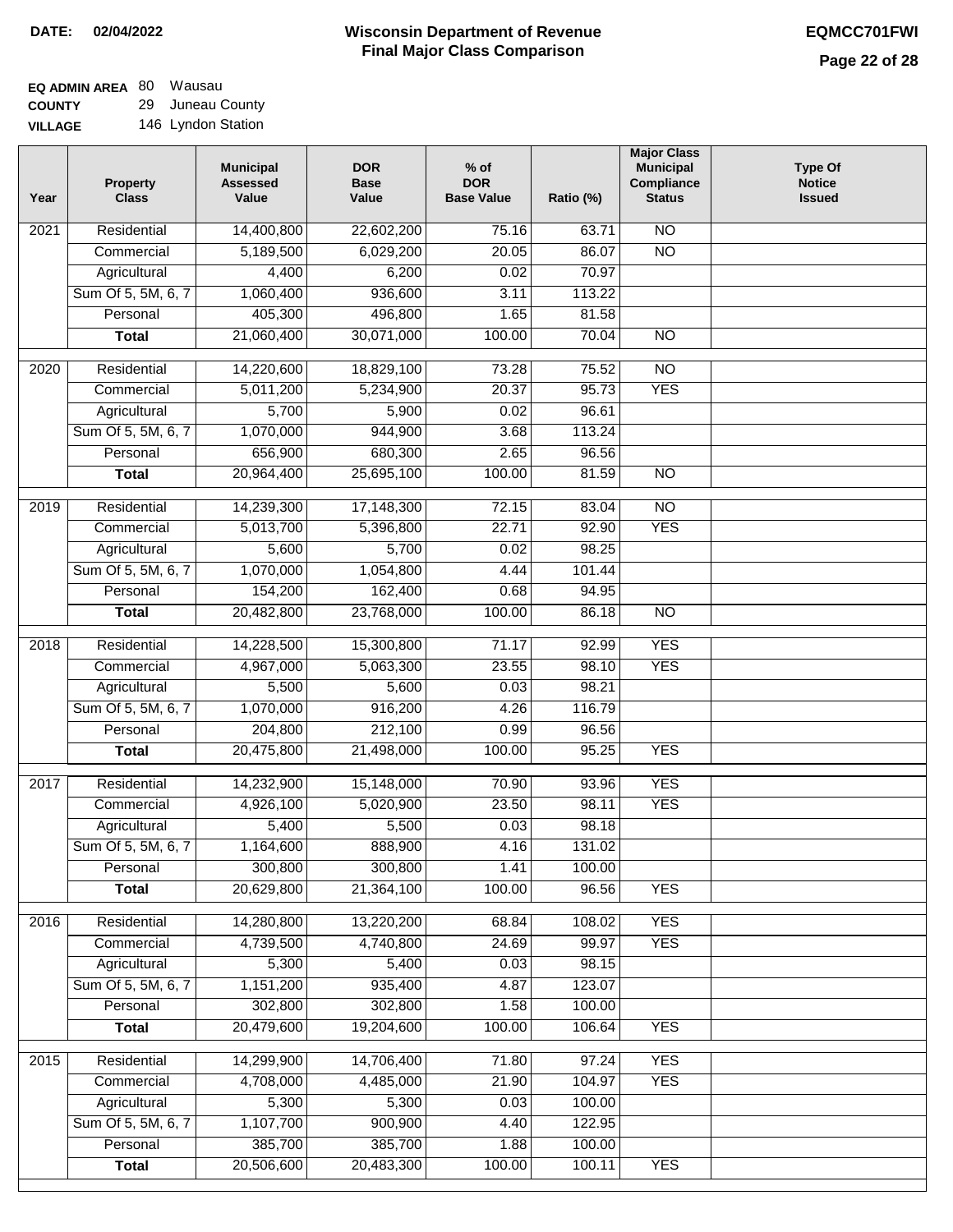#### **Wisconsin Department of Revenue Final Major Class Comparison DATE: 02/04/2022 EQMCC701FWI**

| <b>COUNTY</b>  | 29 JUNEAU COUL |
|----------------|----------------|
| <b>VILLAGE</b> | 161 Necedah    |

| Year | <b>Property</b><br><b>Class</b> | <b>Municipal</b><br><b>Assessed</b><br>Value | <b>DOR</b><br><b>Base</b><br>Value | $%$ of<br><b>DOR</b><br><b>Base Value</b> | Ratio (%) | <b>Major Class</b><br><b>Municipal</b><br>Compliance<br><b>Status</b> | <b>Type Of</b><br><b>Notice</b><br><b>Issued</b> |
|------|---------------------------------|----------------------------------------------|------------------------------------|-------------------------------------------|-----------|-----------------------------------------------------------------------|--------------------------------------------------|
| 2021 | Residential                     | 25,589,600                                   | 31,263,300                         | 70.77                                     | 81.85     | N <sub>O</sub>                                                        |                                                  |
|      | Commercial                      | 11,985,800                                   | 11,268,200                         | 25.51                                     | 106.37    | <b>YES</b>                                                            |                                                  |
|      | Agricultural                    | 4,700                                        | 4,800                              | 0.01                                      | 97.92     |                                                                       |                                                  |
|      | Sum Of 5, 5M, 6, 7              | 330,700                                      | 548,900                            | 1.24                                      | 60.25     |                                                                       |                                                  |
|      | Personal                        | 1,066,300                                    | 1,088,000                          | 2.46                                      | 98.01     |                                                                       |                                                  |
|      | <b>Total</b>                    | 38,977,100                                   | 44,173,200                         | 100.00                                    | 88.24     | $\overline{NO}$                                                       |                                                  |
| 2020 | Residential                     | 25,184,100                                   | 27,320,300                         | 66.93                                     | 92.18     | <b>YES</b>                                                            |                                                  |
|      | Commercial                      | 12,164,900                                   | 11,984,100                         | 29.36                                     | 101.51    | <b>YES</b>                                                            |                                                  |
|      | Agricultural                    | 4,500                                        | 4,600                              | 0.01                                      | 97.83     |                                                                       |                                                  |
|      | Sum Of 5, 5M, 6, 7              | 330,700                                      | 527,300                            | 1.29                                      | 62.72     |                                                                       |                                                  |
|      | Personal                        | 961,300                                      | 980,900                            | 2.40                                      | 98.00     |                                                                       |                                                  |
|      | <b>Total</b>                    | 38,645,500                                   | 40,817,200                         | 100.00                                    | 94.68     | <b>YES</b>                                                            |                                                  |
| 2019 | Residential                     | 24,958,100                                   | 26,307,500                         | 66.48                                     | 94.87     | <b>YES</b>                                                            |                                                  |
|      | Commercial                      | 11,974,200                                   | 12,056,900                         | 30.47                                     | 99.31     | <b>YES</b>                                                            |                                                  |
|      | Agricultural                    | 4,100                                        | 4,400                              | 0.01                                      | 93.18     |                                                                       |                                                  |
|      | Sum Of 5, 5M, 6, 7              | 330,700                                      | 540,700                            | 1.37                                      | 61.16     |                                                                       |                                                  |
|      | Personal                        | 662,100                                      | 662,100                            | 1.67                                      | 100.00    |                                                                       |                                                  |
|      | <b>Total</b>                    | 37,929,200                                   | 39,571,600                         | 100.00                                    | 95.85     | <b>YES</b>                                                            |                                                  |
| 2018 | Residential                     | 24,673,500                                   | 25,512,600                         | 67.09                                     | 96.71     | <b>YES</b>                                                            |                                                  |
|      | Commercial                      | 11,761,200                                   | 11,279,800                         | 29.66                                     | 104.27    | <b>YES</b>                                                            |                                                  |
|      | Agricultural                    | 4,100                                        | 4,300                              | 0.01                                      | 95.35     |                                                                       |                                                  |
|      | Sum Of 5, 5M, 6, 7              | 330,500                                      | 527,300                            | 1.39                                      | 62.68     |                                                                       |                                                  |
|      | Personal                        | 687,700                                      | 701,800                            | 1.85                                      | 97.99     |                                                                       |                                                  |
|      | <b>Total</b>                    | 37,457,000                                   | 38,025,800                         | 100.00                                    | 98.50     | <b>YES</b>                                                            |                                                  |
|      |                                 |                                              |                                    |                                           |           |                                                                       |                                                  |
| 2017 | Residential                     | 24,657,900                                   | 24,766,700                         | 67.52                                     | 99.56     | <b>YES</b>                                                            |                                                  |
|      | Commercial                      | 10,933,000                                   | 10,410,700                         | 28.38                                     | 105.02    | <b>YES</b>                                                            |                                                  |
|      | Agricultural                    | 4,100                                        | 4,200                              | 0.01                                      | 97.62     |                                                                       |                                                  |
|      | Sum Of 5, 5M, 6, 7              | 330,500                                      | 524,300                            | 1.43                                      | 63.04     |                                                                       |                                                  |
|      | Personal                        | 972,000                                      | 972,000                            | 2.65                                      | 100.00    |                                                                       |                                                  |
|      | <b>Total</b>                    | 36,897,500                                   | 36,677,900                         | 100.00                                    | 100.60    | <b>YES</b>                                                            |                                                  |
| 2016 | Residential                     | 24,461,400                                   | 25,330,100                         | 68.81                                     | 96.57     | <b>YES</b>                                                            |                                                  |
|      | Commercial                      | 10,772,100                                   | 9,938,400                          | 27.00                                     | 108.39    | <b>YES</b>                                                            |                                                  |
|      | Agricultural                    | 4,100                                        | 4,200                              | 0.01                                      | 97.62     |                                                                       |                                                  |
|      | Sum Of 5, 5M, 6, 7              | 330,500                                      | 477,700                            | 1.30                                      | 69.19     |                                                                       |                                                  |
|      | Personal                        | 1,062,100                                    | 1,062,100                          | 2.89                                      | 100.00    |                                                                       |                                                  |
|      | <b>Total</b>                    | 36,630,200                                   | 36,812,500                         | 100.00                                    | 99.50     | <b>YES</b>                                                            |                                                  |
| 2015 | Residential                     | 25,553,200                                   | 23,388,800                         | 68.24                                     | 109.25    | <b>YES</b>                                                            |                                                  |
|      | Commercial                      | 11,612,000                                   | 9,414,900                          | 27.47                                     | 123.34    | $\overline{NO}$                                                       |                                                  |
|      | Agricultural                    | 7,900                                        | 6,600                              | 0.02                                      | 119.70    |                                                                       |                                                  |
|      | Sum Of 5, 5M, 6, 7              | 207,600                                      | 442,700                            | 1.29                                      | 46.89     |                                                                       |                                                  |
|      | Personal                        | 1,100,500                                    | 1,019,000                          | 2.97                                      | 108.00    |                                                                       |                                                  |
|      | <b>Total</b>                    | 38,481,200                                   | 34,272,000                         | 100.00                                    | 112.28    | $\overline{NO}$                                                       | Non-Compliance Notice                            |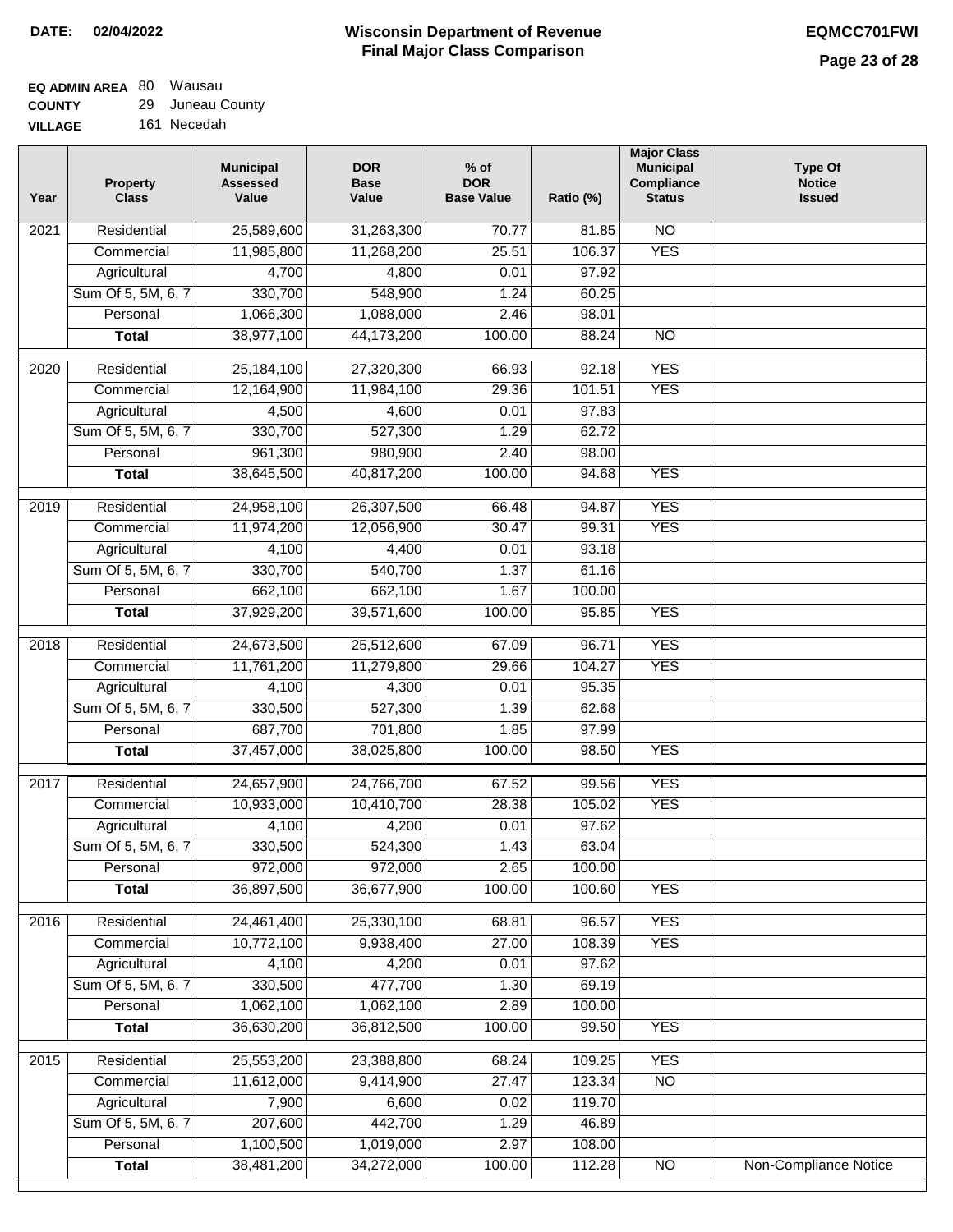$\Box$ 

#### **Wisconsin Department of Revenue Final Major Class Comparison DATE: 02/04/2022 EQMCC701FWI**

#### **EQ ADMIN AREA** 80 Wausau **COUNTY** 29 Juneau County

**VILLAGE** 186 Union Center

| Year | <b>Property</b><br><b>Class</b> | <b>Municipal</b><br><b>Assessed</b><br>Value | <b>DOR</b><br><b>Base</b><br>Value | $%$ of<br><b>DOR</b><br><b>Base Value</b> | Ratio (%) | <b>Major Class</b><br><b>Municipal</b><br>Compliance<br><b>Status</b> | <b>Type Of</b><br><b>Notice</b><br><b>Issued</b> |
|------|---------------------------------|----------------------------------------------|------------------------------------|-------------------------------------------|-----------|-----------------------------------------------------------------------|--------------------------------------------------|
| 2021 | Residential                     | 6,476,400                                    | 8,657,400                          | 73.25                                     | 74.81     | <b>NO</b>                                                             |                                                  |
|      | Commercial                      | 2,169,900                                    | 2,685,900                          | 22.73                                     | 80.79     | $\overline{NO}$                                                       |                                                  |
|      | Agricultural                    | 4,400                                        | 4,900                              | 0.04                                      | 89.80     |                                                                       |                                                  |
|      | Sum Of 5, 5M, 6, 7              | 151,000                                      | 230,900                            | 1.95                                      | 65.40     |                                                                       |                                                  |
|      | Personal                        | 205,700                                      | 239,700                            | 2.03                                      | 85.82     |                                                                       |                                                  |
|      | <b>Total</b>                    | 9,007,400                                    | 11,818,800                         | 100.00                                    | 76.21     | $\overline{NO}$                                                       | 1st Notice of Non-Compliance                     |
| 2020 | Residential                     | 6,445,200                                    | 7,557,400                          | 72.61                                     | 85.28     | $\overline{NO}$                                                       |                                                  |
|      | Commercial                      | 2,146,000                                    | 2,431,000                          | 23.36                                     | 88.28     | $\overline{NO}$                                                       |                                                  |
|      | Agricultural                    | 4,400                                        | 4,800                              | 0.05                                      | 91.67     |                                                                       |                                                  |
|      | Sum Of 5, 5M, 6, 7              | 151,000                                      | 223,000                            | 2.14                                      | 67.71     |                                                                       |                                                  |
|      | Personal                        | 182,250                                      | 191,800                            | 1.84                                      | 95.02     |                                                                       |                                                  |
|      | <b>Total</b>                    | 8,928,850                                    | 10,408,000                         | 100.00                                    | 85.79     | <b>NO</b>                                                             |                                                  |
| 2019 | Residential                     | 6,411,900                                    | 8,453,500                          | 74.24                                     | 75.85     | $\overline{NO}$                                                       |                                                  |
|      | Commercial                      | 2,146,000                                    | 2,506,200                          | 22.01                                     | 85.63     | $\overline{NO}$                                                       |                                                  |
|      | Agricultural                    | 4,400                                        | 4,600                              | 0.04                                      | 95.65     |                                                                       |                                                  |
|      | Sum Of 5, 5M, 6, 7              | 150,800                                      | 249,400                            | 2.19                                      | 60.47     |                                                                       |                                                  |
|      | Personal                        | 148,500                                      | 172,700                            | 1.52                                      | 85.99     |                                                                       |                                                  |
|      | <b>Total</b>                    | 8,861,600                                    | 11,386,400                         | 100.00                                    | 77.83     | $\overline{NO}$                                                       |                                                  |
| 2018 | Residential                     | 6,365,400                                    | 7,521,700                          | 72.85                                     | 84.63     | $\overline{NO}$                                                       |                                                  |
|      | Commercial                      | 2,167,200                                    | 2,386,900                          | 23.12                                     | 90.80     | <b>YES</b>                                                            |                                                  |
|      | Agricultural                    | 4,400                                        | 4,500                              | 0.04                                      | 97.78     |                                                                       |                                                  |
|      | Sum Of 5, 5M, 6, 7              | 150,800                                      | 236,400                            | 2.29                                      | 63.79     |                                                                       |                                                  |
|      | Personal                        | 166,850                                      | 175,600                            | 1.70                                      | 95.02     |                                                                       |                                                  |
|      | <b>Total</b>                    | 8,854,650                                    | 10,325,100                         | 100.00                                    | 85.76     | $\overline{NO}$                                                       |                                                  |
| 2017 | Residential                     | 6,277,400                                    | 6,653,200                          | 69.61                                     | 94.35     | <b>YES</b>                                                            |                                                  |
|      | Commercial                      | 2,167,100                                    | 2,386,800                          | 24.97                                     | 90.80     | <b>YES</b>                                                            |                                                  |
|      | Agricultural                    | 4,200                                        | 4,400                              | 0.05                                      | 95.45     |                                                                       |                                                  |
|      | Sum Of 5, 5M, 6, 7              | 150,800                                      | 227,000                            | 2.38                                      | 66.43     |                                                                       |                                                  |
|      | Personal                        | 271,850                                      | 286,200                            | 2.99                                      | 94.99     |                                                                       |                                                  |
|      | <b>Total</b>                    | 8,871,350                                    | 9,557,600                          | 100.00                                    | 92.82     | <b>YES</b>                                                            |                                                  |
| 2016 | Residential                     | 6,254,600                                    | 6,258,900                          | 68.48                                     | 99.93     | <b>YES</b>                                                            |                                                  |
|      | Commercial                      | 2,173,100                                    | 2,345,900                          | 25.67                                     | 92.63     | <b>YES</b>                                                            |                                                  |
|      | Agricultural                    | 4,400                                        | 4,400                              | 0.05                                      | 100.00    |                                                                       |                                                  |
|      | Sum Of 5, 5M, 6, 7              | 150,000                                      | 220,700                            | 2.41                                      | 67.97     |                                                                       |                                                  |
|      | Personal                        | 294,550                                      | 310,100                            | 3.39                                      | 94.99     |                                                                       |                                                  |
|      | <b>Total</b>                    | 8,876,650                                    | 9,140,000                          | 100.00                                    | 97.12     | <b>YES</b>                                                            |                                                  |
| 2015 | Residential                     | 6,247,900                                    | 6,251,800                          | 69.33                                     | 99.94     | <b>YES</b>                                                            |                                                  |
|      | Commercial                      | 2,173,100                                    | 2,228,200                          | 24.71                                     | 97.53     | <b>YES</b>                                                            |                                                  |
|      | Agricultural                    | 4,400                                        | 4,300                              | 0.05                                      | 102.33    |                                                                       |                                                  |
|      | Sum Of 5, 5M, 6, 7              | 151,000                                      | 225,700                            | 2.50                                      | 66.90     |                                                                       |                                                  |
|      | Personal                        | 291,550                                      | 306,900                            | 3.40                                      | 95.00     |                                                                       |                                                  |
|      | <b>Total</b>                    | 8,867,950                                    | 9,016,900                          | 100.00                                    | 98.35     | <b>YES</b>                                                            |                                                  |
|      |                                 |                                              |                                    |                                           |           |                                                                       |                                                  |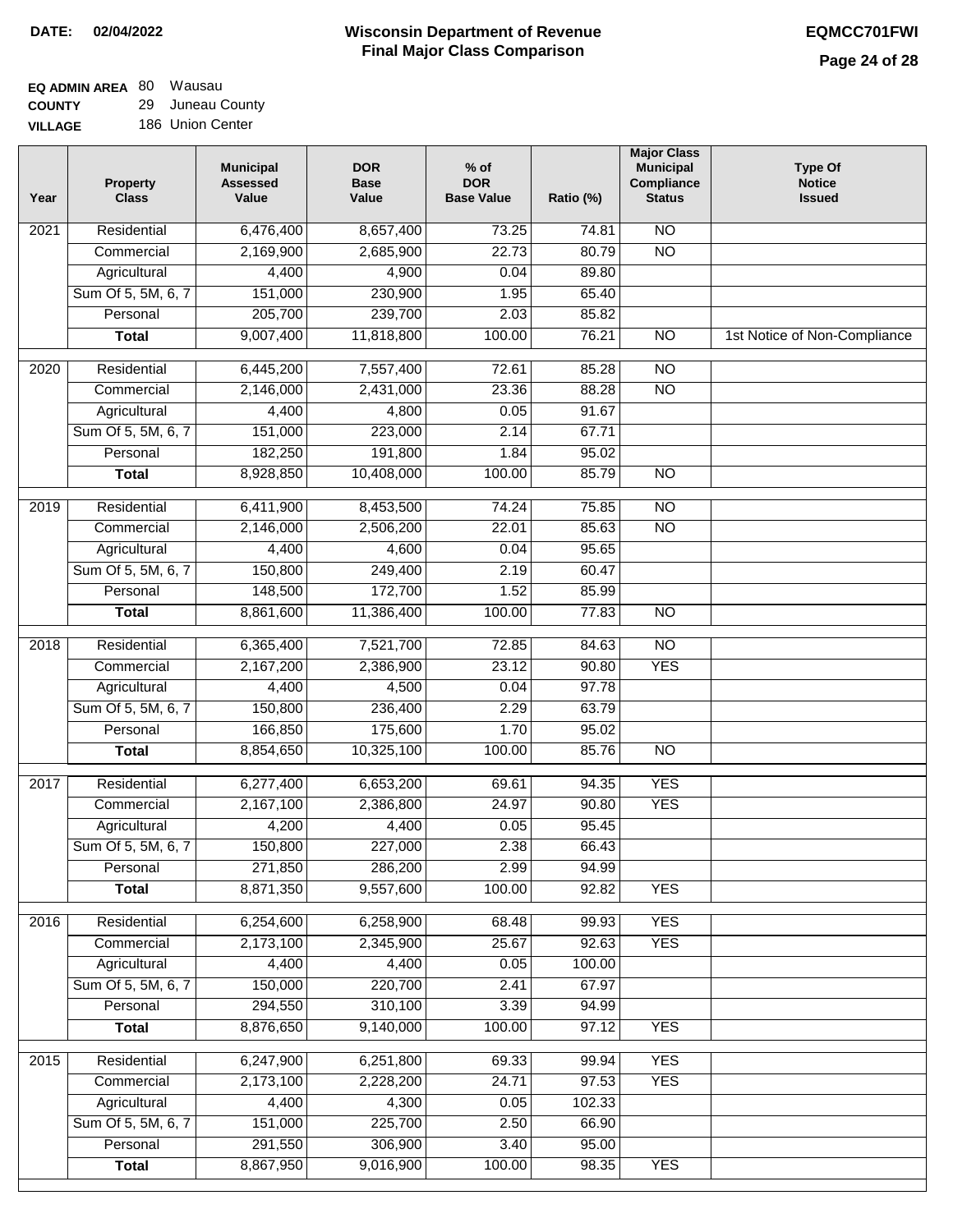#### **EQ ADMIN AREA** 80 Wausau **COUNTY** 29 Juneau County

**VILLAGE** 191 Wonewoc

| Year              | <b>Property</b><br><b>Class</b> | <b>Municipal</b><br><b>Assessed</b><br>Value | <b>DOR</b><br><b>Base</b><br>Value | $%$ of<br><b>DOR</b><br><b>Base Value</b> | Ratio (%)        | <b>Major Class</b><br><b>Municipal</b><br>Compliance<br><b>Status</b> | <b>Type Of</b><br><b>Notice</b><br><b>Issued</b> |
|-------------------|---------------------------------|----------------------------------------------|------------------------------------|-------------------------------------------|------------------|-----------------------------------------------------------------------|--------------------------------------------------|
| 2021              | Residential                     | 17,922,200                                   | 26,887,300                         | 87.94                                     | 66.66            | <b>NO</b>                                                             |                                                  |
|                   | Commercial                      | 2,852,100                                    | 3,284,500                          | 10.74                                     | 86.84            | $\overline{NO}$                                                       |                                                  |
|                   | Agricultural                    | 14,000                                       | 16,800                             | 0.05                                      | 83.33            |                                                                       |                                                  |
|                   | Sum Of 5, 5M, 6, 7              | 185,500                                      | 189,800                            | 0.62                                      | 97.73            |                                                                       |                                                  |
|                   | Personal                        | 161,300                                      | 194,800                            | 0.64                                      | 82.80            |                                                                       |                                                  |
|                   | <b>Total</b>                    | 21, 135, 100                                 | 30,573,200                         | 100.00                                    | 69.13            | $\overline{NO}$                                                       |                                                  |
| $\overline{20}20$ | Residential                     | 17,637,900                                   | 22,306,200                         | 86.78                                     | 79.07            | $\overline{10}$                                                       |                                                  |
|                   | Commercial                      | 2,840,200                                    | 3,000,100                          | 11.67                                     | 94.67            | <b>YES</b>                                                            |                                                  |
|                   | Agricultural                    | 13,700                                       | 16,100                             | 0.06                                      | 85.09            |                                                                       |                                                  |
|                   | Sum Of 5, 5M, 6, 7              | 185,500                                      | 181,800                            | 0.71                                      | 102.04           |                                                                       |                                                  |
|                   | Personal                        | 165,000                                      | 199,200                            | 0.77                                      | 82.83            |                                                                       |                                                  |
|                   | <b>Total</b>                    | 20,842,300                                   | 25,703,400                         | 100.00                                    | 81.09            | <b>NO</b>                                                             |                                                  |
|                   |                                 |                                              |                                    |                                           |                  |                                                                       |                                                  |
| $\frac{1}{2019}$  | Residential                     | 17,542,500                                   | 21,574,700                         | 85.99                                     | 81.31            | $\overline{NO}$                                                       |                                                  |
|                   | Commercial                      | 2,816,000                                    | 3,061,300                          | 12.20                                     | 91.99            | <b>YES</b>                                                            |                                                  |
|                   | Agricultural                    | 14,500                                       | 15,600                             | 0.06                                      | 92.95            |                                                                       |                                                  |
|                   | Sum Of 5, 5M, 6, 7              | 185,500                                      | 193,800                            | 0.77                                      | 95.72            |                                                                       |                                                  |
|                   | Personal                        | 221,900                                      | 243,600                            | 0.97                                      | 91.09            |                                                                       |                                                  |
|                   | <b>Total</b>                    | 20,780,400                                   | 25,089,000                         | 100.00                                    | 82.83            | $\overline{NO}$                                                       |                                                  |
| 2018              | Residential                     | 18,035,300                                   | 20,019,800                         | 85.76                                     | 90.09            | <b>YES</b>                                                            |                                                  |
|                   | Commercial                      | 2,802,200                                    | 2,888,600                          | 12.37                                     | 97.01            | <b>YES</b>                                                            |                                                  |
|                   | Agricultural                    | 14,800                                       | 15,200                             | 0.07                                      | 97.37            |                                                                       |                                                  |
|                   | Sum Of 5, 5M, 6, 7              | 182,900                                      | 181,300                            | 0.78                                      | 100.88           |                                                                       |                                                  |
|                   | Personal                        | 230,700                                      | 237,900                            | 1.02                                      | 96.97            |                                                                       |                                                  |
|                   | <b>Total</b>                    | 21,265,900                                   | 23,342,800                         | 100.00                                    | 91.10            | <b>YES</b>                                                            |                                                  |
| 2017              | Residential                     | 17,881,500                                   | 18,444,300                         | 84.05                                     | 96.95            | <b>YES</b>                                                            |                                                  |
|                   | Commercial                      | 2,949,100                                    | 2,983,200                          | 13.59                                     | 98.86            | <b>YES</b>                                                            |                                                  |
|                   | Agricultural                    | 15,000                                       | 14,900                             | 0.07                                      | 100.67           |                                                                       |                                                  |
|                   | Sum Of 5, 5M, 6, 7              | 182,900                                      | 174,200                            | 0.79                                      | 104.99           |                                                                       |                                                  |
|                   | Personal                        | 328,300                                      | 328,300                            | 1.50                                      | 100.00           |                                                                       |                                                  |
|                   | <b>Total</b>                    | 21,356,800                                   | 21,944,900                         | 100.00                                    | 97.32            | <b>YES</b>                                                            |                                                  |
| 2016              | Residential                     | 17,743,600                                   | 17,539,100                         | 83.75                                     | 101.17           | <b>YES</b>                                                            |                                                  |
|                   | Commercial                      | 2,876,000                                    | 2,917,900                          | 13.93                                     | 98.56            | <b>YES</b>                                                            |                                                  |
|                   | Agricultural                    | 14,900                                       | 14,600                             | 0.07                                      | 102.05           |                                                                       |                                                  |
|                   | Sum Of 5, 5M, 6, 7              | 178,200                                      | 165,700                            | 0.79                                      | 107.54           |                                                                       |                                                  |
|                   | Personal                        | 304,900                                      | 304,900                            | 1.46                                      | 100.00           |                                                                       |                                                  |
|                   | <b>Total</b>                    | 21,117,600                                   | 20,942,200                         | 100.00                                    | 100.84           | <b>YES</b>                                                            |                                                  |
|                   |                                 |                                              |                                    |                                           |                  | $\overline{NO}$                                                       |                                                  |
| 2015              | Residential<br>Commercial       | 20,390,300<br>2,659,000                      | 16,999,700<br>2,625,100            | 84.59<br>13.06                            | 119.95<br>101.29 | <b>YES</b>                                                            |                                                  |
|                   |                                 | 41,000                                       | 40,700                             |                                           |                  |                                                                       |                                                  |
|                   | Agricultural                    | 129,700                                      |                                    | 0.20                                      | 100.74           |                                                                       |                                                  |
|                   | Sum Of 5, 5M, 6, 7              | 316,200                                      | 145,500                            | 0.72                                      | 89.14            |                                                                       |                                                  |
|                   | Personal                        | 23,536,200                                   | 284,900<br>20,095,900              | 1.42<br>100.00                            | 110.99<br>117.12 | $\overline{NO}$                                                       | Final Notice of Non-Compliance                   |
|                   | <b>Total</b>                    |                                              |                                    |                                           |                  |                                                                       |                                                  |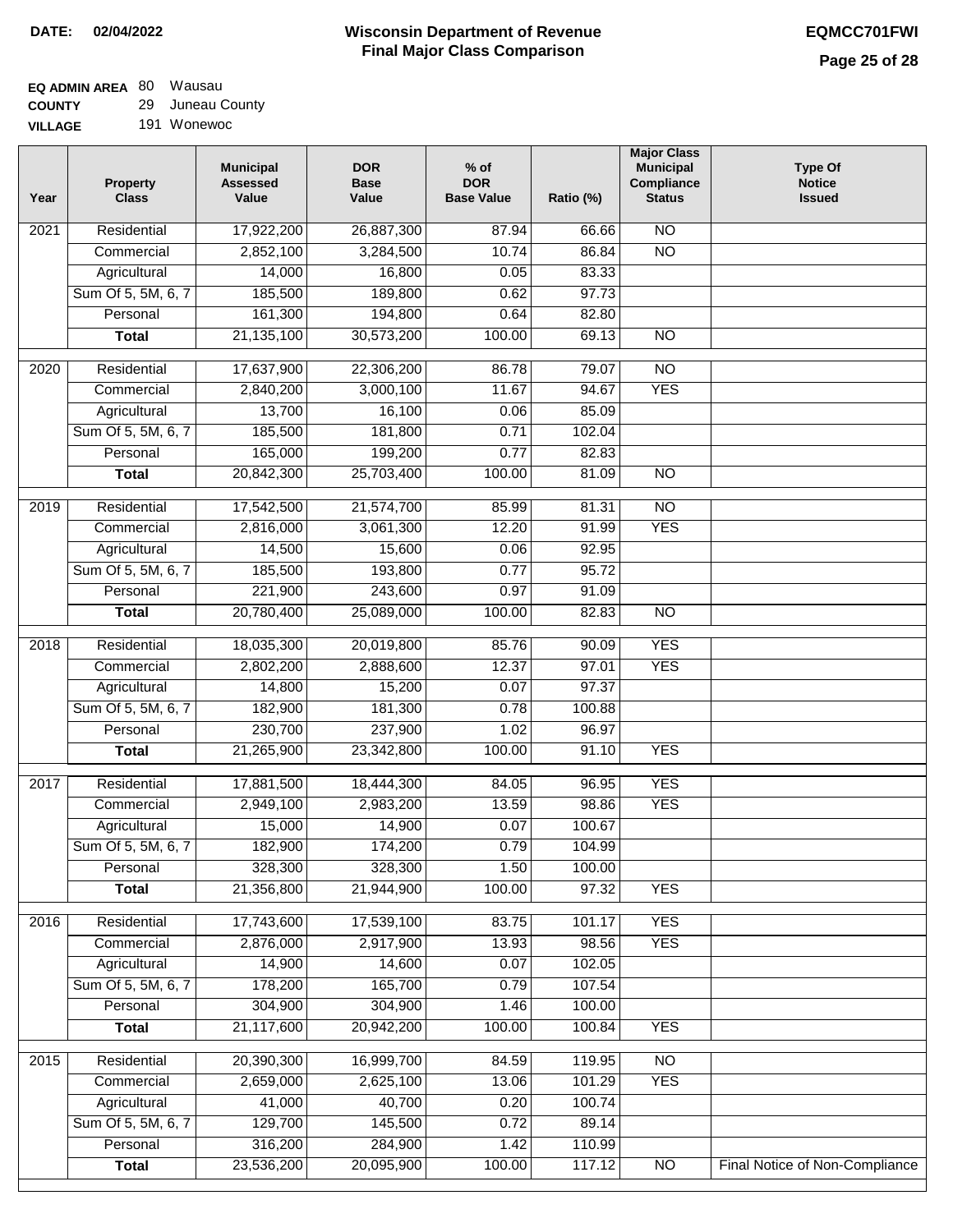# **Wisconsin Department of Revenue DATE: 02/04/2022 EQMCC701FWI Final Major Class Comparison**

٦

| EQ ADMIN AREA 80 Wausau |                  |
|-------------------------|------------------|
| <b>COUNTY</b>           | 29 Juneau County |

| <b>UUUNII</b> | 20 JUNGU OVU |
|---------------|--------------|
| <b>CITY</b>   | 221 Elroy    |

| Year              | <b>Property</b><br><b>Class</b> | <b>Municipal</b><br><b>Assessed</b><br>Value | <b>DOR</b><br><b>Base</b><br>Value | $%$ of<br><b>DOR</b><br><b>Base Value</b> | Ratio (%) | <b>Major Class</b><br><b>Municipal</b><br>Compliance<br><b>Status</b> | <b>Type Of</b><br><b>Notice</b><br><b>Issued</b> |
|-------------------|---------------------------------|----------------------------------------------|------------------------------------|-------------------------------------------|-----------|-----------------------------------------------------------------------|--------------------------------------------------|
| 2021              | Residential                     | 32,073,900                                   | 44,918,900                         | 77.24                                     | 71.40     | $\overline{NO}$                                                       |                                                  |
|                   | Commercial                      | 10,361,400                                   | 11,659,600                         | 20.05                                     | 88.87     | $\overline{NO}$                                                       |                                                  |
|                   | Agricultural                    | 26,500                                       | 32,600                             | 0.06                                      | 81.29     |                                                                       |                                                  |
|                   | Sum Of 5, 5M, 6, 7              | 371,800                                      | 353,200                            | 0.61                                      | 105.27    |                                                                       |                                                  |
|                   | Personal                        | 962,000                                      | 1,187,300                          | 2.04                                      | 81.02     |                                                                       |                                                  |
|                   | <b>Total</b>                    | 43,795,600                                   | 58,151,600                         | 100.00                                    | 75.31     | $\overline{NO}$                                                       | 1st Notice of Non-Compliance                     |
| $\overline{2020}$ | Residential                     | 31,993,900                                   | 43,517,500                         | 78.05                                     | 73.52     | $\overline{NO}$                                                       |                                                  |
|                   | Commercial                      | 10,361,200                                   | 10,696,700                         | 19.18                                     | 96.86     | <b>YES</b>                                                            |                                                  |
|                   | Agricultural                    | 25,300                                       | 31,300                             | 0.06                                      | 80.83     |                                                                       |                                                  |
|                   | Sum Of 5, 5M, 6, 7              | 371,800                                      | 336,900                            | 0.60                                      | 110.36    |                                                                       |                                                  |
|                   | Personal                        | 951,500                                      | 1,174,300                          | 2.11                                      | 81.03     |                                                                       |                                                  |
|                   | <b>Total</b>                    | 43,703,700                                   | 55,756,700                         | 100.00                                    | 78.38     | $\overline{NO}$                                                       |                                                  |
| $\frac{1}{2019}$  | Residential                     | 31,772,900                                   | 41,247,100                         | 76.48                                     | 77.03     | $\overline{NO}$                                                       |                                                  |
|                   | Commercial                      | 10,381,400                                   | 11,010,100                         | 20.41                                     | 94.29     | <b>YES</b>                                                            |                                                  |
|                   | Agricultural                    | 27,300                                       | 30,100                             | 0.06                                      | 90.70     |                                                                       |                                                  |
|                   | Sum Of 5, 5M, 6, 7              | 369,900                                      | 361,000                            | 0.67                                      | 102.47    |                                                                       |                                                  |
|                   | Personal                        | 1,151,300                                    | 1,284,500                          | 2.38                                      | 89.63     |                                                                       |                                                  |
|                   | <b>Total</b>                    | 43,702,800                                   | 53,932,800                         | 100.00                                    | 81.03     | $\overline{NO}$                                                       |                                                  |
|                   |                                 |                                              |                                    |                                           |           |                                                                       |                                                  |
| 2018              | Residential                     | 32,452,900                                   | 37,369,200                         | 77.10                                     | 86.84     | $\overline{NO}$                                                       |                                                  |
|                   | Commercial                      | 9,732,100                                    | 9,795,800                          | 20.21                                     | 99.35     | <b>YES</b>                                                            |                                                  |
|                   | Agricultural                    | 27,400                                       | 29,400                             | 0.06                                      | 93.20     |                                                                       |                                                  |
|                   | Sum Of 5, 5M, 6, 7              | 369,900                                      | 348,900                            | 0.72                                      | 106.02    |                                                                       |                                                  |
|                   | Personal                        | 859,600                                      | 924,300                            | 1.91                                      | 93.00     |                                                                       |                                                  |
|                   | <b>Total</b>                    | 43,441,900                                   | 48,467,600                         | 100.00                                    | 89.63     | $\overline{NO}$                                                       |                                                  |
| 2017              | Residential                     | 32,320,100                                   | 34,549,800                         | 74.99                                     | 93.55     | <b>YES</b>                                                            |                                                  |
|                   | Commercial                      | 8,958,300                                    | 9,785,500                          | 21.24                                     | 91.55     | <b>YES</b>                                                            |                                                  |
|                   | Agricultural                    | 28,500                                       | 28,800                             | 0.06                                      | 98.96     |                                                                       |                                                  |
|                   | Sum Of 5, 5M, 6, 7              | 370,400                                      | 338,500                            | 0.73                                      | 109.42    |                                                                       |                                                  |
|                   | Personal                        | 1,343,300                                    | 1,370,700                          | 2.98                                      | 98.00     |                                                                       |                                                  |
|                   | <b>Total</b>                    | 43,020,600                                   | 46,073,300                         | 100.00                                    | 93.37     | <b>YES</b>                                                            |                                                  |
| 2016              | Residential                     | 32,155,600                                   | 32,248,800                         | 73.94                                     | 99.71     | <b>YES</b>                                                            |                                                  |
|                   | Commercial                      | 9,042,700                                    | 9,765,600                          | 22.39                                     | 92.60     | <b>YES</b>                                                            |                                                  |
|                   | Agricultural                    | 28,600                                       | 28,200                             | 0.06                                      | 101.42    |                                                                       |                                                  |
|                   | Sum Of 5, 5M, 6, 7              | 351,700                                      | 319,200                            | 0.73                                      | 110.18    |                                                                       |                                                  |
|                   | Personal                        | 1,254,000                                    | 1,254,000                          | 2.88                                      | 100.00    |                                                                       |                                                  |
|                   | <b>Total</b>                    | 42,832,600                                   | 43,615,800                         | 100.00                                    | 98.20     | <b>YES</b>                                                            |                                                  |
|                   |                                 |                                              |                                    |                                           |           |                                                                       |                                                  |
| 2015              | Residential                     | 32,110,900                                   | 32,170,300                         | 73.31                                     | 99.82     | <b>YES</b>                                                            |                                                  |
|                   | Commercial                      | 10,189,000                                   | 10,448,700                         | 23.81                                     | 97.51     | <b>YES</b>                                                            |                                                  |
|                   | Agricultural                    | 25,800                                       | 25,400                             | 0.06                                      | 101.57    |                                                                       |                                                  |
|                   | Sum Of 5, 5M, 6, 7              | 324,700                                      | 287,500                            | 0.66                                      | 112.94    |                                                                       |                                                  |
|                   | Personal                        | 948,700                                      | 948,700                            | 2.16                                      | 100.00    |                                                                       |                                                  |
|                   | <b>Total</b>                    | 43,599,100                                   | 43,880,600                         | 100.00                                    | 99.36     | <b>YES</b>                                                            |                                                  |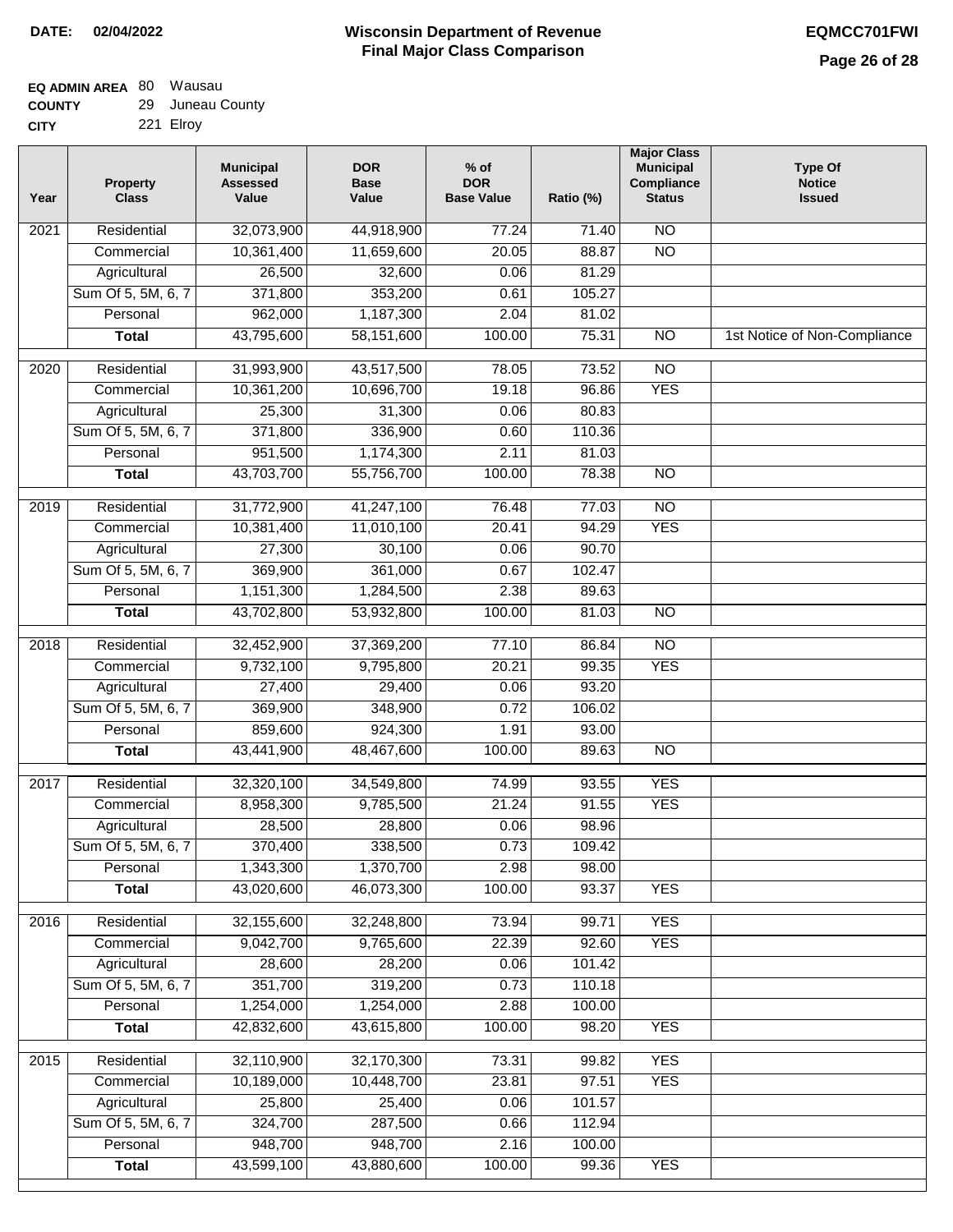#### **EQ ADMIN AREA** 80 Wausau **COUNTY** 29 Juneau County

| <b>LUUNIT</b> | 29 JULICAU OUUL |
|---------------|-----------------|
| CITY          | 251 Mauston     |

| Year | Property<br><b>Class</b> | <b>Municipal</b><br><b>Assessed</b><br>Value | <b>DOR</b><br><b>Base</b><br>Value | $%$ of<br><b>DOR</b><br><b>Base Value</b> | Ratio (%) | <b>Major Class</b><br><b>Municipal</b><br>Compliance<br><b>Status</b> | <b>Type Of</b><br><b>Notice</b><br><b>Issued</b> |
|------|--------------------------|----------------------------------------------|------------------------------------|-------------------------------------------|-----------|-----------------------------------------------------------------------|--------------------------------------------------|
| 2021 | Residential              | 102,959,100                                  | 138,498,900                        | 57.34                                     | 74.34     | $\overline{NO}$                                                       |                                                  |
|      | Commercial               | 79,951,900                                   | 97,697,600                         | 40.45                                     | 81.84     | $\overline{NO}$                                                       |                                                  |
|      | Agricultural             | 44,400                                       | 55,600                             | 0.02                                      | 79.86     |                                                                       |                                                  |
|      | Sum Of 5, 5M, 6, 7       | 300,000                                      | 365,200                            | 0.15                                      | 82.15     |                                                                       |                                                  |
|      | Personal                 | 3,940,200                                    | 4,925,300                          | 2.04                                      | 80.00     |                                                                       |                                                  |
|      | <b>Total</b>             | 187,195,600                                  | 241,542,600                        | 100.00                                    | 77.50     | $\overline{NO}$                                                       |                                                  |
| 2020 | Residential              | 102,020,300                                  | 123,491,100                        | 56.42                                     | 82.61     | $\overline{NO}$                                                       |                                                  |
|      | Commercial               | 80,560,500                                   | 89,721,300                         | 40.99                                     | 89.79     | $\overline{NO}$                                                       |                                                  |
|      | Agricultural             | 43,900                                       | 53,100                             | 0.02                                      | 82.67     |                                                                       |                                                  |
|      | Sum Of 5, 5M, 6, 7       | 317,800                                      | 364,100                            | 0.17                                      | 87.28     |                                                                       |                                                  |
|      | Personal                 | 4,371,100                                    | 5,266,400                          | 2.41                                      | 83.00     |                                                                       |                                                  |
|      | <b>Total</b>             | 187,313,600                                  | 218,896,000                        | 100.00                                    | 85.57     | $\overline{NO}$                                                       |                                                  |
|      |                          |                                              |                                    |                                           |           |                                                                       |                                                  |
| 2019 | Residential              | 101,674,200                                  | 115,006,900                        | 55.32                                     | 88.41     | <b>NO</b>                                                             |                                                  |
|      | Commercial               | 77,583,800                                   | 88,375,900                         | 42.51                                     | 87.79     | $\overline{NO}$                                                       |                                                  |
|      | Agricultural             | 45,400                                       | 51,000                             | 0.02                                      | 89.02     |                                                                       |                                                  |
|      | Sum Of 5, 5M, 6, 7       | 317,800                                      | 399,100                            | 0.19                                      | 79.63     |                                                                       |                                                  |
|      | Personal                 | 3,615,700                                    | 4,062,600                          | 1.95                                      | 89.00     |                                                                       |                                                  |
|      | <b>Total</b>             | 183,236,900                                  | 207,895,500                        | 100.00                                    | 88.14     | <b>NO</b>                                                             |                                                  |
| 2018 | Residential              | 101,534,000                                  | 105,206,000                        | 55.35                                     | 96.51     | <b>YES</b>                                                            |                                                  |
|      | Commercial               | 73,384,800                                   | 79,855,200                         | 42.02                                     | 91.90     | <b>YES</b>                                                            |                                                  |
|      | Agricultural             | 49,100                                       | 52,100                             | 0.03                                      | 94.24     |                                                                       |                                                  |
|      | Sum Of 5, 5M, 6, 7       | 317,800                                      | 555,800                            | 0.29                                      | 57.18     |                                                                       |                                                  |
|      | Personal                 | 4,128,800                                    | 4,392,400                          | 2.31                                      | 94.00     |                                                                       |                                                  |
|      | <b>Total</b>             | 179,414,500                                  | 190,061,500                        | 100.00                                    | 94.40     | <b>YES</b>                                                            |                                                  |
| 2017 | Residential              | 100,740,400                                  | 104,199,000                        | 52.34                                     | 96.68     | <b>YES</b>                                                            |                                                  |
|      | Commercial               | 77,124,400                                   | 85,682,400                         | 43.04                                     | 90.01     | <b>YES</b>                                                            |                                                  |
|      | Agricultural             | 47,600                                       | 51,500                             | 0.03                                      | 92.43     |                                                                       |                                                  |
|      | Sum Of 5, 5M, 6, 7       | 320,200                                      | 510,500                            | 0.26                                      | 62.72     |                                                                       |                                                  |
|      | Personal                 | 7,938,900                                    | 8,629,300                          | 4.33                                      | 92.00     |                                                                       |                                                  |
|      | <b>Total</b>             | 186, 171, 500                                | 199,072,700                        | 100.00                                    | 93.52     | <b>YES</b>                                                            |                                                  |
| 2016 | Residential              | 101,005,100                                  | 102,726,400                        | 54.57                                     | 98.32     | <b>YES</b>                                                            |                                                  |
|      | Commercial               | 70,652,000                                   | 77,200,800                         | 41.01                                     | 91.52     | <b>YES</b>                                                            |                                                  |
|      | Agricultural             | 48,400                                       | 50,700                             | 0.03                                      | 95.46     |                                                                       |                                                  |
|      | Sum Of 5, 5M, 6, 7       | 320,300                                      | 483,400                            | 0.26                                      | 66.26     |                                                                       |                                                  |
|      | Personal                 | 7,468,300                                    | 7,779,500                          | 4.13                                      | 96.00     |                                                                       |                                                  |
|      | <b>Total</b>             | 179,494,100                                  | 188,240,800                        | 100.00                                    | 95.35     | <b>YES</b>                                                            |                                                  |
|      |                          |                                              |                                    |                                           |           |                                                                       |                                                  |
| 2015 | Residential              | 101,149,500                                  | 97,554,900                         | 55.83                                     | 103.68    | <b>YES</b>                                                            |                                                  |
|      | Commercial               | 67,700,000                                   | 68,760,300                         | 39.35                                     | 98.46     | <b>YES</b>                                                            |                                                  |
|      | Agricultural             | 51,300                                       | 50,100                             | 0.03                                      | 102.40    |                                                                       |                                                  |
|      | Sum Of 5, 5M, 6, 7       | 320,300                                      | 483,600                            | 0.28                                      | 66.23     |                                                                       |                                                  |
|      | Personal                 | 8,039,400                                    | 7,881,800                          | 4.51                                      | 102.00    |                                                                       |                                                  |
|      | <b>Total</b>             | 177,260,500                                  | 174,730,700                        | 100.00                                    | 101.45    | <b>YES</b>                                                            |                                                  |